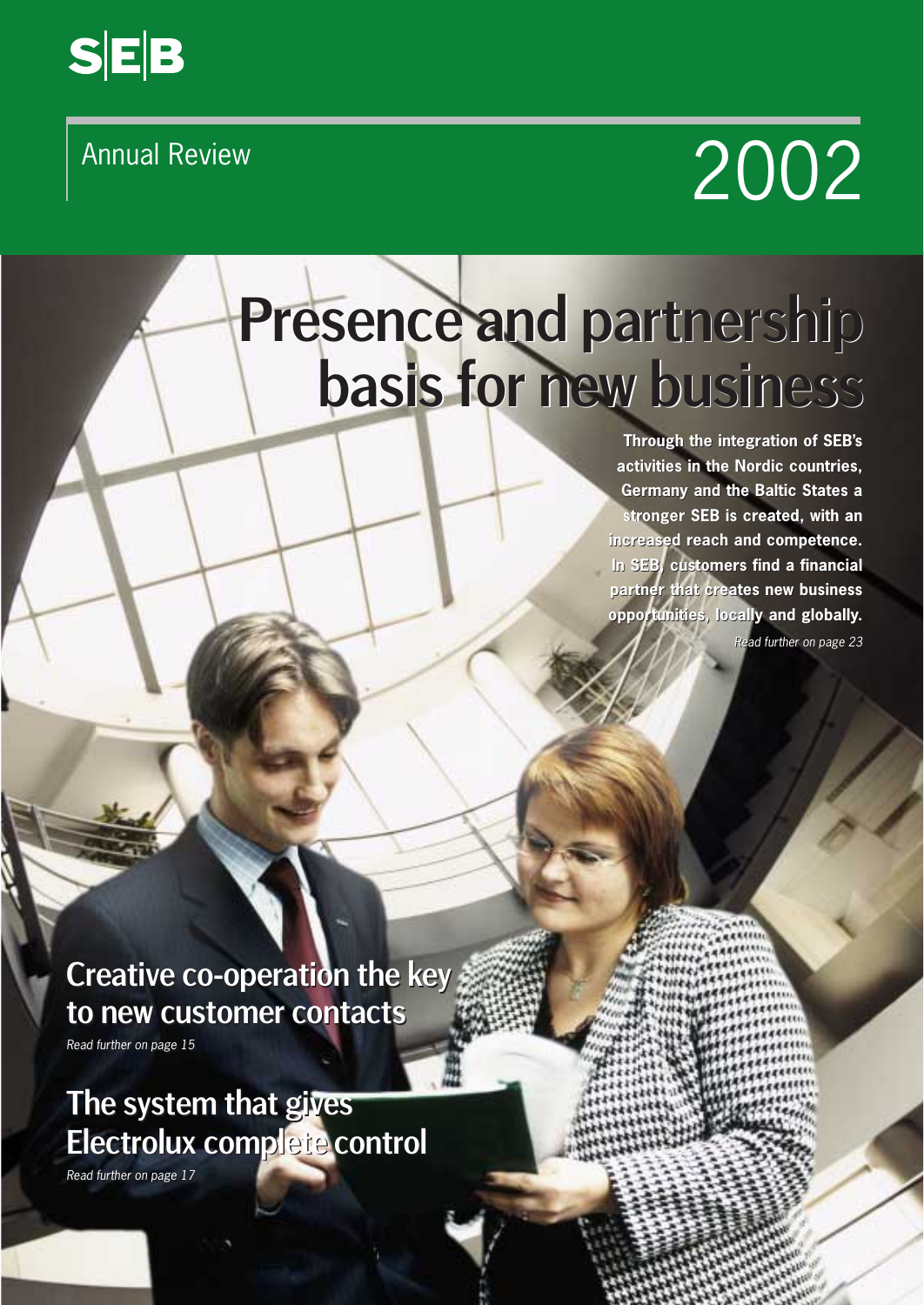# Contents



**2002 was a year of uncertainty**, shaky stock markets across the world and economic "hangover". At the same time, the Swedish economy did rather well in an international perspective. SEB's Chief Executive Officer Lars H Thunell and Chief Economist Klas Eklund discuss this and other matters in a conversation about last year, the driving forces in the world economy and the prospects for the rest of 2003. 8

**Fresh ideas and creative solutions** often lead to good results. SEB's campaign "Visitors' Red Carpet" can serve as an example. Customers and staff describe how this campaign opened new opportunities for successful co-operation through new kinds of meetings. 15





**Recent years' stock market development** has meant that an increasing number of people are looking for savings products that guarantee a longterm return. The introduction of equity-linked bonds is a case in point that has become increasingly popular. 17

**SEB's Frankfurt office** has become a real meeting place, not only for customers and staff but also for meetings between customers. Read about the innovative solutions that contributed to making this office into Germany's best bank office. 19





**ViaCon's CEO Sten-Eric Lager's co-operation** with Björn Johansson of SEB has been very important for ViaCon's expansion in the Baltic region. SEB's support has covered just about everything, from strategic advice to financing solutions, and enabled the company to continue to grow geographically. 23

**The SEB Group's result for 2002, abbreviated version.** The full report is found on www.seb.net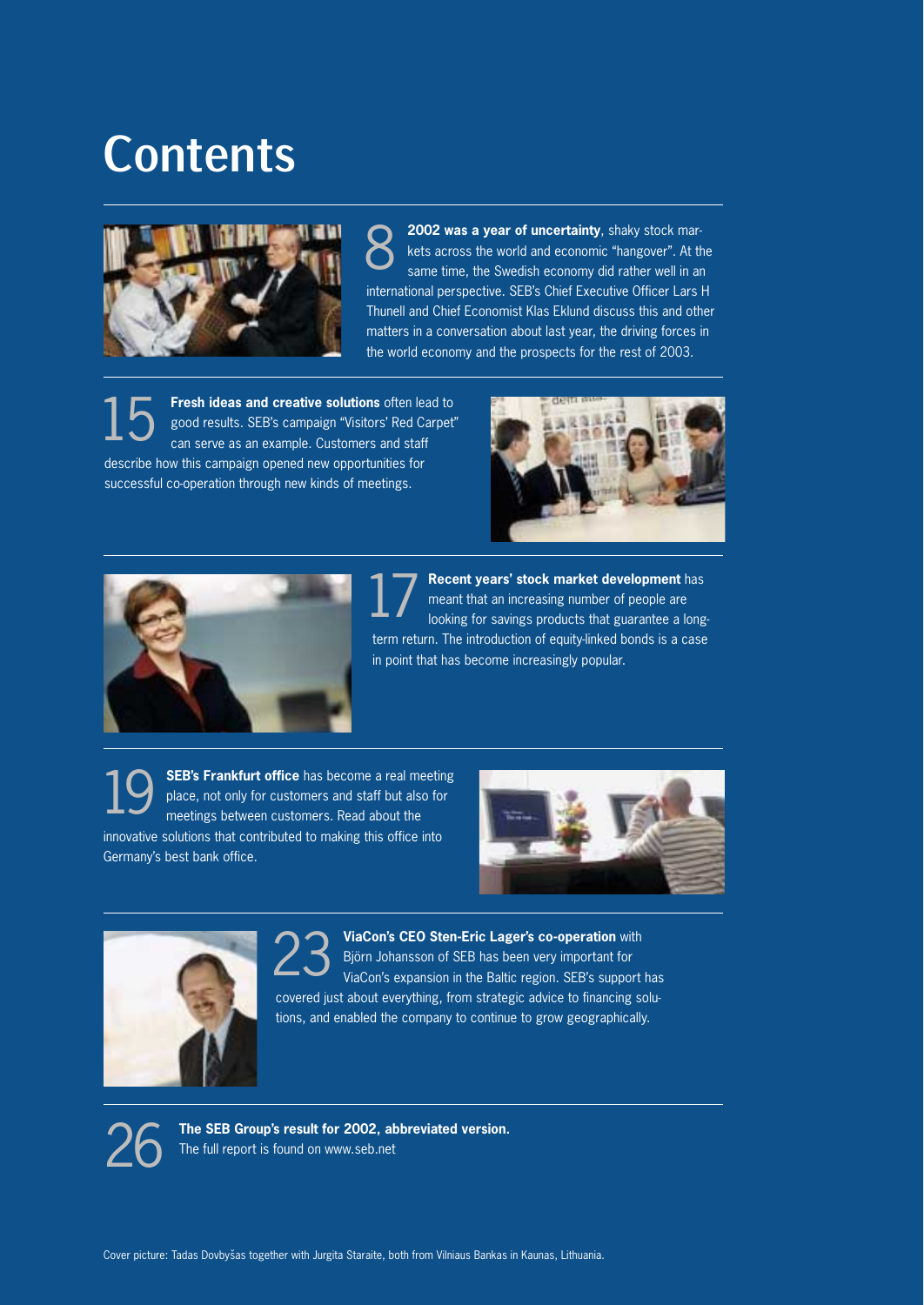# 2002 in brief

#### Profit development and proposed dividend

- Operating result amounted to SEK 7,412 M, an increase of 6 per cent on a comparable basis
- $\blacksquare$  Income decreased by 4 per cent, on a comparable basis
- $\blacksquare$  Total costs were down by 9 per cent, on a comparable basis cost target reached

#### Strategic and change work

- **Increased customer satisfaction**. Even though customers within corporate banking and private banking as well as SEB's customers in Germany and the Baltic have given the Bank the highest rating earlier, Swedish retail customers have been less satisfied in recent years. In this respect, the reinforcement of the branch offices during 2002 has had a good effect in the form of strongly improved ratings from retail customers in Sweden.
- **Improved co-operation and increased cross-selling within the Group**. A great number of activities have been carried out during the year in order to make better use of SEB's broad range of services. Life insurance services are being sold to corporate customers, the Baltic banks have intensified their co-operation, additional parts of the German operations have been co-ordinated with different divisions in Sweden, etc.
- **Increased cost-efficiency**. SEB's cost reduction programme has been implemented faster than planned and costs have decreased by SEK 2.5 billion since the first half of 2001.
- Credit losses remained low
- Return on equity was 12.0 per cent  $(11.9)$
- Earnings per share were SEK 7.60 (7.17)
- Proposed dividend is SEK 4.00 (4.00)

#### Events during the year

- In early 2002 SEB Asset Management decided to co-ordinate its London and Stockholm activities, which led to the closing of the division's London office.
- During spring SEB presented a new savings account, the Special Account, offering one of the most attractive rates of interest in the Swedish market.
- In April, SEB Private Banking opened an office in Zurich.
- SEB Germany made an agreement with Volkswagen Bank Direkt concerning on-line securities and mutual fund transaction offers to the customers of the car-maker.
- SEB increased its holding in the Danish Amagerbanken to 30 per cent.
- In autumn, SEB purchased Europay Norge (the right to the Eurocard brand in Norway) and became the leading Nordic issuer of credit and charge cards.
- The capital base of Nya Livförsäkringsaktiebolaget SEB Trygg Liv was increased by a total of SEK 530 M.



#### *Team SEB*

In June, the Bank's racing boat "SEB" entered the harbour of Kiel, after a three-year engagement in the Volvo Ocean Race.

Team SEB received a total of 24,300 SEB guests that participated in 350 different activities around the race, both during stopovers and during three summer campaigns that were carried out in Northern Europe. The Göteborg stop-over alone gathered 9,500 guests. Team SEB came in third place in terms of media exposure, the value of which was estimated at SEK 440 M. This means that SEB reached its goal of generating a value twice as high as its investment, as the total cost of a three-year participation in the race was SEK 210 M. Even though the competition result was poor, the project has turned into a real success for SEB. The Bank's association with sailing has proved very positive both for the creation of new relations and for brand-building.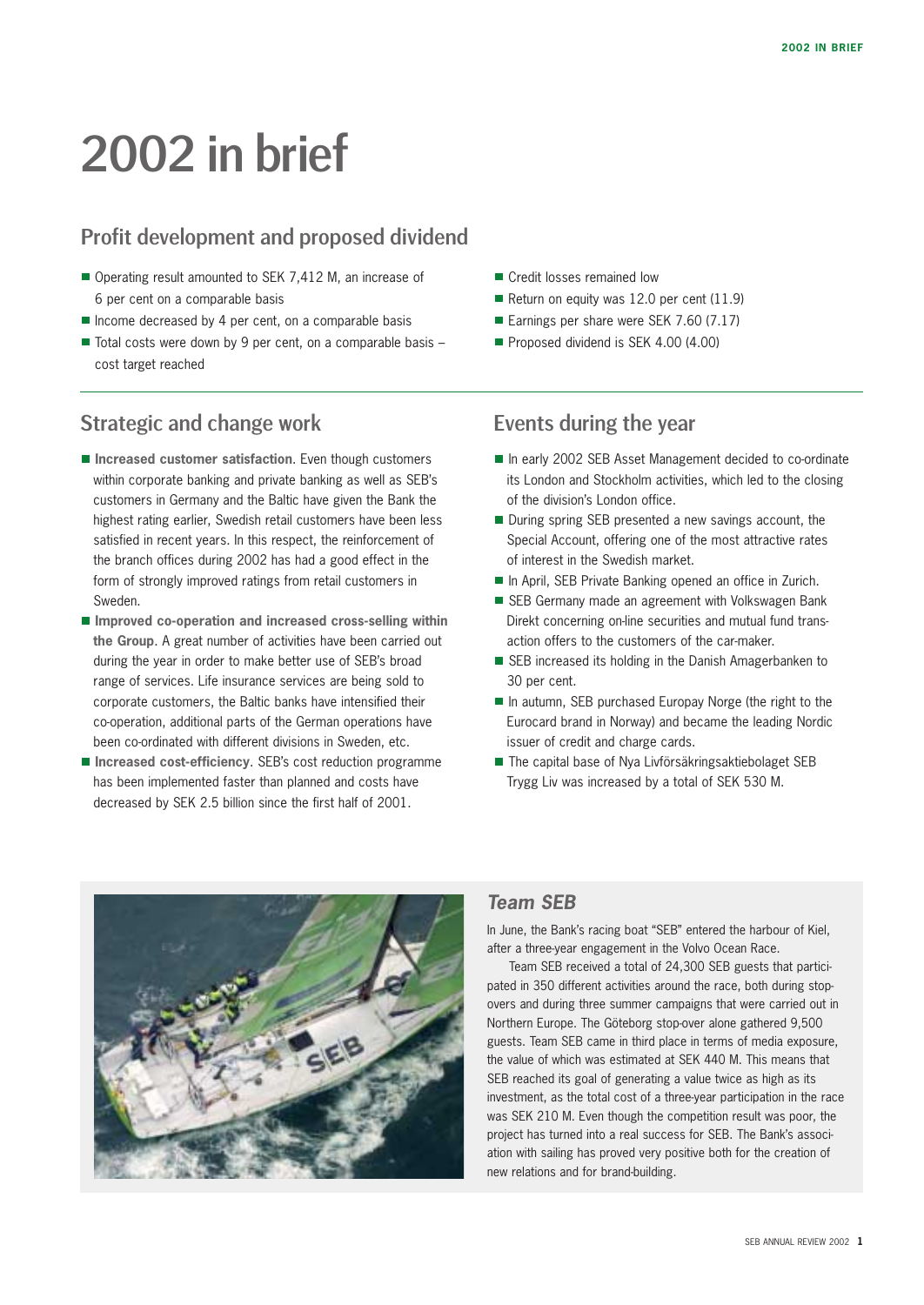# SEB in brief

SEB is a North-European financial banking Group that is focused on large companies, institutions and private individuals, with 672 branch offices around Sweden, Germany and the Baltic States. SEB has more than 4 million customers, of whom 1.3 million are e-banking customers. On 31 December 2002, the Group's total assets amounted to SEK 1,241 billion while its assets under management totalled SEK 742 billion. The Group is represented in some 20 countries around the world and has a staff of about 20,000.

### **A selection of what SEB can offer**

#### **Financing**



#### **Financing that helps companies grow**

SEB offers tailor-made financing solutions for all types of needs to both small/medium-sized companies and large ones. It could be a matter of

import/export finance or large, syndicated loans involving other players. SEB offers debt financing to both companies and financial institutions via the capital market in the Nordic area as well as internationally.



#### **Advice concerning all types of business**

SEB helps all types of companies to create long-term growth opportunities. SEB acts as an advisor in everything, from simple financing solutions to complex corporate acquisitions.



#### **Financing of great and little things**

With its broad range of different financing solutions in the form of loans and credits such as car and boat loans, membership loans and open credits, SEB offers financing solutions that meet its customers' varying needs.



#### **Solutions that simplify housing**

First and last mortgage loans, fixed or variable interest. SEB's housing loans cover financing of houses, owner-

occupied flats and second homes. SEB offers advice and several supplemental services providing extra security in housing and easier household economy.



#### **Advanced services within investment banking**

Financial advice services, equity trading and equity research services form a natural part of SEB's activities and SEB is an important financial partner to both companies and institutions.



#### **Asset management for institutions**

SEB is one of the leading players in the market for institutional asset management in the Nordic area,

offering customers active management based upon high financial competence.



#### **Long-term return on managed assets**

Private individuals are offered access to advanced financial competence in the field of asset management. SEB's asset managers and analysts represent a strong asset

manager in the Nordic mutual fund market.



#### **Great selection of various types of savings**

Tailor-made solutions are often required when it comes to private savings. SEB's private advisors help customers find the best distribution among various types of

savings, such as savings accounts, mutual funds, investments in various securities and pension solutions, among others.



#### **Insurance solutions for long-term security**

SEB helps its customers create security in the long term with the help of an extensive selection of various insurance solutions and sophisticated advice by insurance experts.

#### **Investments Transactions**



**lining cash flows** An efficient cash flow is a must for any company. SEB offers sophisti-

**Solutions stream-**

cated solutions to help its customers handle their payment flows through such financial services as foreign payments, custody accounts and safe-keeping of securities.



#### **Advanced foreign exchange services**

SEB offers solutions that simplify customers' foreign exchange trading and cash management administration.

SEB's advanced systems streamline transfers between<br>companies' various accounts.



#### **Payment services that fulfil people's expectations**

SEB offers advanced card solutions to more than 2.7 million users in the form of credit and charge cards used by customers everyday all over the world. This, in combination with a number of other payment services, means that all needs are covered as far as the handling of invoices and payments is concerned.



#### **E-banking services make everyday life easier**

SEB's customers are able to handle all their private finances directly via their

pc's with the help of the Bank's advanced Internet services: everything from simple transactions to housing loans and stock market trading can be handled via the web.



#### **Telephone bank and personal service around the clock**

Accessibility is the be-all and end-all. Banking transactions can easily be handled through SEB around the

clock with the help of a couple of quick button-clicks on the telephone. In addition, SEB's Telephone Bank offers personal service and advice concerning everything, from everyday finances to pension solutions.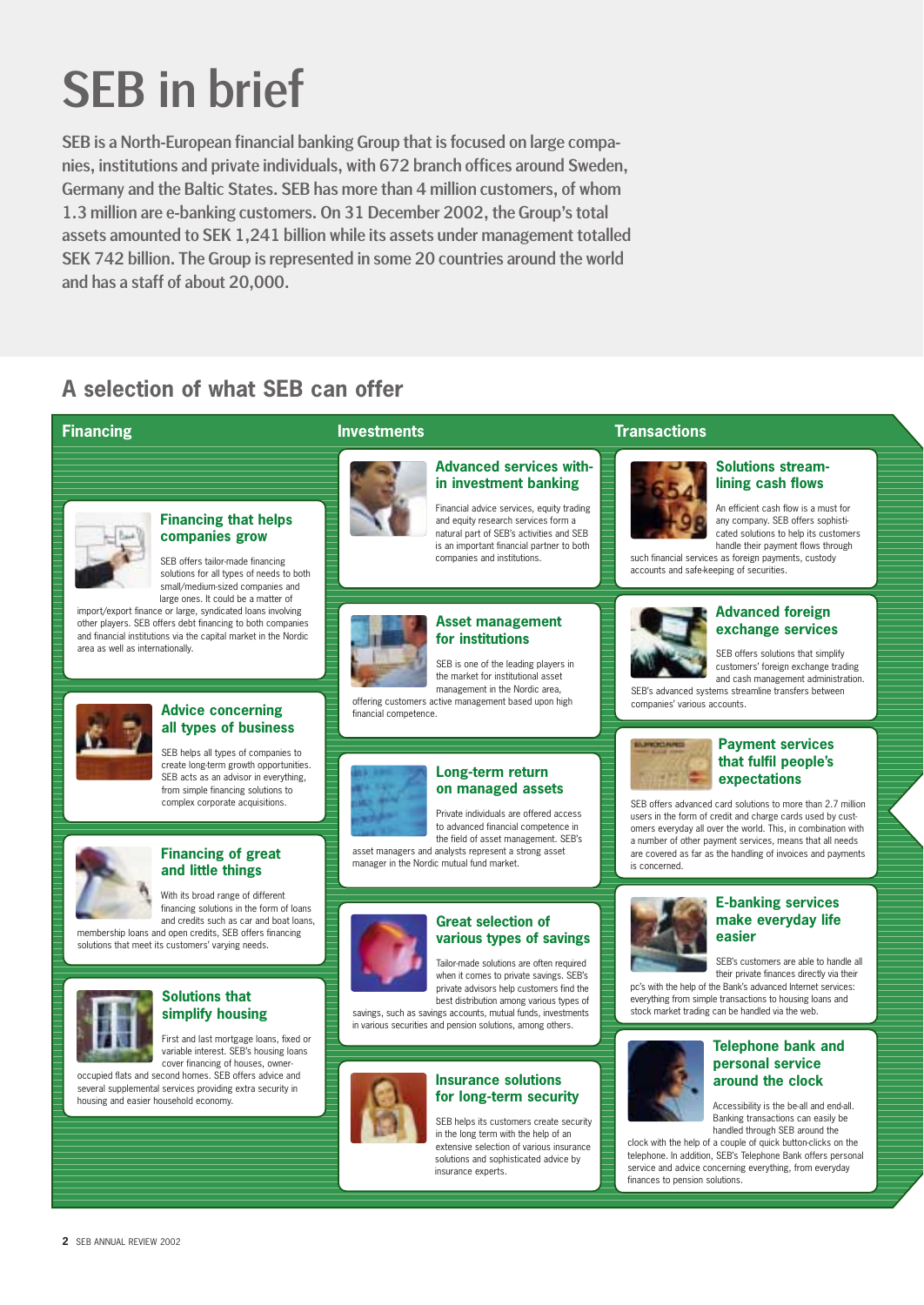Business concept SEB's business concept is to offer financial advice and to handle financial risks and transactions for companies and private individuals in order to create real customer satisfaction, give its shareholders a competitive return and be seen as good citizens of society.

Vision, strategy SEB's vision is to be a leading North-European bank, based upon long-term customer relations, competence and e-technology. The goals will be achieved with the help of motivated employees, by co-operating with our interested parties and through increased co-operation between SEB's various areas of activities.

#### The following areas are of top priority:

- **Increased customer satisfaction**
- **Inproved cross-servicing and cross-selling within the Group**
- **Increased cost-efficiency**

#### **Customer categories**

#### **Large companies and institutions**

SEB is an important financial partner to many major companies, both Nordic and international companies with operations in the Nordic area.

SEB is a financial partner to institutions, offering financing, cash management, equity brokerage, asset management, advice and a series of other financial services.

#### **Small and mediumsized companies**

SEB is a strong financial partner to more than 260,000 small and medium-sized companies. These are companies that use SEB's knowledge and competence in the form of solutions that are tailor-made for each individual company.

#### **Private individuals**

Four million private individuals have at present entrusted SEB with the task of assisting them with solutions regarding their private finances.





#### **Number of Internet customers within SEB** Development 1996–2002





Today, more than 1.3 million private customers and minor companies are using SEB's Internet banks in six different countries. In addition, the Group offers such special services as foreign exchange and fixed income trading via the Internet, mainly to major companies.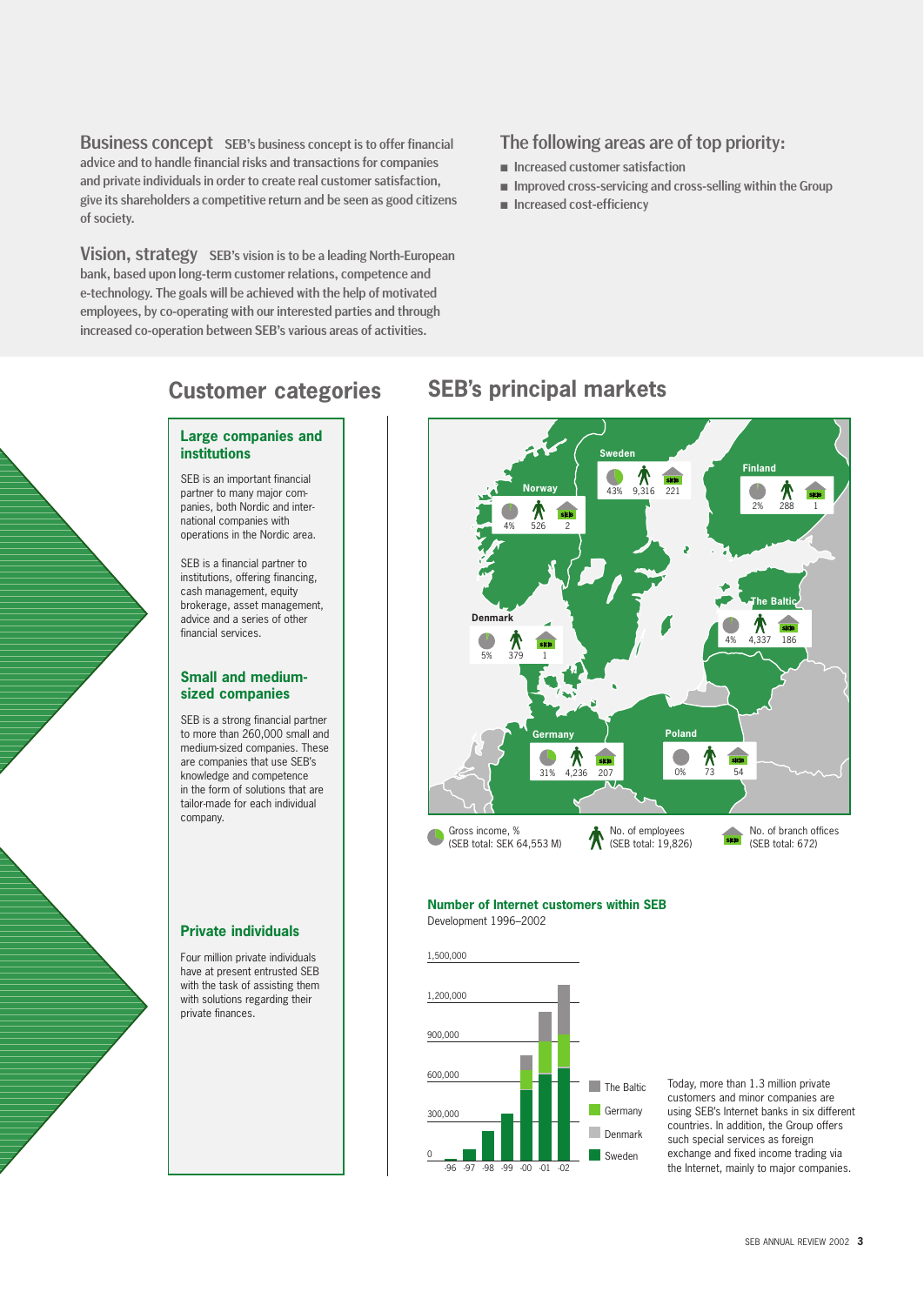# Good performance thanks to focus on core activities

2002 was a year of continued poor international business climate and stock market falls in Europe and the U.S. Increased uncertainty in world politics contributed to frustrating all hopes for a positive turn in the world economy. Uncertainty prevails into 2003.

After the discontinued merger discussions with FöreningsSparbanken, SEB has focused upon the development of its core activities in existing markets during the year, thus building a stable ground for high and sustainable profitability. Despite the poor economic situation and low activity in the financial markets, SEB reached a level of profitability in line with that of last year and even exceeded it. This is good performance.

However, the Group has not yet reached the long-term profitability target that it has set for itself. This means that our pursuit of increased earnings and cost efficiency must continue with undiminished force, not least in these uncertain times.

#### "Our pursuit of increased earnings and cost efficiency must continue with undiminished force."



The savings goal that we should have attained in early 2003 was reached already before the end of 2002. This is a meaningful signal that shows that our work is carried out in a purposeful and vigorous way, inspiring confidence for the future.

**Increased stability within the banking system** The protracted recession and stock market decline have not threatened the stability of the banking system. Generally, European banks have stronger capital bases now than in the early 1990s. The need for improving capital cover ratios is one lesson that we have learnt from previous misjudgements.

However, the German banking market is beset by special problems. The business downturn has uncovered and impaired those structural imbalances in the German economy, which arose in connection with the reunification of the two German states. At the same time, German banks are weaker than other European banks, partly as a result of a fragmented market.

It is obvious that the German banking system is confronting a consolidation process. SEB Germany's restructuring and rationalisation work, started in 2000, gives the bank a very strong competitive edge and opportunities for long-term profitability. Even though return in Germany is still below target, I am convinced that SEB AG will reach the Group's profitability goals in the long run.

#### **Confidence and openness**

Wide-spread stock ownership in combination with such negative events as accounting scandals and bankruptcies within large American companies have led to an increased interest in the way in which companies are managed and controlled. The debate on corporate governance is essential and welcome, as it is vital to public interest that people can feel confident about how their investments in trade and industry are managed. A particular responsibility rests with the financial sector companies in this respect. The current discussion, on both sides of the Atlantic, may provide a stimulus to both improved routines and increased transparency. However, it should be borne in mind that rules, practices and corporate cultures differ between countries and continents. This means that experiences and, to an even lesser extent, specific proposals seldom are directly applicable everywhere. Furthermore, one should remember that detailed rules can never replace fundamental moral and ethical standards.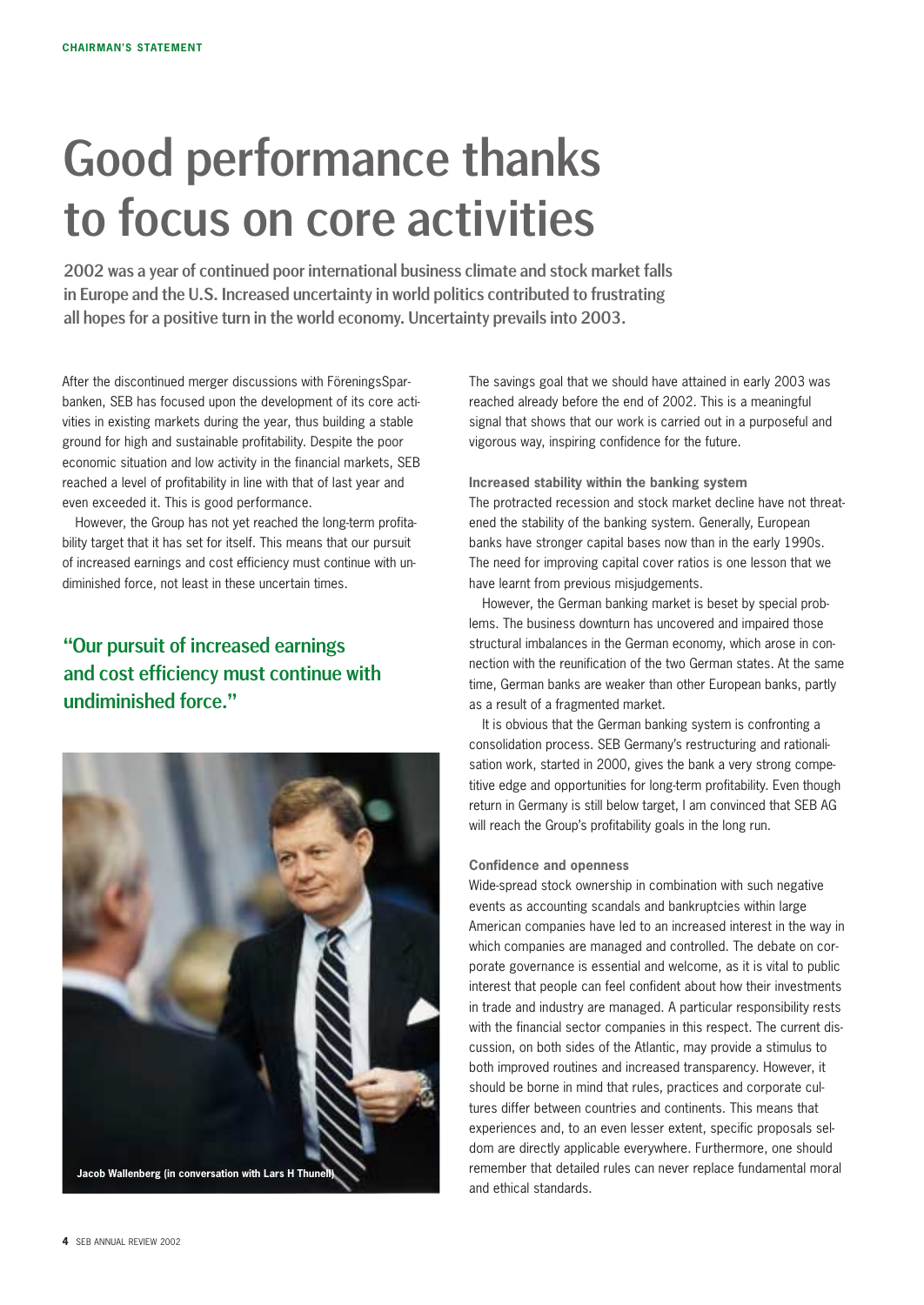"Corporate governance is an important tool for maintaining confidence among shareholders, customers, lenders and other decision-makers."

**SEB – corporate governance in practice** SEB has a tradition of active and committed management. In addition to supervision and control, the work of the Board of Directors comprises continuing discussions and decisions on SEB's strategy and further development. The Board regards corporate governance as an important tool for maintaining confidence among shareholders, customers, lenders and other decision-makers. Once again, I wish to underline that it is our ambition to work for increased openness, transparency and communications.

By creating customer value, SEB creates

shareholder value. In focus for 2003 will be the continued streamlining of the North-European Group that we have gradually built through investments in new markets, new activities and new technology over the last couple of years, in the best interests of our customers. Increased customer satisfaction and reduced costs can be achieved concurrently through rationalisation and increased co-operation.



#### **Thank you!**

To many SEB employees 2002 was a year of very hard work. On behalf of the Board, I wish to convey our thanks to SEB's Management and staff for their splendid achievements and successful work during the past year.

Stockholm in February, 2003 Innh

Jacob Wallenberg *Chairman of the Board*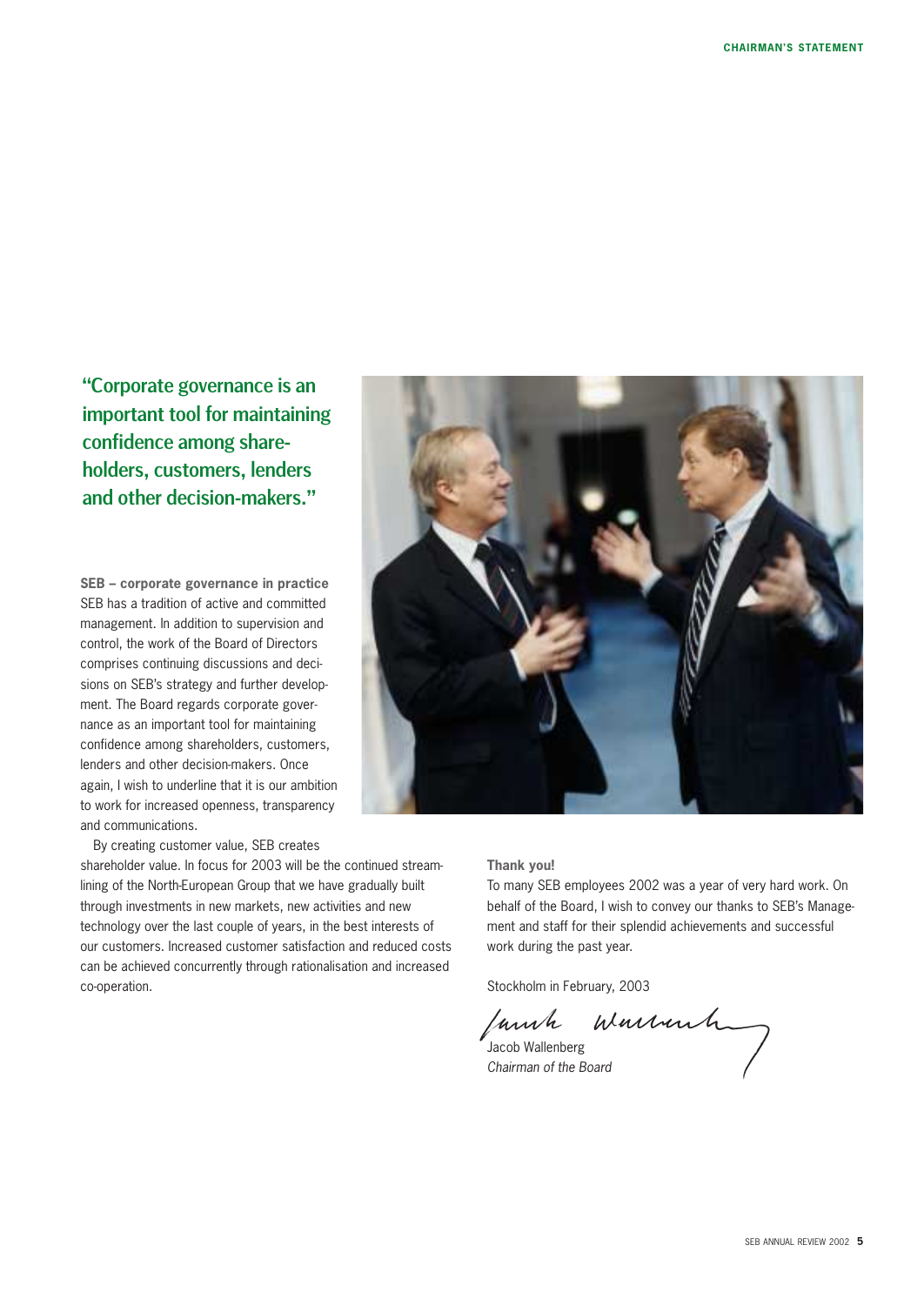# Stronger result, despite weaker markets

SEB's profit for 2002 was better than in 2001 as a result of our current change programme. The world economy weakened and for the third consecutive year the value of stock exchanges worldwide declined. Stockholm fell by 37 per cent for the full year (compared with a decline of 16 per cent in 2001). It has been a difficult year for many of our customers.

In recent years, SEB has undergone a strategic transformation and a strong expansion, particularly internationally. During the past year, we have focused our efforts on an internal change programme, with the aim of realising our potential and creating a sustainable profitability level. This programme, launched in the autumn of 2001, has more than offset the impact of the weak economic trend in the world. It is gratifying to see all the achievements made by all divisions, business areas, companies and staff units throughout the Group. The programme is called "3C," which stands for Customer satisfaction, Cross-servicing and Cost-efficiency.

*Customer satisfaction* has been strong among Nordic corporations and customers in Germany, while the rating from retail customers in Sweden needed to be improved. Following our increased focus on the branch offices, the degree of satisfaction among our Swedish retail customers increased according to an external survey made last autumn. That is a good basis for our continued efforts.

*Cross-servicing* stands for increased co-operation and cross selling within the Group. This is possibly the most important instrument over the long term to improve customer satisfaction, increase revenues and reduce costs. Therefore a process, under the heading of "one SEB," was initiated during 2002 in order to strengthen internal cooperation. We have chosen to focus on four common core values: commitment, continuity, mutual respect and professionalism.

#### "Cross-servicing is probably the most important instrument over the long term to improve customer satisfaction, increase revenues and reduce costs."

Our *Cost-efficiency* programme started during the autumn 2001 and aimed at reducing cost levels from SEK 22.5 billion on an annual basis to SEK 20 billion in the first quarter of 2003 (including Trygg Liv and excluding restructuring costs). That level has already been reached – a quarter earlier than planned. In total, the Group's number of employees declined by approximately 1,600, or 8 per cent, in 18 months.

It is clear that our 3 C programme has yielded results throughout the Group. It is also rewarding to see how all business areas have strengthened their market positions.



*Nordic Retail & Private Banking* succeeded in reducing costs that more than offset declining revenues. The improved efficiency increased return on capital to almost 26 per cent.

Within the *Corporate & Institutions* division, Merchant Banking posted a result of more than SEK 4 billion, which was in line with the preceding year and a very strong performance. It is especially gratifying to see the stability in Merchant Banking's earnings. Naturally, the decline in earnings was substantial for Enskilda Securities, but it was nevertheless positive to yield a result of nearly SEK 200 M during such a year.

*SEB Germany* suffered from the weak business climate. Increased sales and cost savings could not entirely offset the impact of the difficult market conditions. Our strategy is to work with a long-term focus to strengthen our position in the German market. *SEB Asset Management* has succeeded well in costefficiency terms, improving its cost/income ratio in spite of falling income. The *SEB Baltic & Poland* division showed very strong growth in volumes and income resulting in an earnings increase by 30 per cent.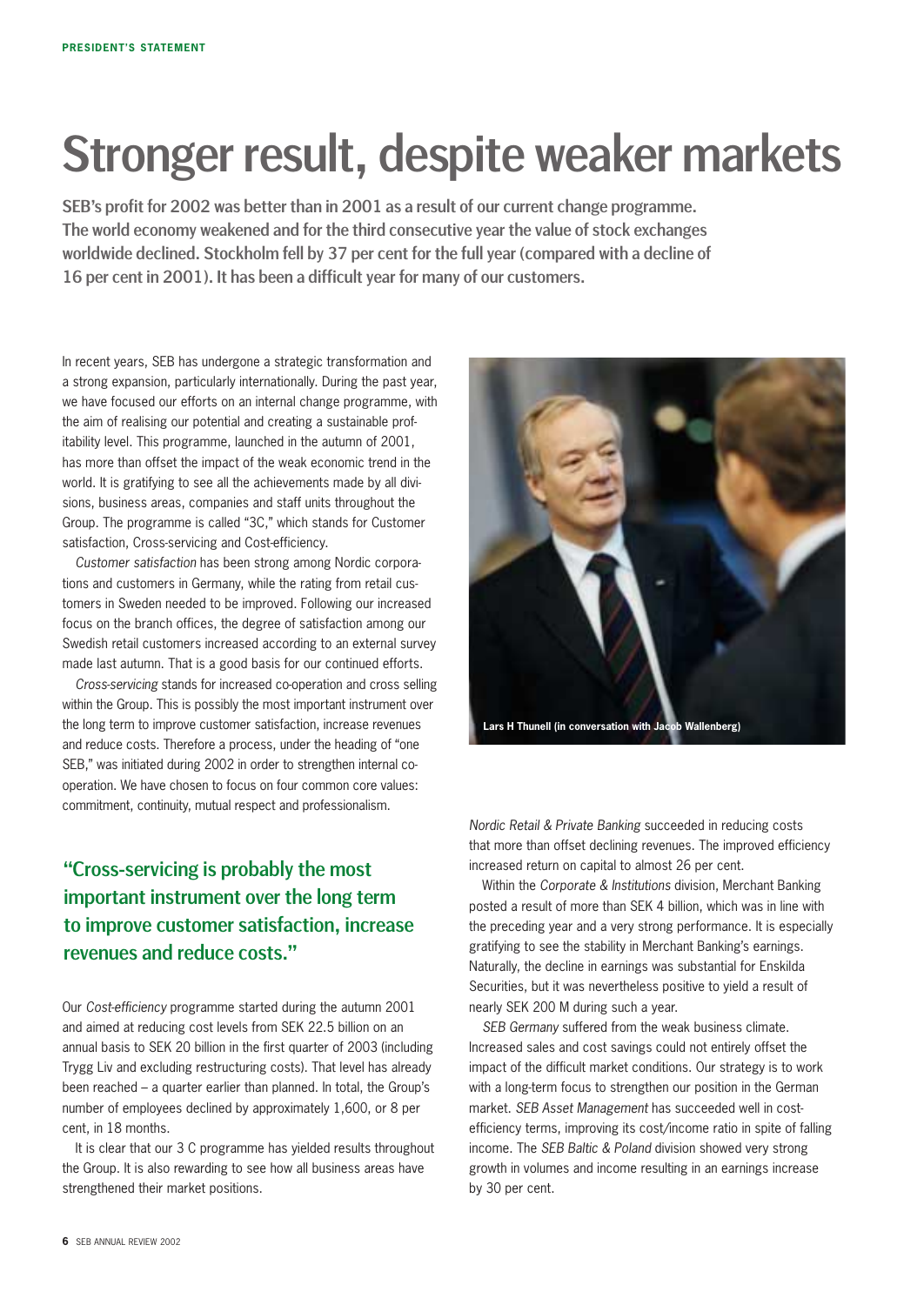#### **Earnings per share and dividend**

Per SEB share, SEK



*SEB Trygg Liv* was hit by the value decline on the stock markets. During the year, the Group supported Nya Livförsäkringsaktiebolaget SEB Trygg Liv with capital infusions totalling SEK 530 M in order to support the operation and its continued growth.

The level of credit losses remained low. The increase in 2002 was mainly due to the fact that reversals were higher than normal in 2001. Today, we cannot see any significant deterioration of our credit portfolios. However, the continued weak economic outlook makes us humble and demands high attention to the credit area.

#### "We are not counting on any boost from an improved economy during 2003."

In 2002, we managed to increase the result despite a weak economic climate. It is natural that uncertainty is great at the beginning of the year. This year is even more difficult than ever. At the time of writing, we do not know whether there will be war in Iraq or how it would affect oil prices, currencies, share prices and interest rates. We also face a referendum in Sweden during 2003 on the EMU. Preparations are already under way within SEB – in the event that the voting results in a yes – so that we can handle a transition to the euro in January 2006. In addition, there will be referendums on the EU in the Baltic States and Poland in 2003.

#### **Cost savings programme**

Including costs for SEB Trygg Liv, SEK M



Our business climate scenario for 2003 is fairly pessimistic and we are not counting on any boost from an improved economy. Even though our cost reduction target set in 2001 has been reached, we will continue to improve cost efficiency within our operations. We now know that we can do it, and it is important to capitalise on that experience. Our goal for cost efficiency is a cost/income ratio of 0.60 long-term and 0.65 in 2004 provided the market situation shows some improvement.

SEB's vision is to be a leading North-European bank, based on long-term customer relations, competence and e-technology. Our business concept is to create more value for our customers in a changing world. We will continue to work hard to further improve relations with our customers and to deliver financial and advisory services of the highest quality. With our competent staff, effective and united organisation and strong capital base, it is our conviction that this will also create a good profitability and, as a result, more value for our shareholders.

Finally, I want to take the opportunity to thank all employees as well as customers for their strong commitment to our bank!

Stockholm in February 2003

Lars H Thunell *President and Group Chief Executive*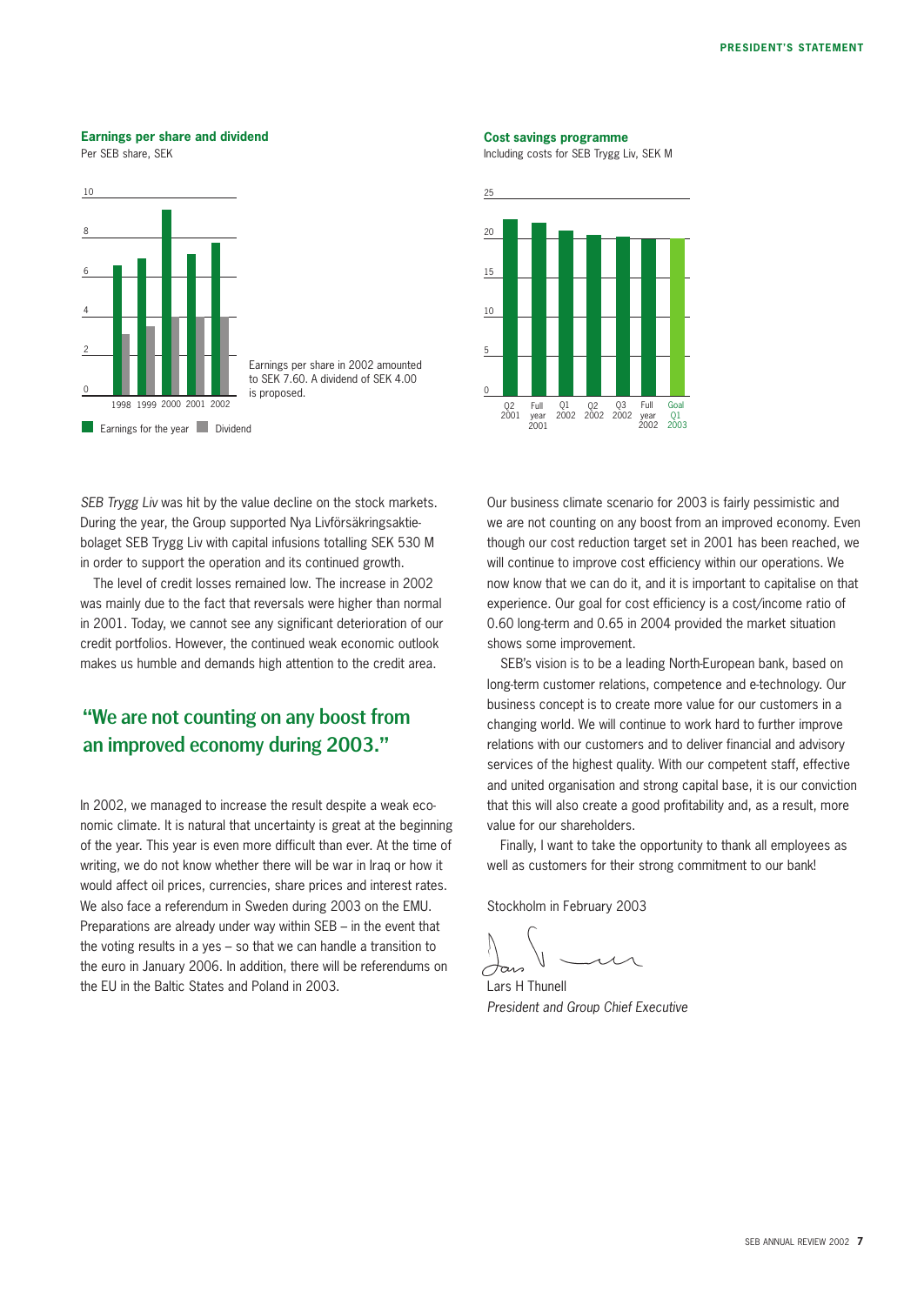

# The economic upswing may be late in coming

2002 was characterised by shaky stock markets and uncertainty around the world. Companies were pursuing a wait-and-see policy, postponing their investment decisions. At the same time, the Swedish economy fared surprisingly well. Meet SEB's Group Chief Executive Lars H Thunell and Chief Economist Klas Eklund in a conversation about the past year, the driving forces in the world economy and the threats and opportunities they see for the rest of 2003.

"A year of hangover…"

Lars Thunell and Klas Eklund are in accord when they summarise the economic development of the world during 2002 in these words.

"And it is not just any hangover, continues Klas Eklund, but the continuing effects of the bursting of the largest stock market bubble in 70 years. This has of course strongly shaken the economies of the world and it will take years before the economic system has healed completely from all the after-effects."

"This has led to the uncertainty that still characterises the world economic situation," says Lars Thunell. "Transaction volumes dropped and companies postponed their investment decisions throughout 2002."

In the U.S., the economic "motor" of the world, the Government managed to moderate the downturn to a certain extent through tax cuts and a constant lowering of interest rates by the Fed. According to Klas Eklund, however, this has also meant that one has staved off the problems.

"The indebtedness is high and it will take time before industry's capacity utilisation is back at normal levels, allowing investments to start."

In Sweden, SEB's economists have been part of the circle of pessimists during the past year. When other economic analysts

predicted an upswing, Klas Eklund and his collaborators stuck firmly by their opinion that the weak economic trend would continue also in Sweden.

"That is correct. There are several obstacles preventing Swedish growth from gathering momentum. Besides the weak development in the U.S., there are tax hikes, a stronger krona and the continuing telecom crisis."

"At the same time, surprisingly enough, one must say that Sweden has fared pretty well," objects Lars Thunell. "The downturn has actually not hit the Swedish economy as a whole, yet. Private consumption, for example, is still at a rather high level." Lars Thunell believes that many people are surprised that the sharp decline of the stock market has not influenced the banking system to a larger extent.

"The worst affected were not the banks", he says. "The decline has primarily hit the pension system and the unit-linked customers of the life insurance companies."

Klas Eklund knods agreement, adding that it most likely will take some time before we see a real upswing on the stock exchanges again.

"The fund investors have sharply reduced their exposure on the stock exchange, which has led to a significant decrease in demand for equities."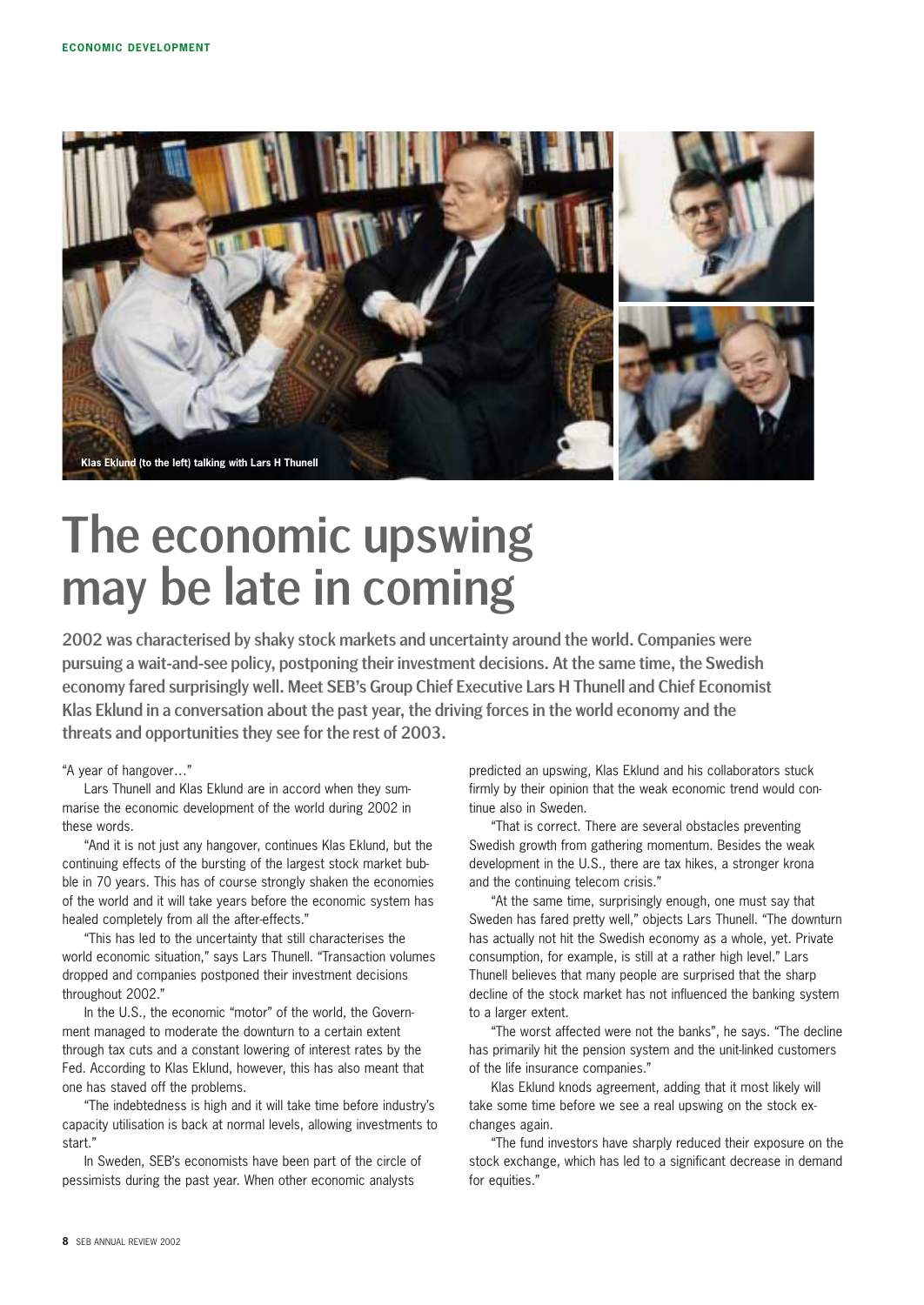*It seems, then, that Sweden has managed rather well despite the poor economic situation. But in Germany, Europe's most important economy, aren't the problems much greater?* "Yes, the German economy is struggling with a series of difficulties, which to a large extent stem from the reunification of the two German states about a decade ago. To this should be added several structural problems such as the tax system and a rigid labour market," says Klas Eklund and continues:

"Unfortunately, I do not foresee any positive turn during 2003, even though the first signs of a crisis-consciousness can be seen which, in the long term, may lead to necessary economic reforms. In order to gather speed, the German economy needs to be helped along from abroad through increased international demand. The German banking system needs structural reform, too, according to Lars Thunell. Besides credit problems, German banks are faced with additional worries in their low-yielding loan portfolios. This leads to restraint in new credit-granting which, in turn, acts as an additional brake on German recovery."

"In that perspective, SEB is very well-positioned in the German market," says Lars Thunell contentedly. "The conditions are very good for an integration of SEB's services across the borders."

*The integration of SEB's services and resources in those countries in which the Bank is active seems to go hand in hand with the economic integration of Europe.*

"In a way, you could say that SEB went ahead of the financial convergence of Europe," explains Lars Thunell. "We have created our own conditions for continued economic integration through our activities in Germany, Poland and the Baltic countries, for example. From a European perspective, our customers are actually already now integrated. In line with the economic harmonisation that follows from the EU's decision to expand, we will be able to capitalise on the positive effects of our investments of recent years."

Lars Thunell sees primarily the eastward expansion of the EU and the EMU as an instrument for creating a future Europe in peace. He therefore considers it important that also Sweden takes her responsibility for a peaceful development by participating all the way, also in the EMU.

Klas Eklund points to the economic advantages of an EMUmembership. It is for example easier for consumers to compare prices of goods and services and increased competition results in efficiency gains and higher productivity.

foreign trade involves countries within the euro-zone and that this trade naturally becomes easier if the currency risks are eliminated. In addition, a common currency should mean a real push forward for the cross-border trade."

A Swedish membership of the EMU will also mean intensified competition for the banks. This is something that Lars Thunell looks forward to with confidence.

"SEB will be challenged in Sweden, but at the same time we will be able to challenge other banks in their home markets by using our collective strength and competence in the countries where we are active."

*What can we expect from 2003 and what does it take for the world economy to recover?*

"We must first of all realise that the political situation in the world around us is uncertain, with many imponderables, not least the oil price," says Klas Eklund, and continues:

"If the situation improves, we may expect an upturn in the stock markets, although there is a risk of disappointments. In order to achieve long-term growth the U.S. economy must gather momentum and the present great imbalances must even out."

Lars Thunell, who agrees, also points to deflation, falling price levels, as a potential threat to the world economy.

"Industries in China and India produce ever more complex goods at low cost. This risks to create a surplus capacity that may threaten economic growth in Europe and the U.S. in the long run."

Klas Eklund notes that the deflationary threat is an issue for the first time in a very long time. However, he considers that there is little risk that Europe and the U.S. should be facing a "Japanese" deflationary development.

"Our central banks are much too strong to end up in such a situation, but it is important that they continue to fight the threat of deflation as aggressively as they are fighting inflation. The future prospects of the Swedish economy depend mainly on happenings in the surrounding world." At the same time, Lars Thunell and Klas Eklund can see some improvements within the domestic industry.

"The fact that one can discern some stabilisation of the telecom sector is one positive signal," says Lars Thunell.

"In order to get Sweden's economy really going, several external injections are without doubt necessary, not least from the U.S. In all, the Swedish economy will continue to be lukewarm this year, growing at approximately the same rate as during 2002, in our opinion," concludes Klas Eklund.

"We must not forget that close to half of Sweden's present







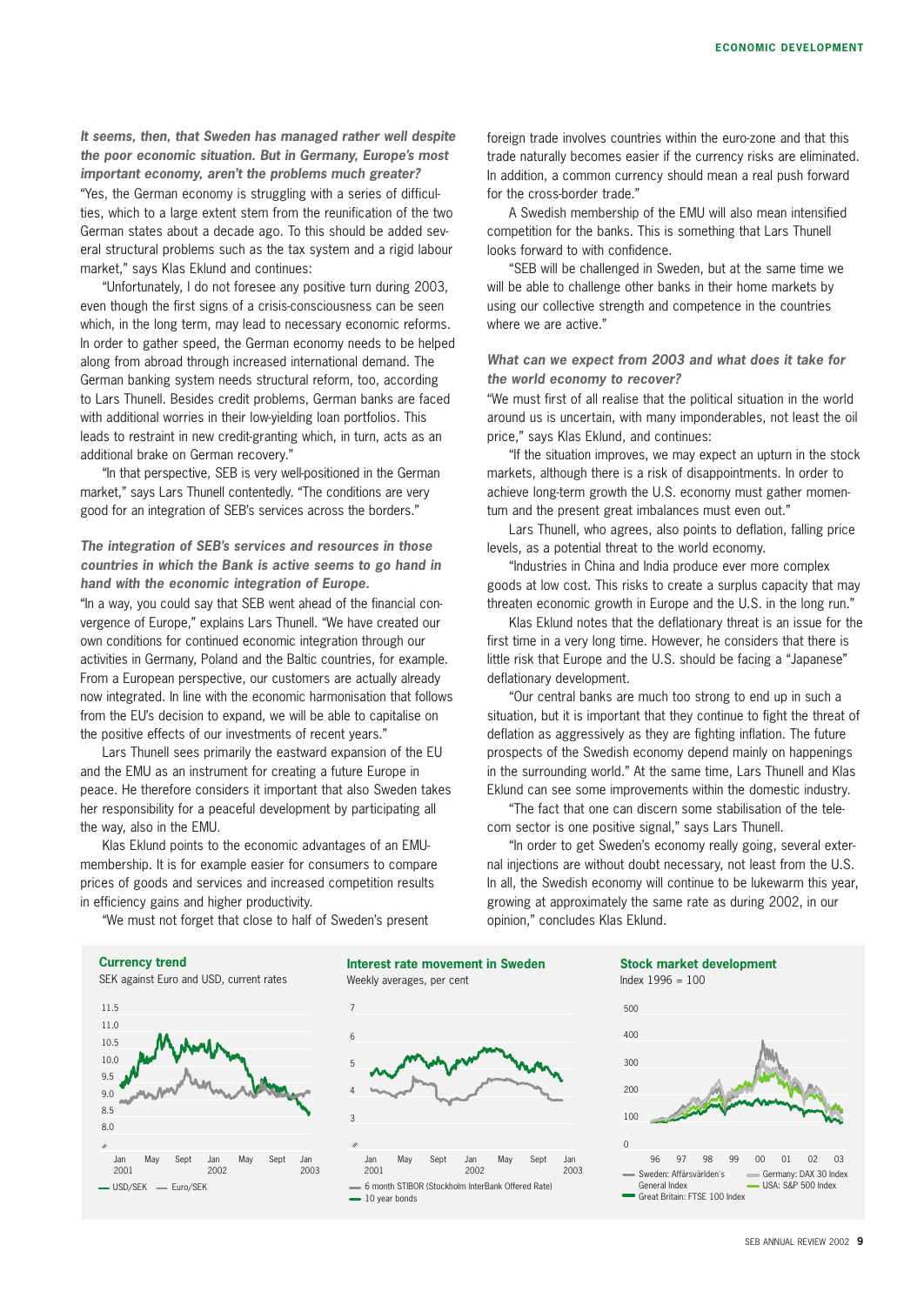

# SEB and the world around it

SEB's task is to create more value for the customers – and thereby also for the shareholders. To accomplish this qualified and motivated employees and an ethical attitude are required.

#### **SEB's historical heritage**

Skandinaviska Enskilda Banken – the parent company of the SEB Group – was formed in 1972 through the amalgamation of Stockholms Enskilda Bank and Skandinaviska Banken.

Stockholms Enskilda Bank, founded in 1856, played an active role for the growth companies of that time, when Sweden passed from an agricultural to an industrial society. The bank followed the growing industrial companies into the world markets and became a leading bank for internationally oriented Nordic companies during the 20th century.

Skandinaviska Banken, which traced its origin from Gothenburg where it was started in 1864, was also a prominent corporate bank, which in addition had a well-developed network of branch offices throughout Sweden.

One important reason for the 1972 merger was that both banks wished to consolidate their strong position among corporate

customers to meet the competition from large, international banks. During the following decades SEB set up offices and new operations in Europe, the U.S. and Asia.

#### **SEB of today**

In 1997, a strategic transformation of SEB was initiated to meet the sweeping changes in the world:

*Internationalisation*, not least the forming of the EU and the EMU, which has affected both corporate activities and savings markets.

- **Demographic development with rising average length of life, which** has led to a need for building up savings capital for the old age.
- *Rapid development of information technology*, which has provided opportunities for faster and more efficient ways of meeting the needs of the customers.
- *Deregulation*, which in combination with internationalisation and new technology – has led to stiffening competition, not least through the challenges from new players.

In order to meet these trends, SEB has developed through restructuring, acquisitions and investments in new technolgy.

The acquisition of the Trygg-Hansa insurance company in 1997 enabled SEB to offer its customers a complete range of long-term life insurance and pension savings products. (The non-life operations were sold in 1999.)

To strengthen its presence in Northern Europe SEB acquired the

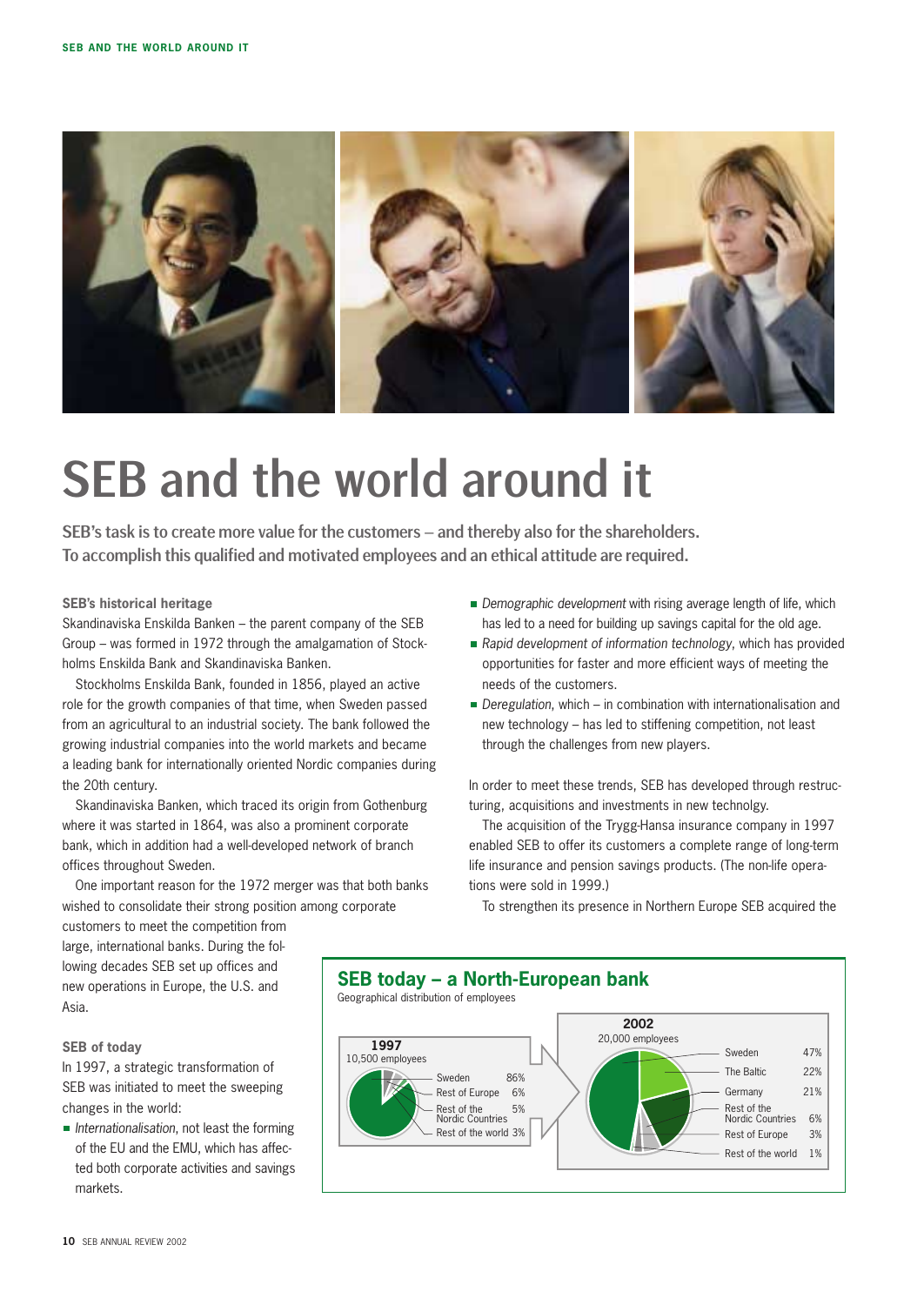German bank BfG (now SEB AG) in 2000 and three Baltic banks: Eesti Ühispank in Estonia, Latvijas Unibanka in Latvia and Vilniaus Bankas in Lithuania (1999–2000).

Through other acquisitions, e.g. of Diners Club Nordic (1994), the private bank Gyllenberg in Finland (1997), Orkla Finans in Norway (2000) and Europay (the Eurocard brand) in Norway (2002), SEB has consolidated its position further in the Nordic area. SEB has also established a presence in Poland via ownership (47 per cent) in Bank Ochrony Środowiska, BOŚ.

Following these acquisitions SEB developed rapidly between 1997 and 2002:

- Revenues and the number of customers doubled.
- Assets under management more than tripled.
- From being a Nordic bank SEB has developed into a North-European financial group, with new home markets in Germany and the Baltic countries and with more than half of its customers and staff outside Sweden.

#### **SEB's customers**

SEB has today more than 4 million private customers and 260,000 corporate customers in nine countries with a total population of 150 million. SEB has for many years also had a leading position as a bank for large corporations and institutions in Sweden and other Nordic countries – in several cases with hundred-year-long relations.

SEB shall now develop its core business to reach the vision that has been set – to be a leading North European bank, based upon long-term customer relations, competence and e-technology.

To be leading means that SEB shall be the first-hand choice for its customers, especially for the two core categories: companies and private customers with particularly high demands. In order to reach that goal SEB must achieve the highest possible degree of customer satisfaction. SEB should have the highest level of service and competence and technology shall be used to the benefit of customers.

SEB does already have a very high degree of customer satisfaction within many areas, such as the corporate sector, private banking and in the German and Baltic operations. However, this has not been the case among Swedish retail customers. In order to increase satisfaction among these customers the role of the Swedish branch offices has been strengthened by restoring customer and profit responsibility to the branch offices as well as by increasing their credit-granting authority. As a consequence, SEB showed the greatest improvement of all Swedish banks in the annual external Swedish Quality Index for private and corporate retail customers in Sweden in 2002.

However, the efforts made in this respect so far only represent the first steps in a process to improve and confirm SEB's long-term relations with customers.

#### **SEB's staff**

For a knowledge and service company such as SEB, skilled and motivated employees are the primary competitive advantage. It is the staff's ability to identify and satisfy customer needs that decides the degree of success.

Accordingly, creating an environment that attracts and develops competent employees, increases commitment, and stimulates toplevel performance is the overall goal on the personnel front.

#### *Competence and*

*leadership development* Within the Group there is a wellfunctioning process to further enhance competence among employees that has been in place for many years and the responsibility for this development lies with the

#### **Number of employees**

Distributed by age and sex, 2002



staff as well as with the managers. Employees acquire additional skills for new tasks by participating in a personal development programme, where the competence profile provides the platform for future development within the Group.

In 2002, SEB invested a total of SEK 201 M (198) in personnel training and development. A total of approximately 11,000 employees, including 500 managers, participated in the Group's various internal and external training programmes.

#### *Work environment and health*

A systematic work environment effort is carried out within the Group. Important tools to help survey the physical, psychological and social work environment include a work environment review, staff evaluations, the aforementioned attitude surveys and sickleave statistics. The goal is to create and maintain a good work environment where employees feel good and are not subjected to either physical or psychological health risks.

#### *Equality and diversity*

Equality and diversity are areas that basically involve mutual respect and the need to safeguard the competence existing within the company in the best possible manner. The SEB Group shall offer equal opportunities and equal rights to all regardless of gender, national or ethnic origin, age, sexual inclination or faith.

According to the equality plan that was established in Sweden in 1998, the objective of a balanced distribution between women and men shall be achieved by 1 September, 2005. This means that neither gender shall be represented by less than 40 per cent at any level.

During 2002, 39 per cent (38) of all SEB managers in Sweden were women. As regards group and customer service managers, the share was 50.5 per cent, which means that the target at this level has already been reached. With respect to division and office managers, the share has increased to more than 34 per cent, which means that the short-term target at this level has been achieved. The share of women on top levels is close to 25 per cent. During 2003, the Group has the intention to review the issue of equality also in a global perspective.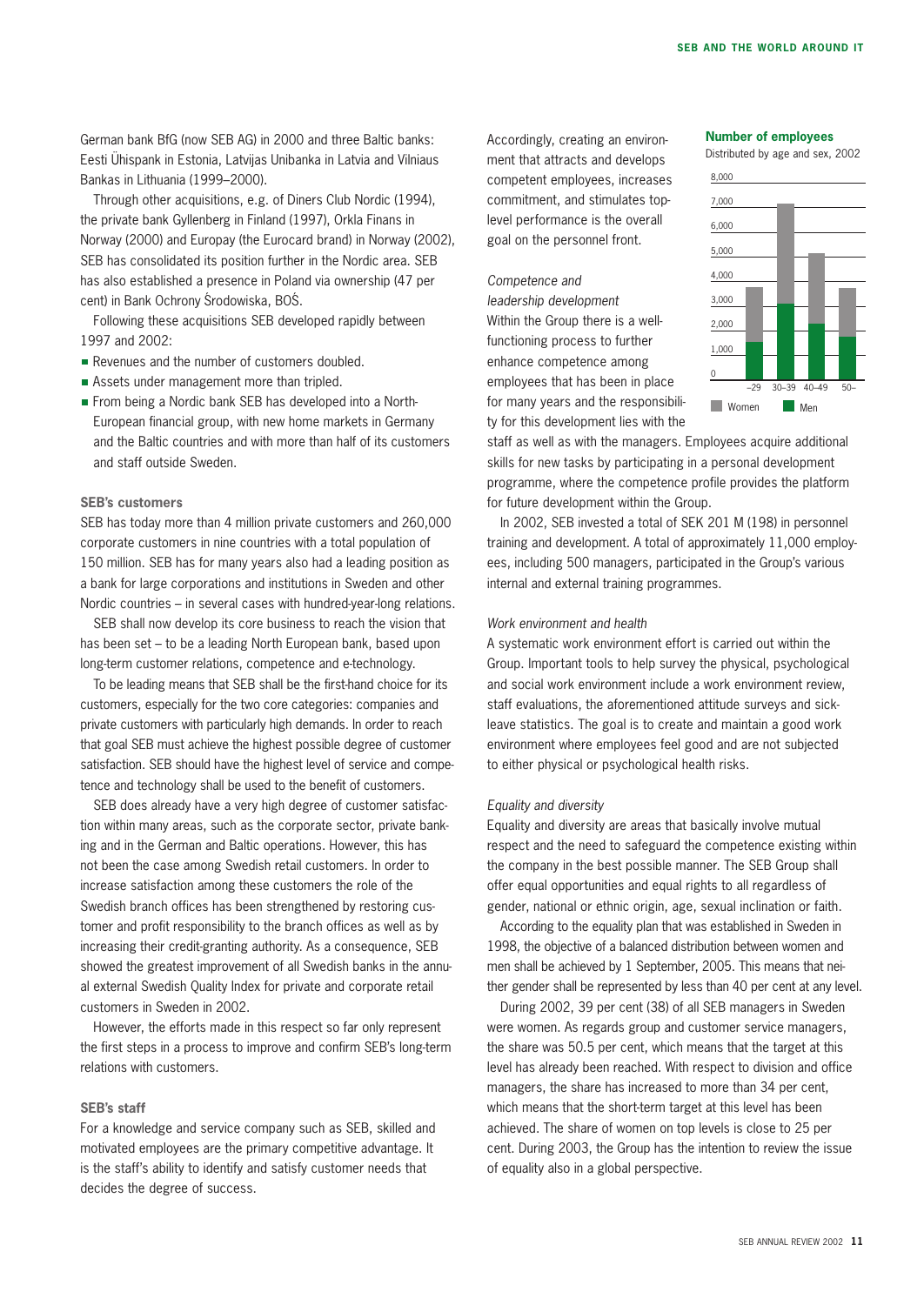#### *The Group's remuneration system*

The pay structure in SEB is on an individual basis. Compensation consists of a fixed salary based on working effort, education, experience and competence, plus general benefits. In addition, a major part of the employees get a performance-based, variable portion of the salary (possibility of receiving bonus or commission). Senior executives and specialists within the organisation are also covered by employee stock option programmes for the purpose of boosting loyalty and long-term commitment to the company (see further on page 32).

#### **SEB's ethical guidelines**

SEB's basic values are reflected in a number of instructions and policies that are valid for all SEB Group employees as well as for those who are Board members, auditors, consultants and the like in some institutes within the Group. All measures and decisions shall be in accordance with law, regulations and other external rules as well as with internal instructions and policies. According to SEB's ethical policy, everyone within SEB shall:

- $\blacksquare$  observe confidentiality both inside and outside the Group;
- show concern for customers and carry out tasks with proficiency and speed;
- not carry out any assignment on behalf of any customer without first fully understanding the implications involved;
- ensure that customers understand the meaning and implications of advice given and transactions carried out;
- avoid situations that can lead to conflicts of interest between customers, employees and the SEB Group;
- carry out all measures or decisions affecting the SEB Group in such a manner that they can withstand scrutiny by others, and
- show respect for fellow human beings and observe the basic principle of equal treatment.

Furthermore, there are regulations within specific subject areas that expound and clarify the above-mentioned guidelines, for example, on the issue of measures against money laundering and rules regarding certain employees' own share transactions.

#### **SEB's social responsibility**

#### *Environmental policy*

The financial sector does not have any particularly great direct influence on the external environment. Indirectly, however, the banks and other financial companies can play a key role, particularly in connection with lending.

According to the environmental policy that SEB adopted in late 1995, the Group shall consider environmental aspects in its creditgranting activities and in the design of products and services.

The Group's credit policy contains rules that the environment and environment-related risks shall be taken into account in connection with all major credit decisions. Existing customers shall also be followed up.

Furthermore, the Group markets and sells a number of funds where environmental demands are placed on the investments.

SEB has signed the environmental documents of both the United Nations and the International Chamber of Commerce under which the signatories are commit-



ted to paying due regard to, and to acting for, a better environment within their respective activities.

#### *Other social contributions*

Contribution to a positive development of society forms part of the Group's strategy and of the business activities that SEB carries out within different areas. SEB makes direct contributions to many different charity projects, both at a central level and through its business areas.

SEB Asset Management has a multiyear co-operation with the WWF (World Wildlife Fund), the Swedish Medical Society and the Swedish Cancer Society. The Bank's contribution amounted to nearly SEK 3 M in 2002.

SEB Trygg Liv has worked with the welfare concept in mind and taken strategic business positions based upon a comprehensive valuation process for the past three years. Among other projects, the company concluded an agreement with the Stockholm City Mission for a rehabilitation project involving shelters for the gradual reintegration of the homeless and social outcasts back into a normal life at an annual contribution of SEK 200,000.

During the past two years, SEB Finans (SEB's leasing company) has had a committed and close co-operation with Livslust, a Swedish foundation for an orphanage in Latvia. This foundation has a similar activity in Sweden that has gained success and recognition.

Furthermore, SEB actively supports Mentor, a Swedish foundation engaged in youth drug prevention. In addition to a yearly contribution, which in 2002 amounted to SEK 2 M, a number of SEB employees participate in this project as mentors for pupils at the senior level of the compulsory school. In 2003 the activities are planned to include several schools.

In Germany, SEB AG contributes 260,000 euro (approximately SEK 2.5 M) to various social projects in the fields of culture, sports, particularly sports for the disabled, and environment. SEB AG is in its fourth year of co-operation with OroVerde, a foundation that works for the preservation of the rain forests of the world, Paralympics and the German Urban Development Award in order to improve the urban environment in Frankfurt.

In the Baltic countries, SEB's three subsidiary banks also make donations to charities, for example to a project for the improvement of the lighting conditions of Estonian schools and to Livslust mentioned above.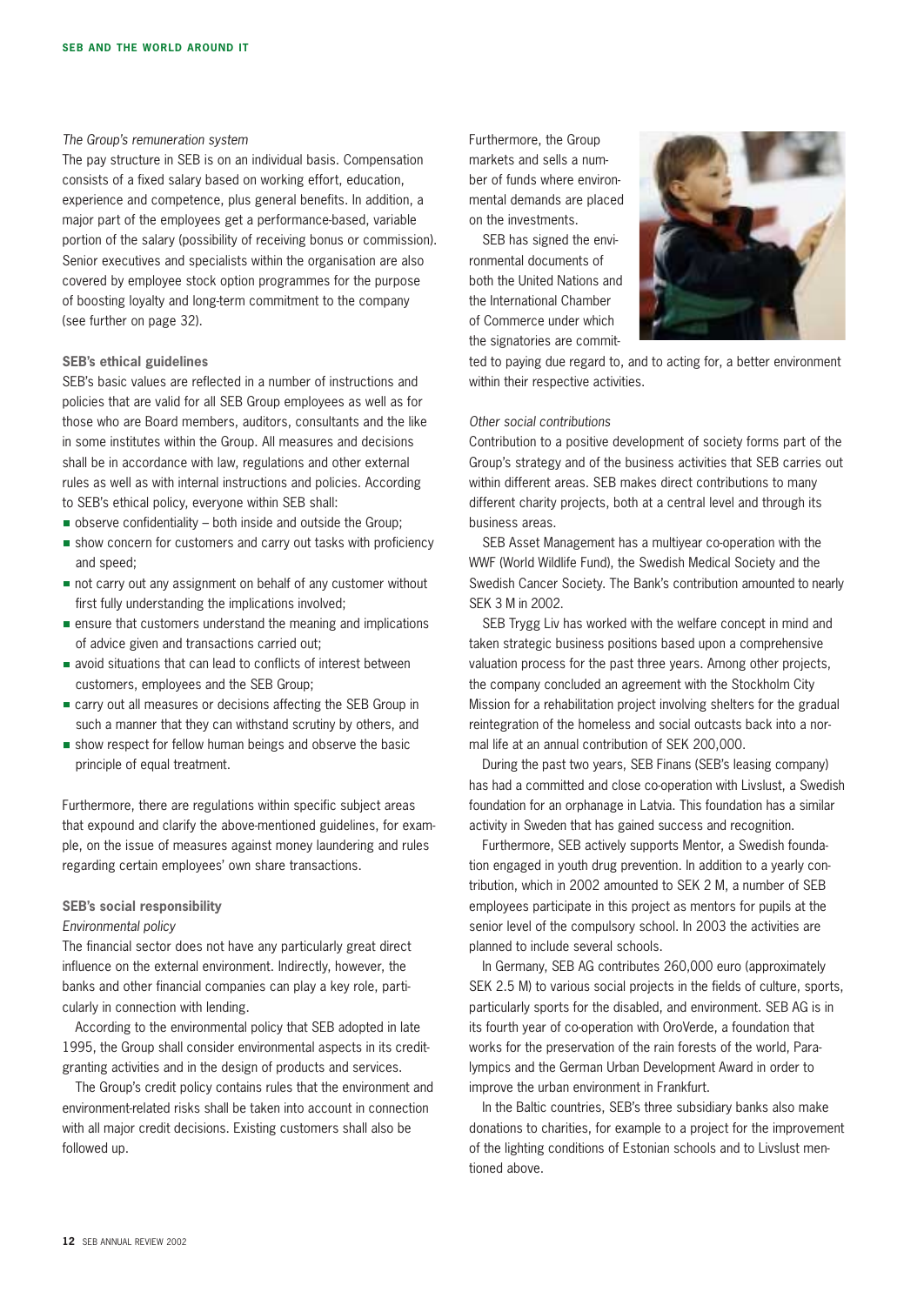# SEB's effective credit process

An independent credit organisation and an internal warning system have been of great benefit, both to the Bank and its customers.

Since 1993, SEB has continuously developed the process that governs the credit-granting activities of the Group. After Sweden's financial crisis of the early 1990s, SEB established a completely new credit organisation and credit process. This process is now used throughout the whole Group and the credit policies of the Bank have also been introduced by SEB's Baltic and German banks.

SEB's credit organisation is independent from the business operations. Through the various decision making credit committees, a common credit culture is spread within the Group. The committee work is run efficiently within a hierarchical credit committee structure, where more complicated decisions are made at a higher level. The Group Credit Committee is – next to the Credit Committee of the Board – the highest credit decision-making body and makes decisions concerning those credit issues which represent the highest risk.

#### "All lending shall be proportionate to the repayment capacity of the customer."

The development of a common system for classifying the Group's customers through risk-rating has been an important component of credit management. This system allows SEB to focus on impairing or growing risk exposures at an early stage. The earlier potential problems are identified, the greater are the possibilities of finding constructive solutions.

The credit policy of the Group is based upon the principle that all lending shall be based upon credit analysis and be proportionate to the repayment capacity of the customer. The forms of credit analysis will depend upon the particular sector, the risk rating of the counterpart and the complexity of the transaction.

Environmental and ethical aspects are also taken into consideration in the credit process. All customers shall be known to the Bank in these respects. Customers' openness when it comes to providing the Bank with information is fundamental.

#### **Monitoring Credit Quality**

Monitoring the aggregate credit portfolio is an important feature of the Group's credit risk management process. The credit portfolio is analysed and monitored on a continuous basis from different angles. In addition, various special analyses will be made when market developments demand a closer look at certain sectors.



The quality of SEB's credit portfolio is characterised by stability. Over time, the risk profile of the portfolio has gradually been shifted towards low-risk segments such as banks, public administration and households.

From a geographical point of view the credit risks are concentrated in the Group's home markets, i.e. the Nordic area, Germany and the Baltic countries. Exposure on emerging markets has been substantially reduced in recent years.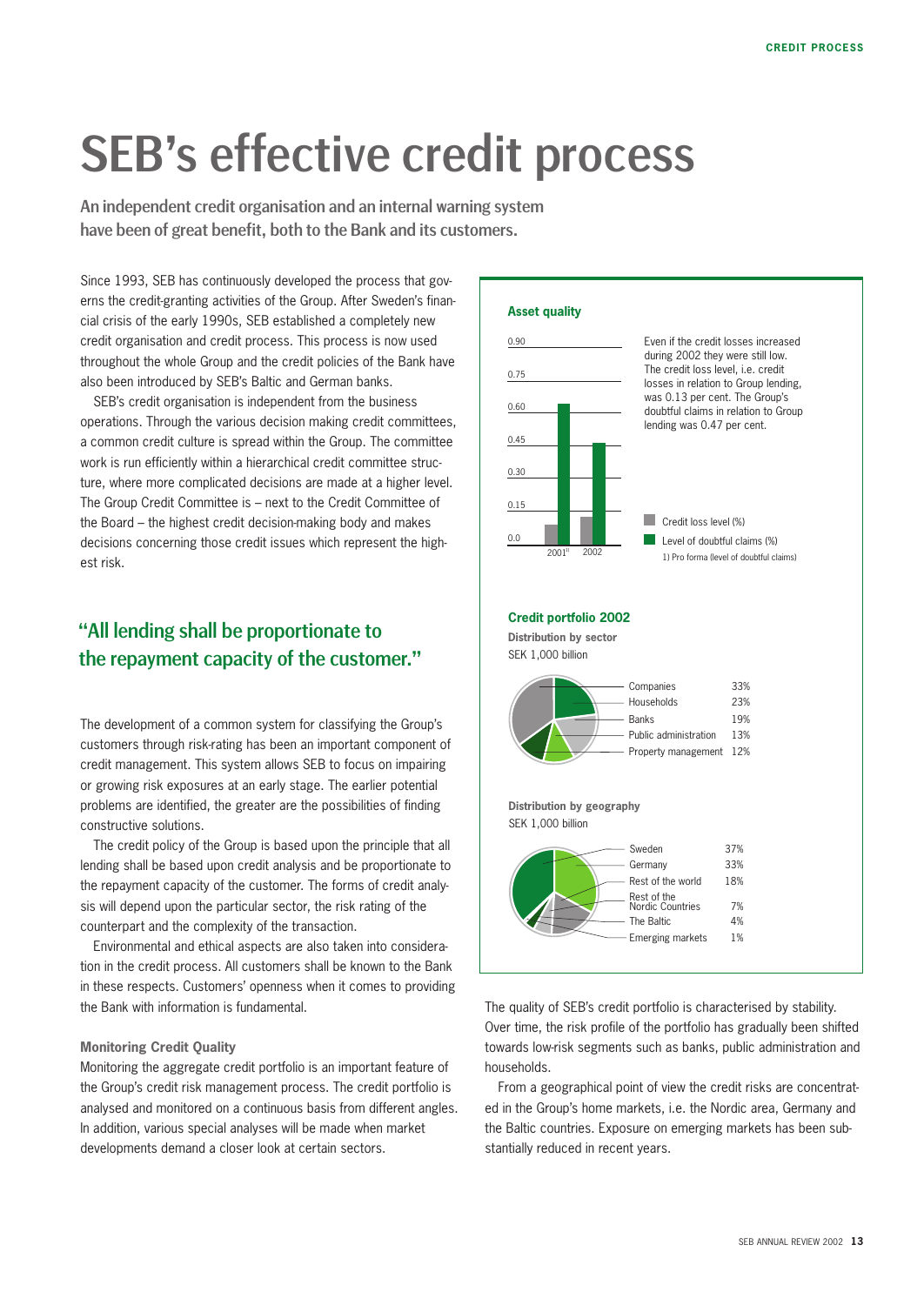### **NORDIC RETAIL & PRIVATE BANKING** Many steps in the right direction



2002 was a year in which an increased degree of satisfaction was noted among the customers of Nordic Retail & Private Banking, among other things. The result improved despite difficult market conditions, particularly in the form of the great downturn of the stock market.

**Fleming Carlborg** Head of division

#### *Which were the most important events for the division during 2002?*

"We have been very much committed to increasing customer satisfaction within all parts of the division. It is therefore very nice to get acknowledgement of our success in this respect in various surveys. One single important event was SEB Kort's purchase of Eurocard in Norway, a deal that consolidates our position as the leading Nordic credit and charge card company."

#### *More precisely, what have you done to increase customer satisfaction?*

"We have made refinements to our offerings in several respects: The launching of our Special Account with one of the most attractive rates of interest in the market; reducing the price of our Student Package to zero; lower housing loan prices; etc. Above all, we have moved decision-making closer to our customers, to the branch offices, thus becoming even more local and able to offer better service and quicker feedback."

*Increased customer satisfaction is one of three important issues on the agenda of SEB's change programme for 2002. What else have you done within the framework of that programme?*

"Our costs have decreased by more than 17 per cent since last year. When it comes to cross-servicing, as we call it, or increased co-operation and cross-selling within the Group, this is something that we live with every day. Our 200 branch offices, our telephone bank with 24-hour service and our Internet services are the gateway to the whole Group's supply of services and competence."

#### *Which are the long-term goals of the division?* "We wish to have the highest degree of customer satisfaction, the highest profitability in the market and the most motivated employees!"

#### *What will happen during 2003?*

"By and large, it is a matter of continuing along the way that we have started. We wish to keep getting closer to our customers and do a little more for them, all the time. We want to develop and improve our offerings and increase our competence, to the benefit of our customers. As regards co-operation within the division as well as with other parts of the Group, we have a great potential for improvement. At the same time, our work to keep our level of costs unchanged continues."

| <b>FACTS NORDIC RETAIL &amp; PRIVATE BANKING</b><br>The division comprises three main business areas: <b>Retail Bank-</b><br>ing, including the network of branch offices, the telephone- and<br>Internet bank, Private Banking with Enskilda Banken in Sweden<br>and private banking activities in Luxembourg, Norway and the U.K.<br>and <b>SEB Kort</b> (Diners, Eurocard etc) with business activities in the<br>four Nordic countries. |          |          | Percentage of                                 | <b>Percentage of SEB's</b>    |       |                                                      |
|---------------------------------------------------------------------------------------------------------------------------------------------------------------------------------------------------------------------------------------------------------------------------------------------------------------------------------------------------------------------------------------------------------------------------------------------|----------|----------|-----------------------------------------------|-------------------------------|-------|------------------------------------------------------|
|                                                                                                                                                                                                                                                                                                                                                                                                                                             |          |          | <b>SEB's income</b><br>28% (29%)              | operating result<br>35% (31%) |       | Percentage of<br><b>SEB's employees</b><br>26% (26%) |
| Profit and loss account. SEK M                                                                                                                                                                                                                                                                                                                                                                                                              | 2002     | 2001     | <b>Key figures</b>                            |                               | 2002  | 2001                                                 |
| Total income                                                                                                                                                                                                                                                                                                                                                                                                                                | 7.729    | 8,359    | Cost/income ratio                             |                               | 0.65  | 0.72                                                 |
| Total costs                                                                                                                                                                                                                                                                                                                                                                                                                                 | $-5,002$ | $-6,000$ | Allocated capital, SEK M                      |                               | 7.200 | 7,000                                                |
| Intra-group minority shares                                                                                                                                                                                                                                                                                                                                                                                                                 | $-53$    | $-64$    | Return on capital, %                          |                               | 25.9  | 22.9                                                 |
| Credit losses <sup>1)</sup>                                                                                                                                                                                                                                                                                                                                                                                                                 | $-85$    | $-69$    | Number of employees (average)                 |                               | 4,859 | 5,033                                                |
| <b>Operating result</b>                                                                                                                                                                                                                                                                                                                                                                                                                     | 2,589    | 2,226    | 1) Including change in value of seized assets |                               |       |                                                      |
|                                                                                                                                                                                                                                                                                                                                                                                                                                             |          |          |                                               |                               |       |                                                      |

#### **FACTS NORDIC RETAIL & PRIVATE BANKING**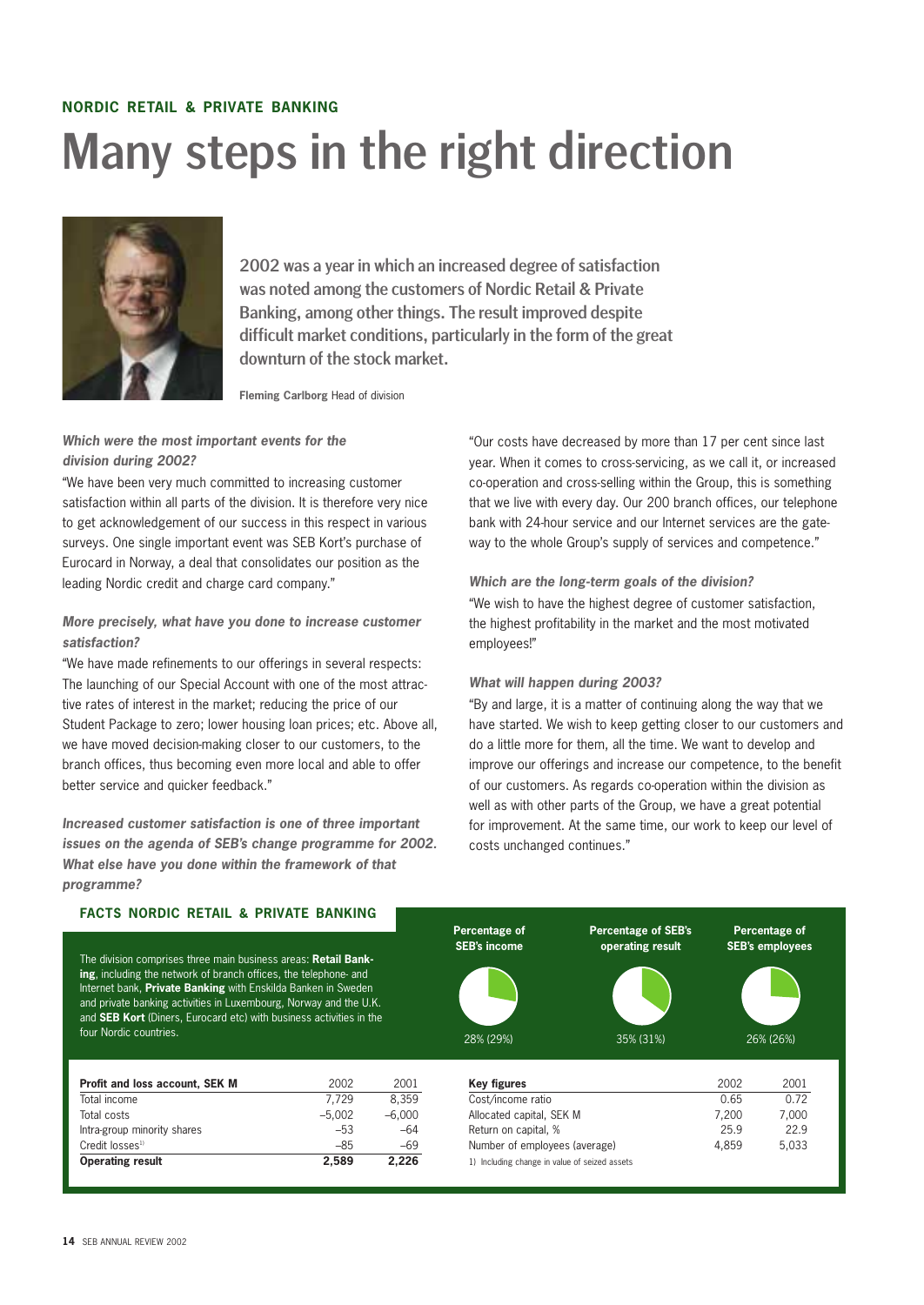### SEB rolling out the red carpet



SEB's Telephone bank arranged over 160 meetings.





Jan Kulle, Göran Nåtoft and Mats Sylwén at SEB's branch office at S:t Eriksgatan in Stockholm preparing the meeting with Talarforum.

"When we met with SEB we immediately felt that it was the right bank with the right type of competence for us," says Mikael Lexhed, Talarforum's MD. "It was different, compared with other banks, because to SEB relations were the first consideration, which was of decisive importance for our choice of bank."

Talarforum is a knowledge-intensive company that acts as an agent for lecturers and entertainers, among others, with large Nordic companies among its customers. It was one of the companies that Jan Kulle and Mats Sylwén from SEB's branch office at S:t Eriksgatan in Stockholm visited during the "Visitors' carpet"-campaign. The basic concept of this campaign was new ways of thinking and meeting new customers and it was carried out during one September week in Stockholm.

"We wished to expand our customer relations with a target group of small and medium-sized companies in the Sergel, Westermalm and Östermalm districts of Stockholm," says Göran Nåtoft, Head of Corporate Relations for the Westermalm area. "The idea was to demonstrate the strength of the Group's resources, telling companies what we at SEB can offer them within various separate areas."

Mikael Lexhed and Anette Ljungqvist at Talarforum receive a visit from Jan Kulle and Mats Sylwén.

A little over 800 companies were contacted during the campaign by SEB's Telephone Bank and meetings were set up for the branch offices in the three relevant areas in Stockholm's inner city. 160 companies reacted positively to the first contact by the Telephone Bank, which then passed the baton to the account managers of the various branch offices. Depending upon each company's specific needs, the account managers set up groups of SEB representatives of different divisions and units to meet with the companies.

"For example, already at the first meeting import and export companies met with employees within Risk Advisory and Trade Finance, in addition to the account manager," explains Göran Nåtoft. "In all, this campaign involved staff from practically all divisions, from SEB Trygg Liv and SEB Finans to Merchant Banking and Enskilda Banken. To us this was an excellent way of both

### SEB Kort is now the Nordic leader



Through the purchase of Eurocard in Norway, SEB Kort will not only be the leading issuer of cards in Norway with such products as Eurocard, Master Card and Diners Club.

This acquisition furthermore means that SEB Kort has consolidated its position as the dominating credit and charge card company in the Nordic area. SEB Kort's customers gain many advantages through this deal:

– We will improve our ability to develop new products, increase efficiency and offer customers even better services," explains Tine Wollebekk, Head of SEB Kort Norge. The combination of our specialist competence as a pure credit and charge card company and the expanded range of products and services following this acquisition will create a very solid basis for the future.





dem alla.

Hur många Känner du till?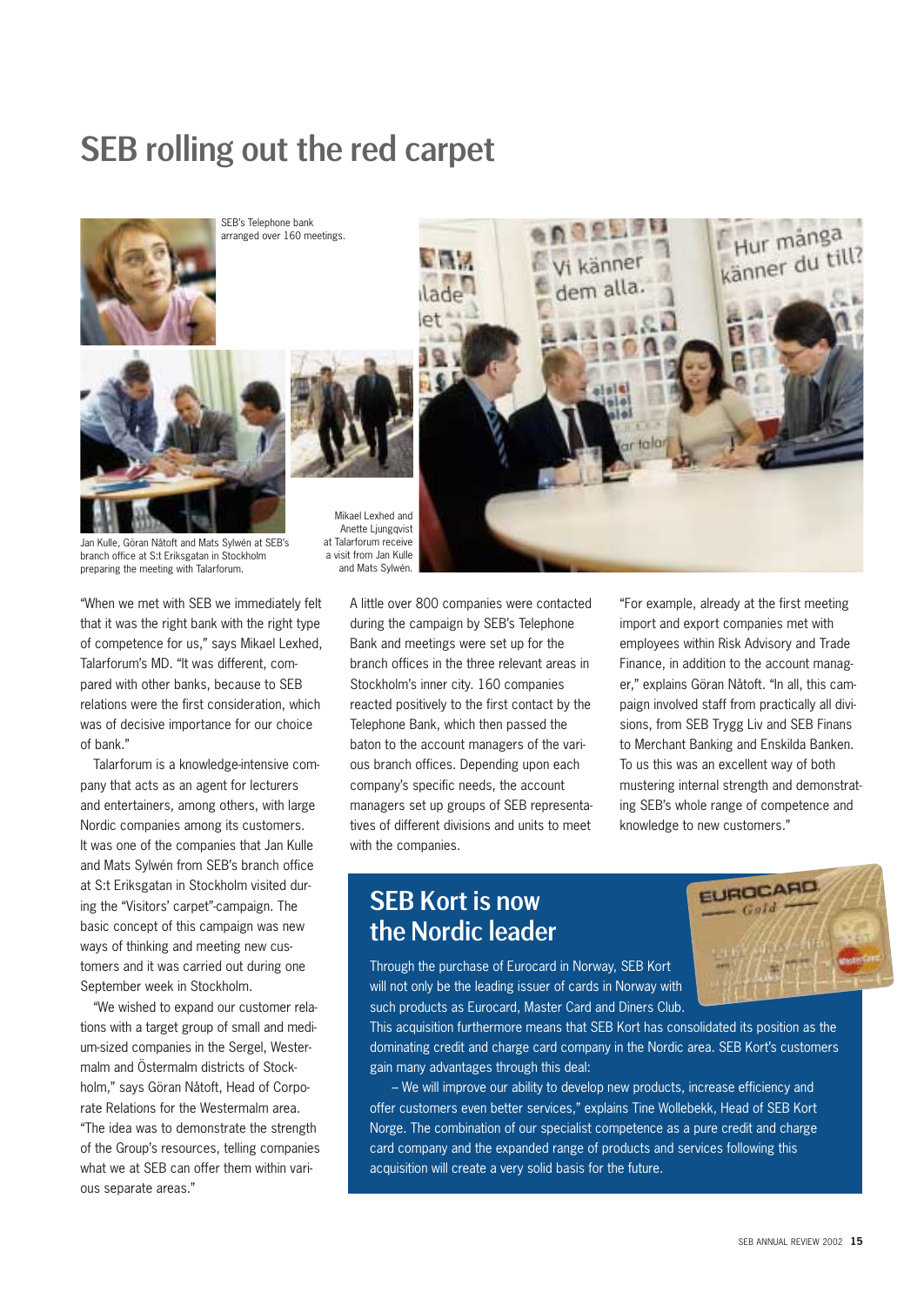### **CORPORATE & INSTITUTIONS** Good result in spite of tough times



Despite the negative market situation, SEB retained its leading position as the most important Nordic merchant bank. Both Merchant Banking and Enskilda Securities were top-ranked by its corporate and institutional customers.

**Annika Bolin** Head of division

*How did the poor development of the markets affect you?* "In spite of the prevailing market situation our division reached a result that was only 5 per cent lower than last year, before credit losses. The result of the Merchant Banking business area was in line with that of last year. Enskilda Securities, which is more dependent upon the stock market trend than any other part of the division, reported a profit despite one of the most difficult years ever."

#### *How have you adjusted your activities to the prevailing market situation?*

"We have reduced our costs by more than SEK 500 M. The cutbacks were largely related to Enskilda Securities, which reduced its staff by 100 people last year."

#### *What was the most positive feature of last year?*

"The fact that our corporate and institutional customers rank us Number one. I am very proud that we have managed to keep our lead position as the most important merchant bank in the Nordic area. Merchant Banking was once again ranked Number one by the research company Greenwich Associates, which compiles the large Swedish companies' rankings of their banks. Enskilda Securities was ranked Number one in the field of equity brokerage in Sweden, Denmark, Norway and Finland according to Prospera's latest survey. We

are doing well, not only in the Nordic environment. In the area of foreign exchange trading, we are ranked Number nine in the whole world, including all currencies and all banks. Our customers' high ranking is an important acknowledgement of our efforts as regards quality."

#### *What are the ambitions and vision of the division?*

"The goal is to be the prime banking relation of Nordic companies and institutions. In addition, we shall be the obvious choice for international companies, institutions and banks doing business in the Nordic area and a top-ranked European player within certain selected product areas, such as foreign exchange trading and some capital market segments."

#### *What will happen in 2003?*

"We see yet another tough year ahead. We will continue to keep a close watch over our costs and focus on credit quality. Our established strategy lies firm: we will continue to invest within chosen growth areas, mainly within investment banking-related activities, while continuing to rationalise more mature areas."

"We will strengthen our presence in our home markets outside Sweden – in Norway, Finland, Denmark and Germany. Our work of preparing for the possible transition from Swedish kronor to the euro is another important area."

#### **FACTS CORPORATE & INSTITUTIONS**

The Corporate & Institutions division is responsible for all SEB's activities relating to large and medium-sized companies and institutions and for SEB's activities in the global financial markets. The division consists of two main business areas, **Merchant Banking** (cash management, trading in fixed income, currency trading, import and export financing etc) and **Enskilda Securities** (equity trading, corporate finance etc).

| <b>Operating result</b>        | 4.213    | 4.675    |
|--------------------------------|----------|----------|
| Credit losses                  | $-82$    | 149      |
| Total costs                    | $-5.679$ | $-6.245$ |
| Total income                   | 9.974    | 10.771   |
| Profit and loss account, SEK M | 2002     | 2001     |

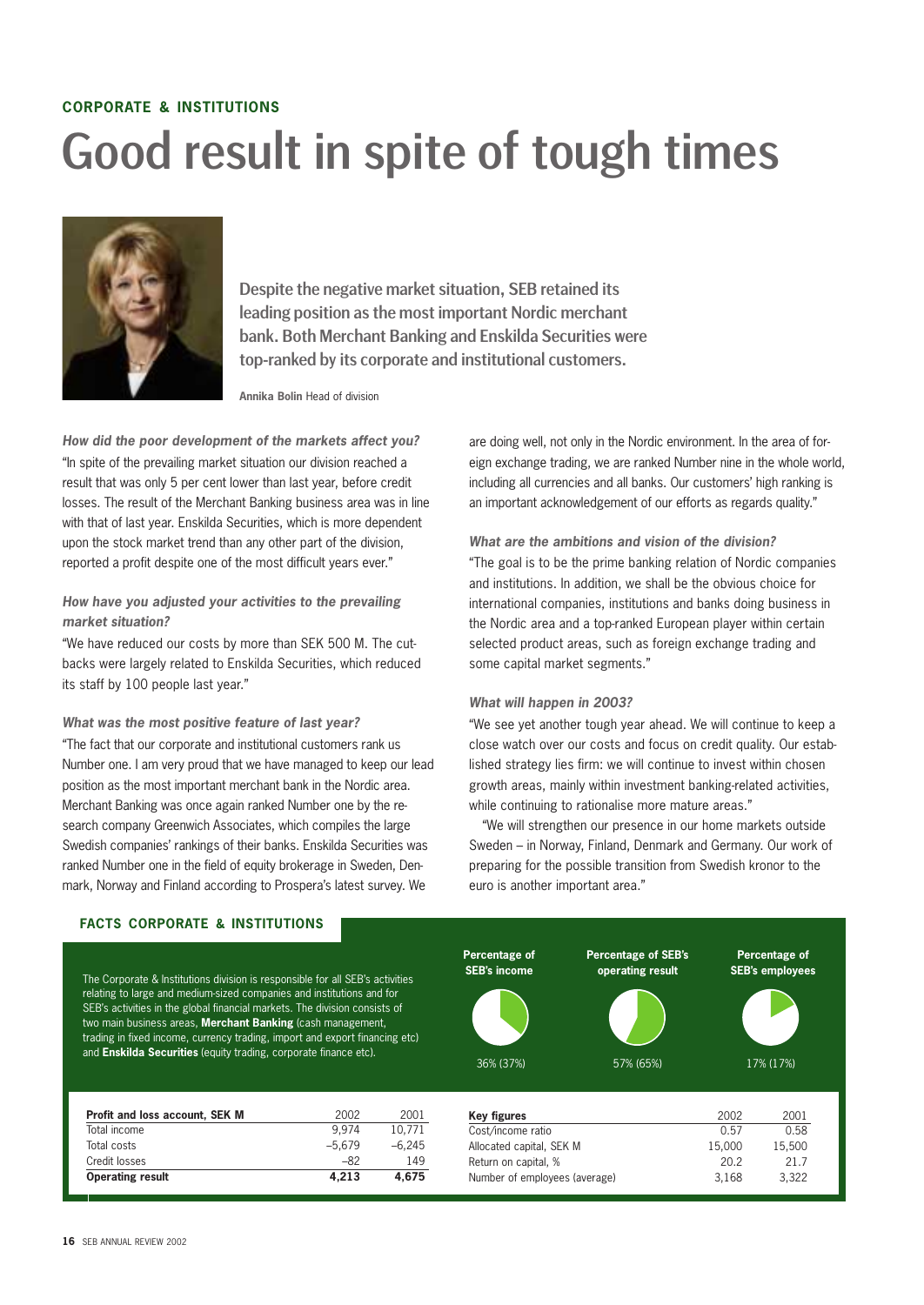### Secure savings in troubled times

In the light of recent years' stock market trend people increasingly look for more secure types of savings that are characterised by a long-term objective and a guaranteed return. One such type of savings is the equity bond that has become ever more popular.

"Equity bonds are flexible products and an excellent complement to savings in mutual funds and savings accounts," explains Helena Pajander, Product Manger for equity bonds at Merchant Banking.

An equity bond is a bond where return is linked to the development in one or several stock markets. Regardless of how the market develops during the life of the bond, repayment corresponding at least to the nominal amount is guaranteed at maturity.

If the stock markets show an upward trend, the nominal amount plus an amount that is based upon the stock market movement will be repaid.

Once a new equity bond is offered it is the result of extensive co-operation between various SEB units. For example, forecasts about the development of different markets are obtained from various parts of SEB. Helena Pajander and her staff will then design the terms and conditions of the product together with product and concept managers within Nordic Retail & Private Banking.

"Our internal co-operation is very intense. We discuss everything from marketing to the terms of the issue as such," says Helena Pajander.



Regardless of stock market development the equity bond guarantees repayment of at least the nominal amount of the bond.

This is an internal exchange of information that has turned out very well. Today, SEB is one of the leading players in Sweden when it comes to equity bonds.



SEB Merchant Banking has intensified the development of its financial Internet services in order to make them as user friendly and easily accessible as possible. Institutions as well as large and minor companies are now offered an Internet-based power of attorney system, Corporate Authorisation System and Online Cash Management, which is a Nordic payment and account statement service.

The unique Internet-based power of attorney system replaces the lengthy handling of paper authorisations and means complete

### Towards complete commercial banking services on the Internet

control of the handling of authorisations. At Electrolux, one of the companies that recently introduced the new Corporate Authorisation System, everyday life has become much easier.

– We now register new authorisations for our employees ourselves. The system gives us full control of our authorisations and the system tells us

without delay who does what, says Lena Bernhardsson, Head of Backoffice at the Group Treasury unit of Electrolux.

Through one single log-in into the system users also get access to Online Cash Management, an Internet-based service through which companies can handle their whole cash management administration. Through this system companies are able to carry out transactions simply and on real time in an international system that supports their administrative routines in an ingenious and process-oriented way.

– The functionality and user-friendliness of Online Cash Management facilitates our administrative handling, explains Lena Bernhardsson. It is easy to search for information and, rather intuitively, one feels what and where one should fill in information.

These two systems are the first applications that are based upon an entirely new Internet platform. They represent Merchant Banking's first steps towards a complete and fully integrated offer of the various business areas' existing Internet applications.

#### FACTS

**CAS** is an Internet-based power of attorney system that works as an admission ticket to SEB's commercial banking services on the Internet, including OCM.

**OCM** is an Internet-based service through which companies can carry out transactions on real time and handle all their Cash Management administration.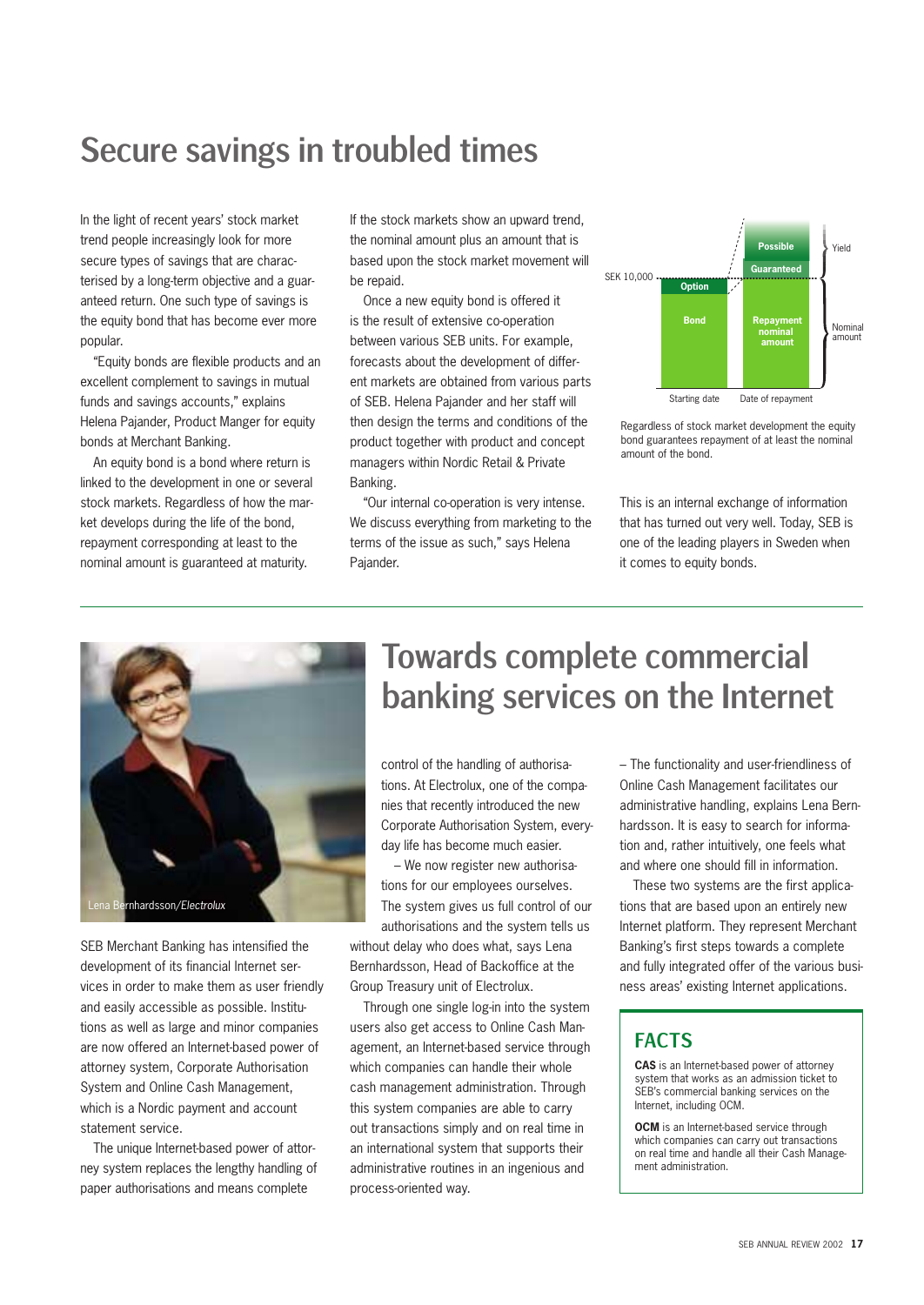# **SEB GERMANY** Continuous cost-savings



Although SEB was negatively affected by the poor development of the German economy it did well compared with other German banks.

**Lars Lundquist** Head of division

#### *2002 was a tough year for the German economy. How did this affect SEB in Germany?*

"The negative development has made customers very cautious and led to low activity. Generally, the German banks have performed very poorly due to low income and high costs, in combination with great losses. Most banks have now started cost-reduction programmes."

"The low market activity has led to lower income for SEB, too. However, since we started to reduce our costs and to restructure our operations at an early stage, SEB has performed well compared with other German banks."

#### *Have you done anything else to adjust to the tough economic situation?*

"Yes, we have made additional cost reductions to offset lower income. For example, we have moved our head office into new and less expensive premises and our mainframe operations to Stockholm. This has resulted in lower costs for licences and consultants. We have started to co-operate with Volkswagen Bank Direkt in order to increase income, among other things."

*But there must have been causes of rejoicing, too, or...?* "Absolutely! We have for example managed to more than double our new sales of mutual funds compared with 2001. The staff of the bank has become considerably more content with its work situation than before, despite strong cost-savings during the year. This, in turn, has had a positive impact upon customers' rating. For the sixth year in a row we have been ranked the best bank in Germany and the distance to our competitors has increased markedly during 2002."

#### *What is in focus for SEB in Germany during 2003?* "We will continue to concentrate on increased customer satisfaction and cost efficiency. Even though German economic activity will remain low, by and large, the savings market will continue to grow. We will actively take part in that growth."

#### **FACTS SEB GERMANY**

The division SEB Germany (German Retail & Mortgage Banking as from January 2003) is responsible for 177 branch offices and 30 advisory centres in Germany. The division is part of SEB AG that also comprises services for large corporate customers and mutual funds management.

| Profit and loss account, SEK M       | 2002     | 2001     |
|--------------------------------------|----------|----------|
| Total income                         | 5.778    | 6.136    |
| Total costs                          | $-4.578$ | $-4.836$ |
| Net result from associated companies | $-9$     | 75       |
| Credit losses                        | $-529$   | -480     |
| <b>Operating result</b>              | 662      | 895      |



*Operating result for the entire SEB AG Group amounted to SEK 810 M (981)*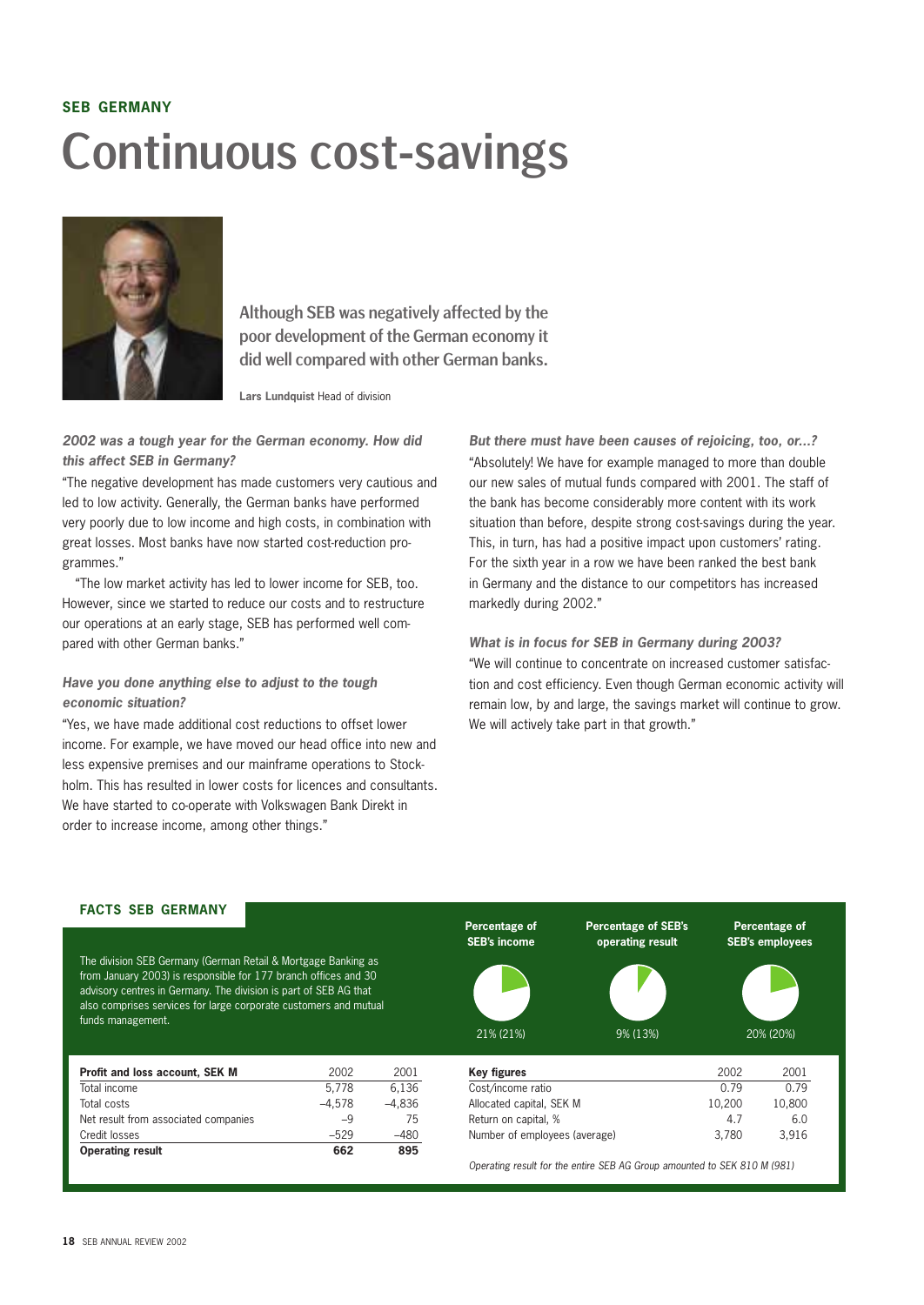### Innovative thinking behind Germany's best bank office

"The personal contact between customers and our staff is where we really can create added value and increased customer satisfaction. This was also from where we started when we designed our new bank office," says Hans-Jürgen Hupp, Manager of SEB's Frankfurt office. "On the basis of this relatively simple concept SEB has created a bank office that Geld Institut has appointed as Germany's best."

Distributed on 2000 square metres, the whole office is permeated with opportunities of making new personal contacts through meetings.

The bank staff is highly accessible and the design of the office gives customers new opportunities of meeting with one another, not least through the café of the office.

"The café is truly a meeting point for our customers and many of them choose to meet their business partners, friends and acquaintances here," explains Hans-Jürgen Hupp. "A few steps from the café is the Financial Corner, where customers

can surf on the Internet and get up-dated economic information on the stock markets of the world."

However, the heart of the office is the centrally located desk, from which SEB's staff guide customers to the various departments of the office, including the so-called Desk of Dialogue. This is where customers quickly can get advice and conduct their transactions in an easy way. There is a special advisory department for more sophisticated financial advice. The office also offers self-service for simpler transactions in the form of different automated solutions that are gathered in one part of the office.

"Our customers' response to the new office has been fantastic," says Hans-Jürgen Hupp. "They come here not only for their banking transactions, but will visit the café for business meetings and for seeing friends. Our office is perhaps more than anything else a meeting point, where people can come and see each other."

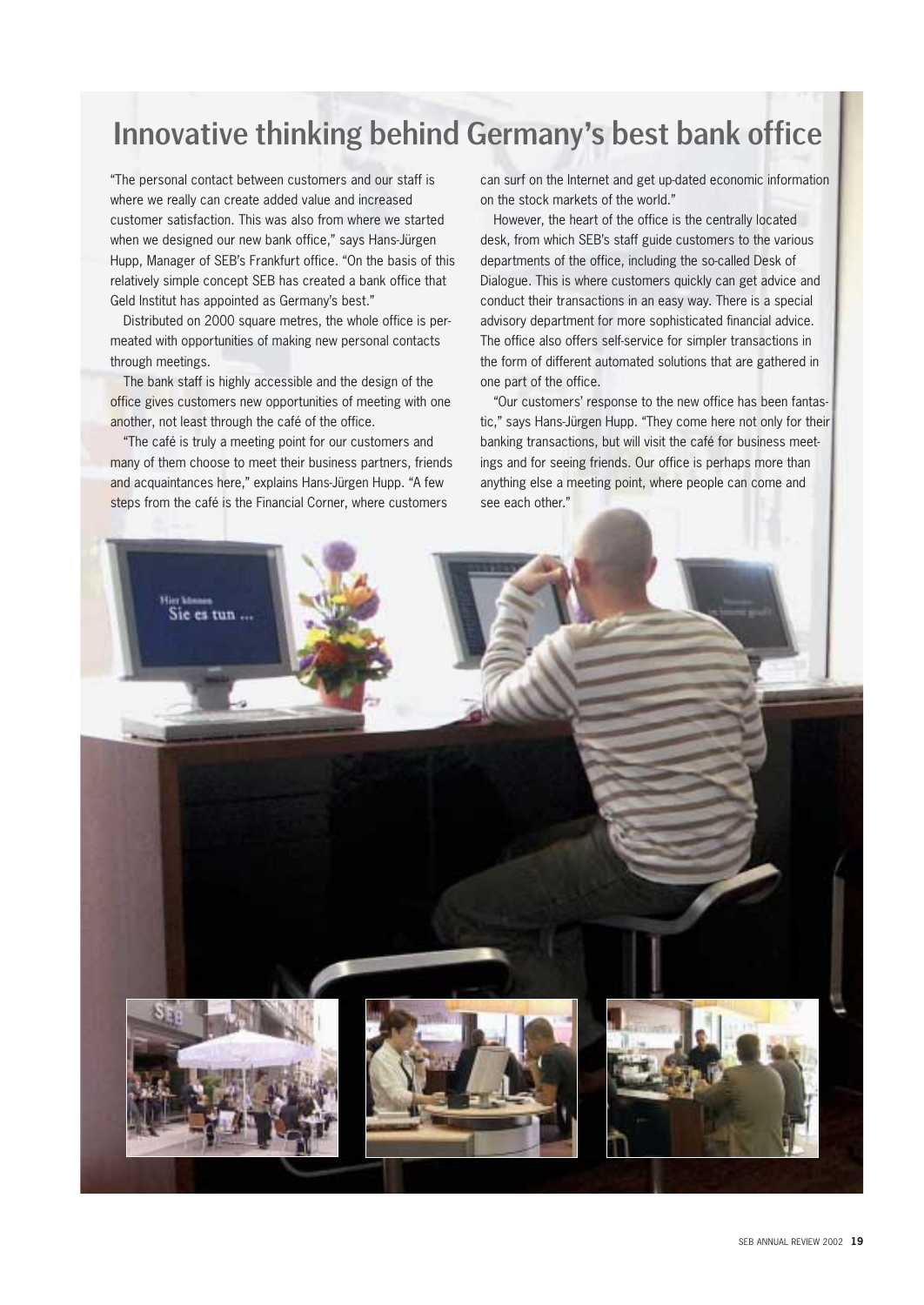### **SEB ASSET MANAGEMENT** Improved cost/income ratio



SEB maintained its strong position as a leading Nordic asset manager. Improved performance and customer information are the most important tasks ahead.

**Harry Klagsbrun** Head of division

*How has the weak stock market affected the business within your division?*

"Obviously, our customers have encountered a very tough situation due to the downturn in the equity market and made a shift in their portfolios from equities to fixed income. This, in combination with the bear market, has had a negative effect upon our revenues. The equity part of total volume has decreased from 46 to 34 per cent."

*So what have you done to adjust to this tough market?* "Top priority this year has been to focus on costs and improve performance to deliver expected returns. This has been achieved by further developing our investment process and by making better use of the competence we have within our different units in Sweden, Denmark, Finland and Germany. Moreover, we are currently working intensively to customise our product range and to improve our customer communication."

*What was the most important thing that happened to the division' during 2002?*

"We have created an integrated division, with high cost-efficiency, and thus improved our cost/income ratio despite falling income.

We have recruited a number of key people and put more focus on the development of first-class products, based upon customer demand and risk profile.

As the first major bank in Sweden we started to issue monthly fund comments on our web site."

#### *Finally – what are your next priorities?*

"We will above all continue to improve customers' returns, customer communication and cost efficiency. We are also working on a more customised product range. Given the measures we have already taken and the priorities set on our agenda, I am most confident that we are well-positioned vis-à-vis our competitors."

#### **FACTS SEB ASSET MANAGEMENT**

SEB Asset Management comprises the management and sale of mutual funds as well as institutional mandates in Sweden, Denmark, Finland and the U.S. The division distributes its services mainly through the branch network of the Group and private banking units but also via the Internet, through the sales force and call centres.

| <b>Operating result</b>        | 493   | 593      |
|--------------------------------|-------|----------|
| Total costs                    | -801  | $-1.038$ |
| Total income                   | 1.294 | 1.631    |
| Profit and loss account, SEK M | 2002  | 2001     |

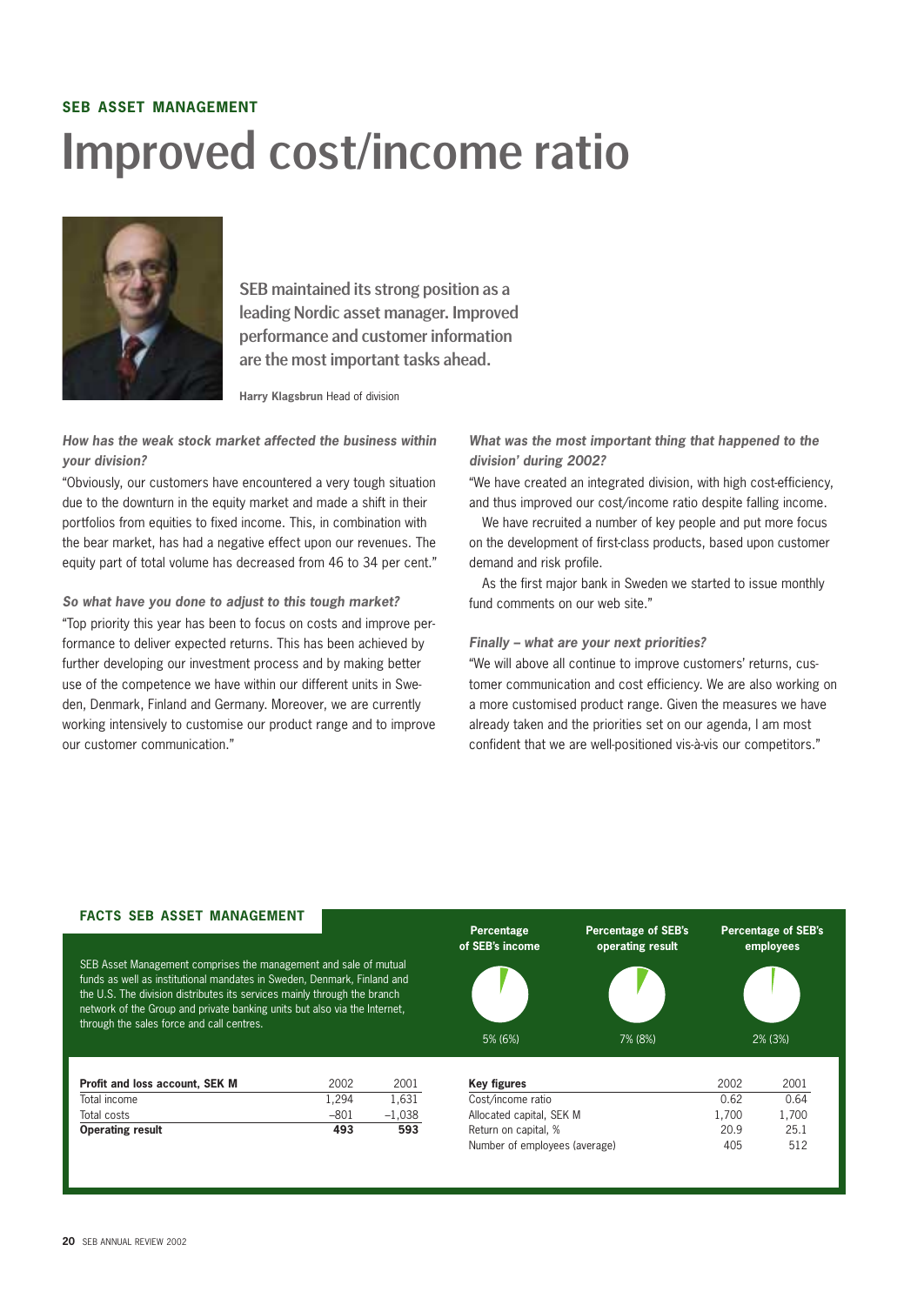# **SEB TRYGG LIV** Security throughout life



Pension and insurance savings now account for more than 40 per cent of the financial assets of households.

**Anders Mossberg** Head of division

#### *How did the stock market downturn affect SEB Trygg Liv during 2002?*

"The whole life insurance concept is more based upon a long-term perspective and security than on quick gains. From that point of view the stock market fall during 2002 does not have to be a disaster, even though it has sadly affected both us as a company and our customers in the short term. Our unit-linked customers have seen how their savings have decreased in value, since the downturn of the stock market has a direct impact upon the value of the mutual funds. Those with traditional insurance policies have started to become aware that they, too, may have to see a decrease in the value of their policies in spite of the equalisation that characterises that product. To us as a company, it is primarily the sale of investment products that has been affected. On the other hand, occupational pension, which accounts for the major part of our business, had a very good year. We have strengthened our position in that market."

#### *Life insurance companies were the subject of a great debate. What was it about?*

"This debate concerned the mutual insurance companies that offer traditional life insurance. This is only a part of SEB Trygg Liv's activities, albeit not less essential because of that. What happened was that the assets decreased, due to the declining stock market. The value of these assets has now dropped below the value that appears on customers' statements. This occurs when the so-called collective consolidation ratio drops below 100 per cent. In Gamla Liv, it was 88 per cent and in Nya Liv 94 per cent at year-end. The target that we should attain within a little over one year from yearend 2002 lies between 105 and 115 per cent. In order to manage this, we have reduced the bonus rate and the proportion of shares to lower the risk."

#### *What is in focus for 2003?*

"We will continue to develop our co-operation with the branch offices in order to give SEB's customers full access to complete financial services, whether it concerns bank or insurance products. We carried out several transactions with large companies during 2002 and we have developed our co-operation with insurance brokers further. This bodes well for continued growth within occupational pension during 2003. The issue of coping with the situation of the mutual life insurance companies will be important. One lesson that we have learnt is that we must improve our information about how traditional insurance works. We reduced our costs by a little over SEK 200 M during 2002. Cost-reduction will remain in focus also during 2003."

#### **FACTS SEB TRYGG LIV**

SEB Trygg Liv is one of the leading life insurance companies in the Nordic countries. The business offers a complete range of products in the area for investment and social security for private individuals and companies. The company has about 1 million customers and has operations mainly in Sweden.

| Profit and loss account, SEK M              | 2002     | 2001     |
|---------------------------------------------|----------|----------|
| Total income                                | 1.408    | 1.493    |
| Total costs <sup>1)</sup>                   | $-1.368$ | $-1.572$ |
| <b>Operating result</b>                     | 40       | $-79$    |
| Change in surplus values, net <sup>2)</sup> | 1.303    | 1.241    |
| <b>Result from ongoing business</b>         | 1.343    | 1.162    |

| Key figures                        | 2002  | 2001  |
|------------------------------------|-------|-------|
| Allocated capital, SEK M           | 3.900 | 3.900 |
| Return on capital, % <sup>3)</sup> | 24.8  | 21.5  |
| Number of employees (average)      | 779   | 862   |

1) Including share in profits

2) Reflects changes in the present value of future expected profits from signed insurance contracts 3) Calculated on result from current operations

4% (4%)

**Percentage of SEB's employees**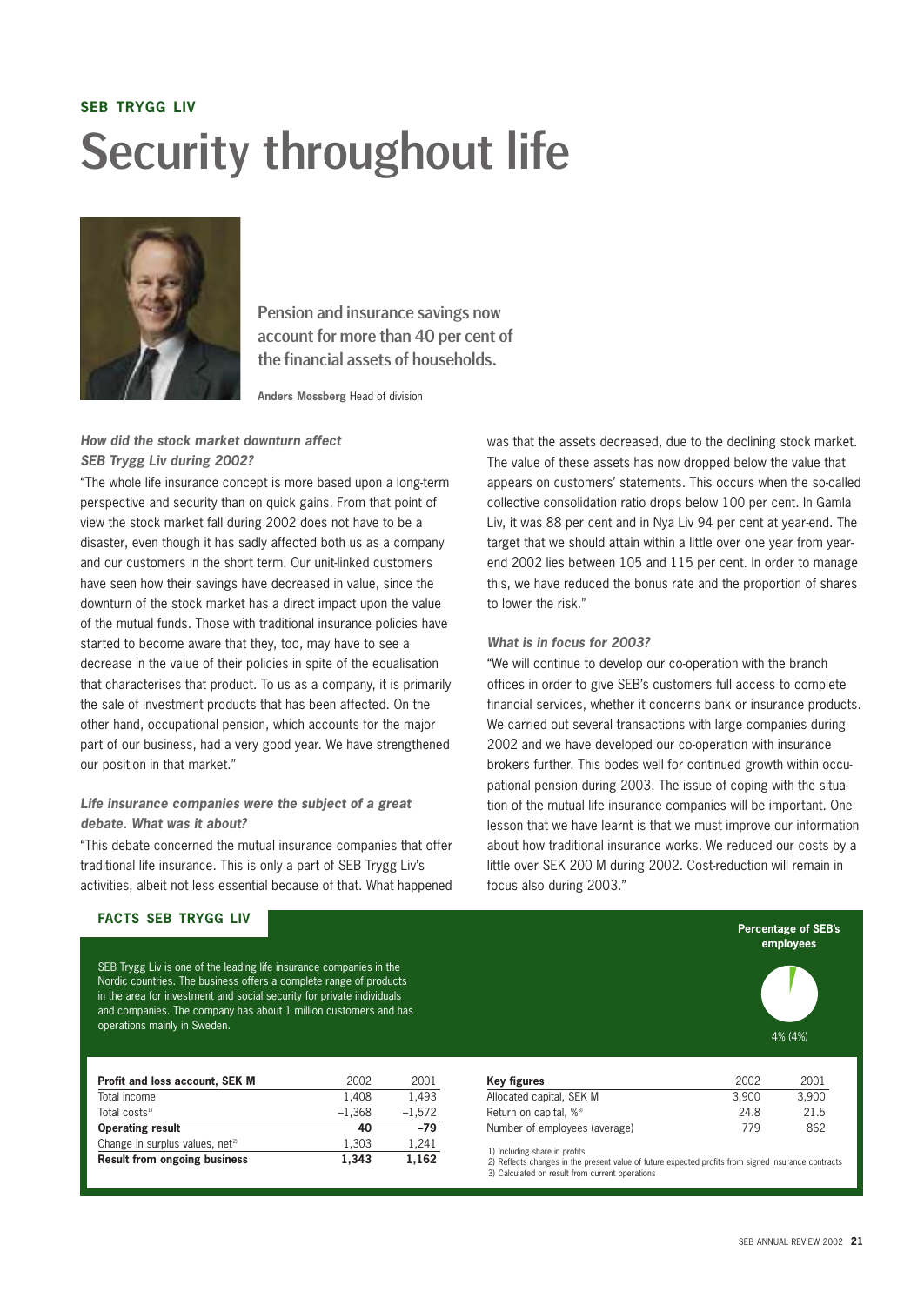# **SEB BALTIC & POLAND** High growth led to improved results



*SEB's three Baltic banks performed very well during 2002. How come?*

"Basically, the reason is found in the fact that the economy in the Baltic countries continued to be very strong, in contrast to most other countries. Domestic demand is high, which has had a positive impact upon our subsidiary banks in Estonia, Latvia and Lithuania. Solely during 2002, we have increased our customer base by 16 per cent and gained 70 per cent more Internet banking customers. We have expanded strongly both on the credit and deposits/savings side."

*But the situation in Poland must be different?* "Yes, the Polish economy is still weak, which is reflected in the Polish banking system. Our affiliated bank, Bank Ochrony Środowiska or BOŚ, which reported a negative result for 2001 –still reported a profit for 2002."

The demand for services in the fields of savings and mortgage loans increased in the Baltic countries, which, among other things, contributed to a 30-per cent profit increase for the division.

**Lars Gustafsson** Head of division **Mats Kjaer** Deputy Head of division

*What was the most pleasant thing that happened to the division last year?*

"There were many subjects for rejoicing. Our Baltic customers have been enabled to do business in all three Baltic countries by being customer of one of our three subsidiary banks. Eesti Ühispank has exceeded expectations by gaining a high market share of the new pension savings in Estonia. Latvijas Unibanka and Vilniaus Bankas were ranked best bank in Latvia respectively Lithuania for the third year in a row by the Global Finance magazine. BOS has ´ attracted many new Nordic companies as customers with the help of SEB's cash management services, among other things."

#### *And what will happen during 2003?*

"We foresee continued growth in the Baltic countries, where there is an increasing demand for both savings products and housing loans, for example. We believe in an economic recovery for Poland. All this should have a positive effect on our activities during the coming year."

#### **FACTS SEB BALTIC & POLAND**

The SEB Baltic & Poland division comprises the three Baltic banks – Eesti Ühispank (Estonia), Latvijas Unibanka (Latvia) and Vilniaus Bankas (Lithuania). The banks offer services to both private individuals and companies through 200 branch offices and via Internet banks. The listed Polish bank Bank Ochrony Srodowiska, BOS, of which

| <b>Operating result</b>                    | 712<br>547 |
|--------------------------------------------|------------|
| Operating result from insurance operations | 28<br>22   |
| Net result from associated companies       | $-11$      |
| Credit losses <sup>1)</sup><br>$-145$      | $-200$     |
| $-1,423$<br>Total costs                    | $-1,388$   |
| 2,263<br>Total income                      | 2,111      |
| Profit and loss account, SEK M<br>2002     | 2001       |
|                                            |            |

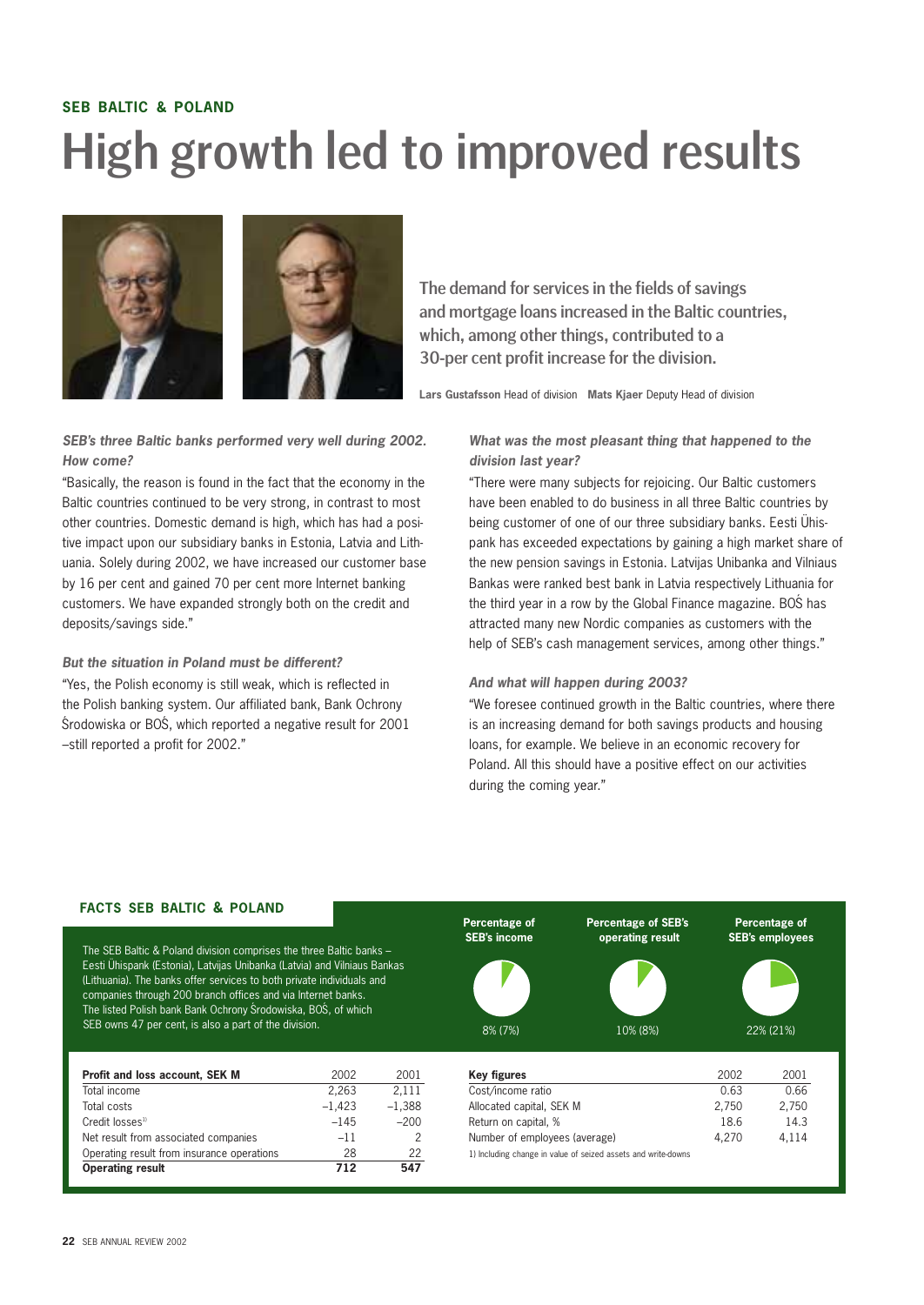### SEB will smooth the way for ViaCon's expansion eastwards

"It is the continuous dialogue, combined with access to the whole SEB Group's resources and competence, that makes the difference", explains Sten-Eric Lager, Group Chief Executive of Via Con. "It is extremely valuable that our whole Group can use one and the same bank, regardless of geographical market and area of activity".

ViaCon is engaged in road-building and construction, with its own manufacturing and marketing of tubular corrugated steel bridges, road culverts made of sheet-plate and plastic and drainage tubes. Since 1986, when the Group was started, Via Con's activities have grown to comprise the Nordic area, the Baltic countries, Poland, the Czech Republic, Russia and the Ukraine. Expansion has been rapid, not least in the markets around the Baltic, which has posed special demands upon ViaCon's financial partners.

"Putting it simply, you could say that we are assisting ViaCon in its fast expansion with just about everything, from strategic advice to different financing solutions", says Björn Johansson, Account Manager for ViaCon at SEB MidCorporate. This puts demands upon our range of competence and our resources. We must be able to offer everything from specialist competence within Cash Management to local market knowledge about Lithuania, for example", continues Björn Johansson.

As Account Manager Björn Johansson co-ordinates SEB's expertise and resources within different areas to meet ViaCon's needs.

The contacts between him and Sten-Eric Lager are frequent and continuous, touching upon the whole spectrum of SEB's and ViaCon's business relations.

"Through Björn I have access to the whole SEB

Group. Through his network of



*Vadim Jurovickij, ViaCon Baltic (right) and Gerardas Mozu-raitis, Vilniaus Bankas.*

internal contacts we are offered the right type of competence for whatever we need assistance and advice, regardless of geographic market", says Sten-Eric Lager.

Responsible for the co-operation in Lithuania are ViaCons representative Vadim Jurovickij and Gerardas Mozūraitis at Vilinaus Bankas, and the work is co-ordinated by Björn Johansson.

The further development of ViaCon's own companies in the various geographical markets is vital. In that perspective, the co-operation with SEB is even more important.

"The local banks become important financiers of our companies' continued development in Estonia, Latvia and Lithuania, for example. In my opinion, the fact that these local banks form part of the SEB Group, both locally and at Group level, is a real advantage", concludes Sten-Eric Lager.

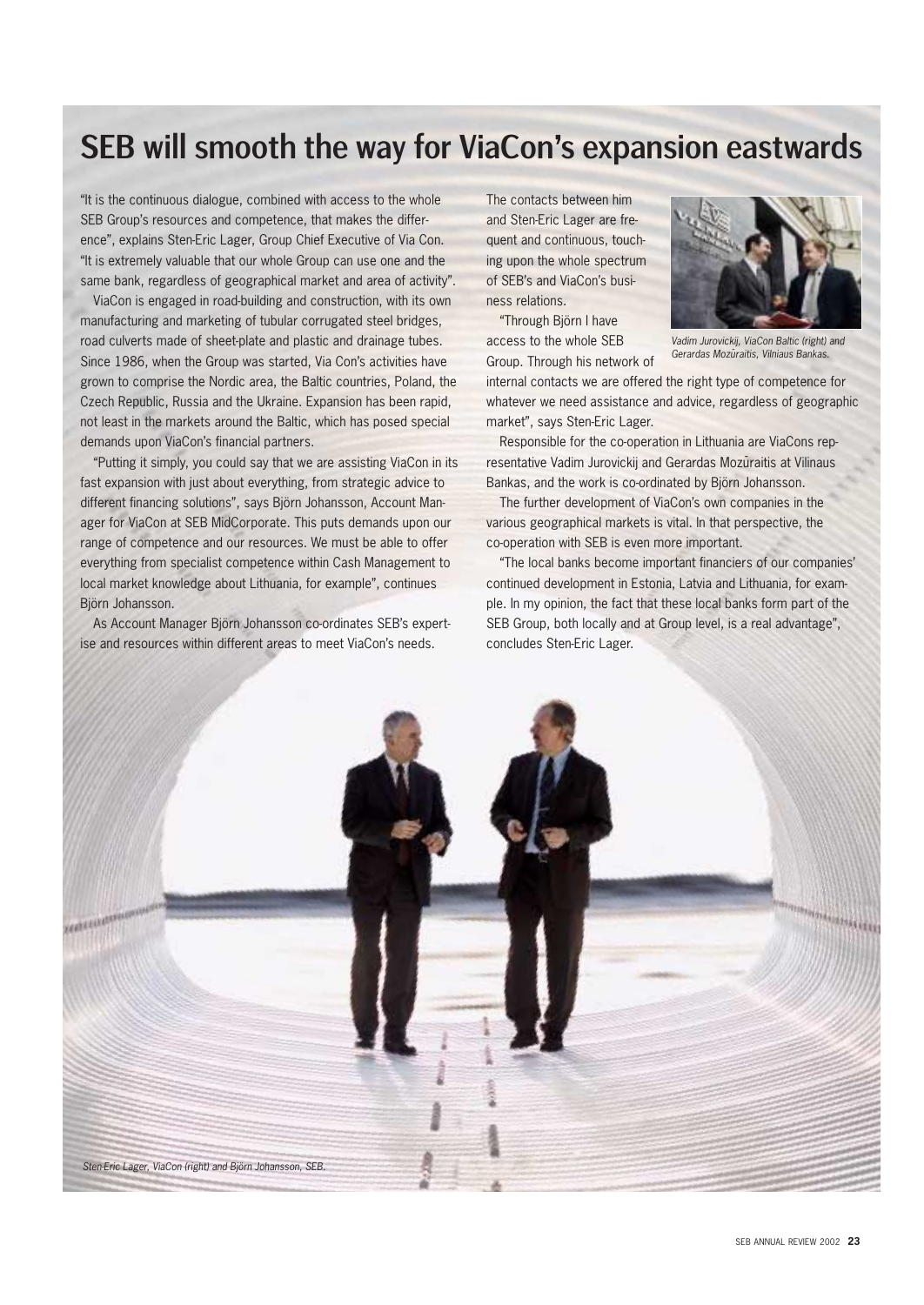# The SEB share

Earnings per share amounted to SEK 7.60 (7.17). A dividend of SEK 4.00 (SEK 4.00) per share has been proposed.

#### **Share capital**

The SEB share is listed on the Stockholm Stock Exchange. The share capital amounts to SEK 7,046 M, distributed on 704.6 million shares of a nominal value of SEK 10 each. The Series A share entitles to one vote and the Series C share to 1/10 of a vote.

#### **Stock Exchange trading**

During 2002, the value of the SEB share decreased by 24 per cent, while the General Index dropped by 37 per cent and the European Banking Index declined by 28 per cent. During the year, the total turnover in SEB shares amounted to almost SEK 84 billion.

#### **Dividend policy**

The size of the dividend in SEB is determined by the financial position and growth possibilities of the Group. SEB strives to achieve long-term growth based upon a capital base for the financial group of undertakings that must not be inferior to a core capital ratio of 7 per cent. The dividend per share shall, over a business cycle, correspond to around 40 per cent of earnings per share, calculated on the basis of net profit for the year.

#### **The SEB share**

| Data per share                         | 2002  | 2001                               | 2000   | 1999  | 1998         |
|----------------------------------------|-------|------------------------------------|--------|-------|--------------|
| Profit for the year, SEK <sup>1)</sup> | 7.60  | 7.17                               | 9.43   | 6.96  | 6.58         |
| Adjusted shareholders'                 |       |                                    |        |       |              |
| equity, SEK <sup>2)</sup>              | 68.63 | 67.10                              | 62.61  | 55.83 | 48.05        |
| Dividend                               |       |                                    |        |       |              |
| per Series A share, SEK                | 4.00  | 4.00                               | 4.00   | 3.50  | 3.13         |
| per Series C share, SEK                | 4.00  | 4.00                               | 4.00   | 3.50  | 3.13         |
| Year-end market price                  |       |                                    |        |       |              |
| per Series A share, SEK                | 72.50 | 95.50                              | 104.00 | 86.00 | 76.45        |
| per Series C share, SEK                | 65.00 | 83.00                              | 99.00  | 76.00 | 69.30        |
| Highest price paid during the year     |       |                                    |        |       |              |
| per Series A share, SEK                |       | 110.00 119.50 127.50 105.07 130.10 |        |       |              |
| per Series C share, SEK                |       | 99.50 110.00                       | 117.00 |       | 96.57 117.14 |
| Lowest price paid during the year      |       |                                    |        |       |              |
| per Series A share, SEK                | 66.00 | 61.00                              | 77.50  | 69.30 | 50.52        |
| per Series C share, SEK                | 58.50 | 55.50                              | 68.50  | 62.59 | 46.50        |
| Dividend per share as a percentage     |       |                                    |        |       |              |
| of earnings per share, %               | 52.7  | 55.8                               | 42.4   | 50.3  | 47.6         |
| Adjusted shareholders' equity          |       |                                    |        |       |              |
| per share, %                           | 5.8   | 6.0                                | 6.4    | 6.3   | 6.5          |
| market price per Series A share, %     | 5.5   | 4.2                                | 3.8    | 4.1   | 4.1          |
| Year-end market price per Series A     |       |                                    |        |       |              |
| share as a percentage of               | 9.5   | 13.3                               | 11.0   | 12.4  | 11.6         |
| earnings per share, P/E                |       |                                    |        |       |              |
| adjusted shareholders' equity          | 105.6 | 142.3                              | 166.1  | 154.0 | 159.1        |
| per share, %                           |       |                                    |        |       |              |

1) Calculated on an average number of shares in 1999 (rights issue) and 1997 (non-cash issue), taking the bonus issue element in the 1999 rights issue into account.

2) Calculated for 1999, including rights issue and with actual number of shares outstanding.



**SEB Share**

SEK



Earnings per share in 2002 amounted to SEK 7.60. Earnings per share after full dilution, calculated in accordance with the recommendations of the Swedish Financial Accounting Standards Council, give the same result. A dividend of SEK 4.00 is proposed.

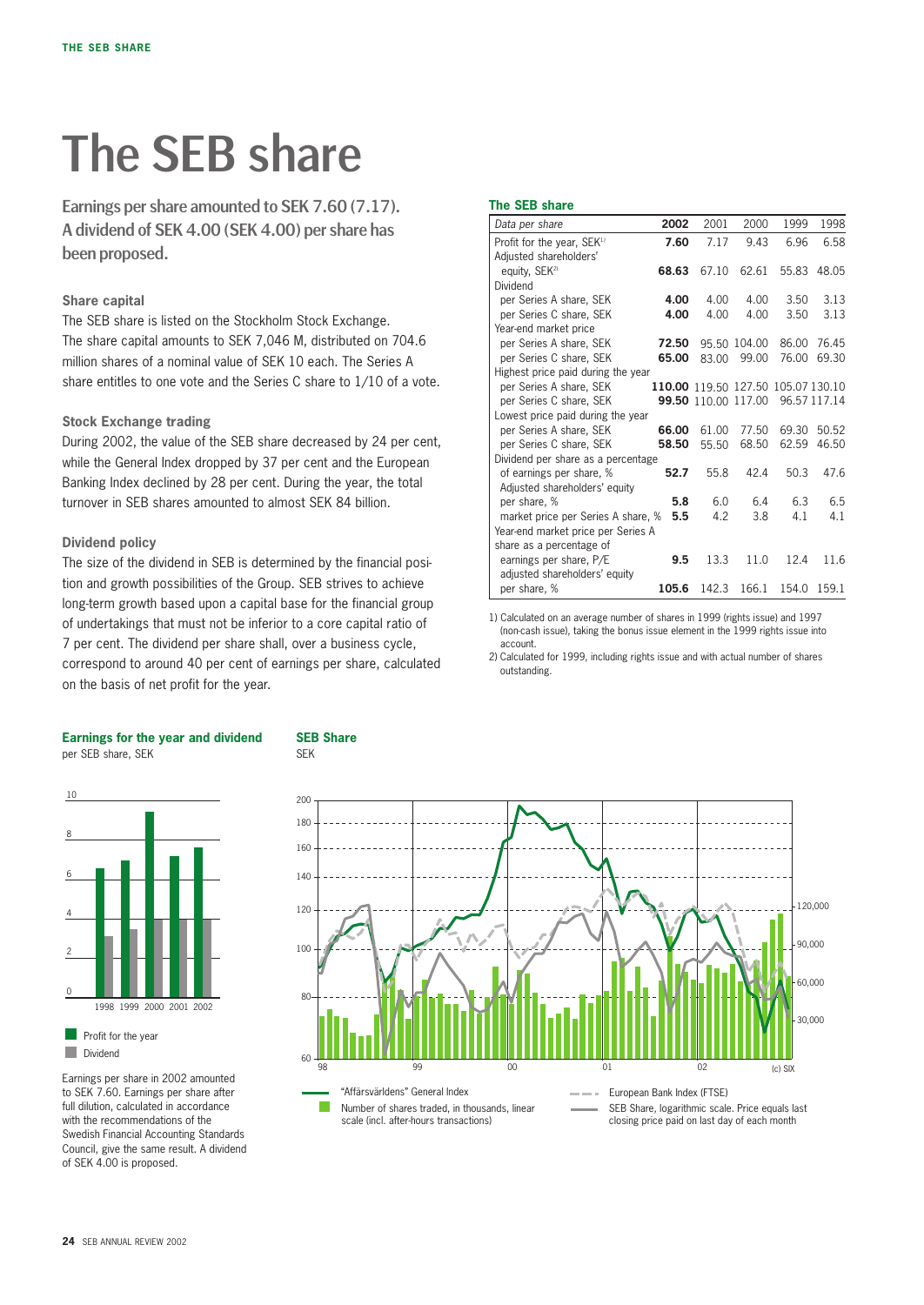#### **Share capital**

|              | 704,557,680      | 676,861,478     | 100.0   | 100.0         |
|--------------|------------------|-----------------|---------|---------------|
|              | 30.773.557       | 3.077.355       | 4.4     | 0.5           |
| ΙA           | 673.784.123      | 673.784.123     | 95.6    | 99.5          |
| Share series | Number of shares | Number of votes | capital | votes         |
|              |                  |                 |         | Percentage of |

Each Series A-share entitles to one vote and each Series C-share to 1/10 of a vote. The nominal value of each share is SEK 10.

#### **Change in share capital**

Skandinaviska Enskilda Banken's share capital has changed as follows since the Bank was started in 1972:

| Year | Transaction                       | Price<br><b>SEK</b> | Added no.<br>of shares | Accumulated<br>no. of shares | Share-<br>capital<br><b>SEK M</b> |
|------|-----------------------------------|---------------------|------------------------|------------------------------|-----------------------------------|
| 1972 |                                   |                     |                        | 5,430,900                    | 543                               |
| 1975 | Rights issue 1:5                  | 125                 | 1,086,180              | 6.517.080                    | 652                               |
|      | 1976 Rights issue 1:6             | 140                 | 1.086.180              | 7,603,260                    | 760                               |
| 1977 | Split 2:1                         |                     | 7.603.260              | 15.206.520                   | 760                               |
| 1981 | Rights issue 1B:10                | 110                 | 1,520,652              | 16.727.172                   | 837                               |
|      | 1982 Bonus issue 1A:5             |                     | 3.345.434              | 20,072,606                   | 1,004                             |
|      | 1983 Rights issue 1A:5            | 160                 | 4.014.521              | 24.087.127                   | 1.204                             |
|      | 1984 Split 5:1                    |                     | 96.348.508             | 120.435.635                  | 1.204                             |
|      | 1986 Rights issue 1A:15           | 90                  | 8.029.042              | 128.464.677                  | $1.284^{11}$                      |
| 1989 | Bonus issue 9A+1C:10              |                     | 128.464.677            | 256.929.354                  | 2,569                             |
|      | 1990 Directed issue <sup>2)</sup> | 88.42               | 6.530.310              | 263.459.664                  | 2,635                             |
| 1993 | Rights issue 1:1                  | 20                  | 263.459.664            | 526.919.328                  | 5,269                             |
|      | 1994 Conversion                   |                     | 59,001                 | 526,978,329                  | 5,270                             |
|      | 1997 Non-cash issue               | 91.30               | 61,267,733             | 588,246,062                  | 5,882                             |
| 1999 | Rights Issue 1:5 <sup>3)</sup>    | 35                  | 116.311.618            | 704,557,680                  | 7,046                             |

1) The recorded share capital at 31 December, 1986 was still SEK 1,204 M,

since the proceeds from the rights issue were not paid in full until early 1987. 2) The issue was directed at the member-banks of Scandinavian Banking Partners. Through splits in 1977 (2:1) and 1984 (5:1), the nominal value of the shares has been changed from SEK 100 to SEK 10.

3) According to the instructions of the Financial Supervisory Authority, sub-scribed shares that have been paid will not be registered as share capital in the balance sheet until the rights issue has been registered (which took place in January, 2000).

#### **Distribution of shares by size of holding**

| Size of holding | No. of shares |        | Per cent No. of shareholders |
|-----------------|---------------|--------|------------------------------|
| $1 - 500$       | 43.339.023    | 6.15   | 276.120                      |
| 501-1.000       | 21,202,073    | 3.01   | 29.497                       |
| 1,001-2,000     | 21,891,384    | 3.11   | 15,561                       |
| 2,001-5,000     | 25,763,059    | 3.66   | 8.461                        |
| 5,001-10,000    | 13,123,830    | 1.86   | 1,878                        |
| 10,001-20,000   | 9.694.234     | 1.38   | 687                          |
| 20,001-50,000   | 11,082,681    | 1.57   | 362                          |
| 50,001-100,000  | 8,341,933     | 1.18   | 120                          |
| 100.001-        | 550,119,463   | 78.08  | 303                          |
|                 | 704.557.680   | 100.00 | 332.989                      |

#### **Shareholder structure**

Percentage holdings of equity on 31 December 2002.



The majority of the Bank's approximately 330,000 shareholders are private individuals with small holdings.

#### **The SEB share on the Stockholm Stock Exchange**

|                                          | 2002   | 2001   | 2000                        | 1999          | 1998   |
|------------------------------------------|--------|--------|-----------------------------|---------------|--------|
| Year-end market<br>capitalisation, SEK M | 50.850 |        | 66.900 73.120 60.592 50.128 |               |        |
| Volume of shares traded,                 |        |        |                             |               |        |
| <b>SEK M</b>                             | 83.758 | 75.424 |                             | 57.049 51.054 | 55.831 |

#### The largest shareholders<sup>1)</sup>

|                                |               | Of which<br>Series | Per cent of<br>number of all |       |
|--------------------------------|---------------|--------------------|------------------------------|-------|
| December 31, 2002              | No. of shares | C shares           | shares                       | votes |
| Investor                       | 139,686,251   |                    | 19.8                         | 20.9  |
| Trygg-Foundation               | 65.677.962    |                    | 9.3                          | 9.8   |
| Alecta Pension Insurance       | 18.403.097    | 4,819,260          | 2.6                          | 2.1   |
| AFA Insurance                  | 13.606.699    | 883,180            | 1.9                          | 1.9   |
| <b>SEB Funds</b>               | 12,629,491    | 30,000             | 1.8                          | 1.9   |
| <b>Wallenbergs Foundations</b> | 11.080.389    | 5.530.015          | 1.6                          | 0.9   |
| Skandia Liv                    | 10.458.474    | 3,848,797          | 1.5                          | 1.0   |
| Andra AP-fonden                | 10.143.579    | 250,520            | 1.4                          | 1.5   |
| EB Foundation,                 |               |                    |                              |       |
| Skandinaviska Enskilda         | 7,410,993     | 100.000            | 1.1                          | 1.1   |
| <b>SHB Funds</b>               | 7.287.806     |                    | 1.0                          | 1.1   |
| Första AP-Fonden               | 6,534,193     | 67,847             | 0.9                          | 1.0   |
| Robur                          | 6,134,557     |                    | 0.9                          | 0.9   |
| <b>AMF Pension</b>             | 5.800.000     |                    | 0.8                          | 0.9   |
| Tredie AP-Fonden               | 5,406,458     | 342,000            | 0.8                          | 0.8   |
|                                |               |                    |                              |       |
| Foreign Shareholders           | 170.119.303   | 1,035,331          | 24.1                         | 25.2  |

1) Excluding SEB as shareholder through repurchased shares to hedge employee stock option programme.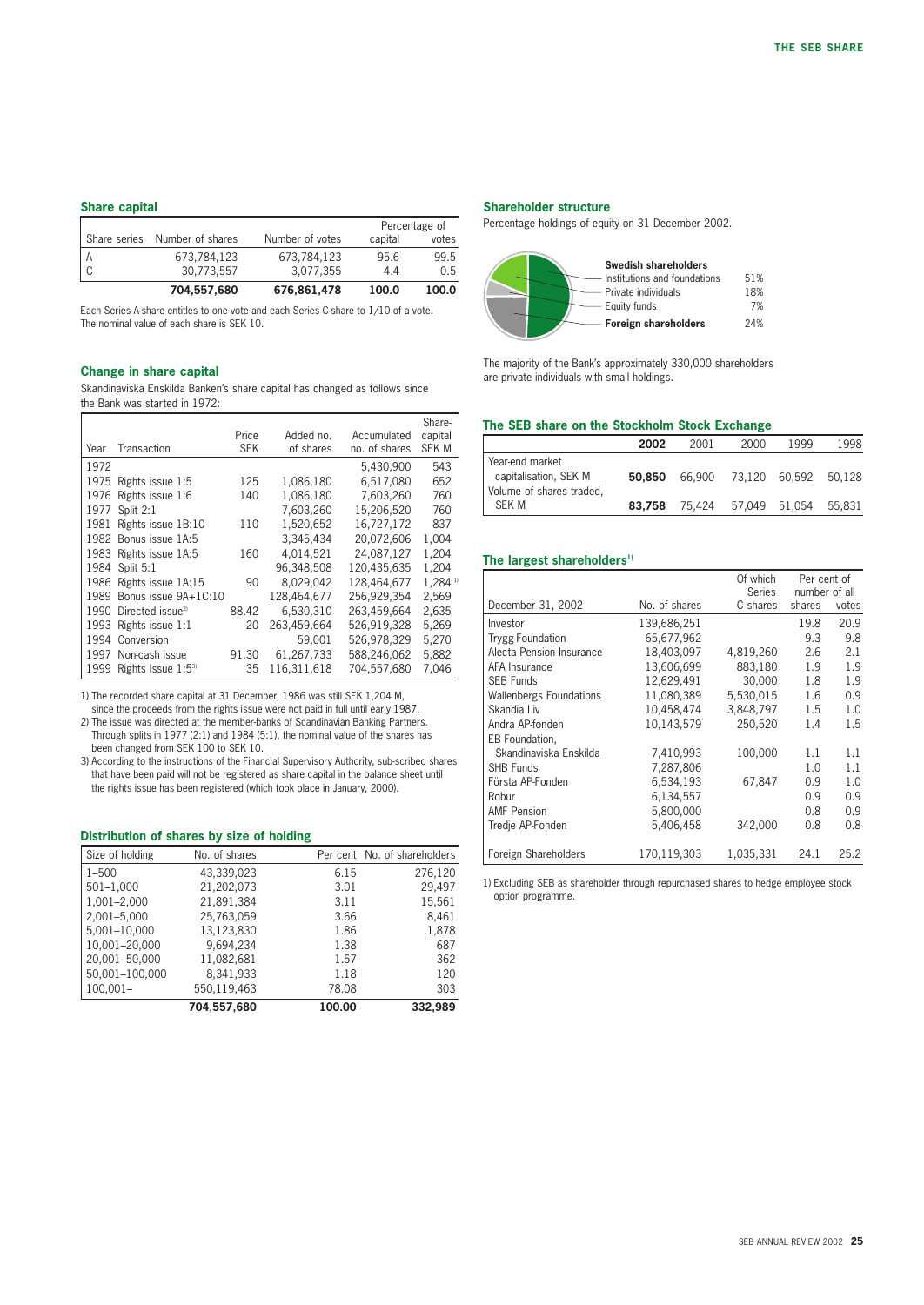# Profit and loss account

Under this heading, all income and costs of the SEB Group during the year are reported. In order to arrive at SEB's operating result, credit losses (both incurred and probable losses), write-downs and the result of insurance operations are taken into account.

#### Operational Profit and Loss Account

|             |                                      |           |           | Change,  |
|-------------|--------------------------------------|-----------|-----------|----------|
|             | <b>SEK M</b>                         | 2002      | 2001      | per cent |
|             | <b>Income</b>                        |           |           |          |
|             | Net interest income                  | 13,719    | 13,011    | 5        |
|             | Net commission income                | 9,975     | 11,186    | $-11$    |
| D<br>8<br>9 | Net result of financial transactions | 2,409     | 2,987     | $-19$    |
|             | Other operating income               | 1,275     | 2,015     | $-37$    |
|             | <b>Total income</b>                  | 27,378    | 29,199    | $-6$     |
| ₿           | <b>Costs</b>                         |           |           |          |
|             | Staff costs                          | $-11,297$ | $-11,796$ | $-4$     |
|             | Pension compensation                 | 948       | 1,002     | $-5$     |
|             | Other operating costs                | $-6,923$  | $-8,282$  | $-16$    |
|             | Amortisation of goodwill             | $-544$    | $-553$    | $-2$     |
|             | Depreciation and write-downs         | $-933$    | $-1084$   | $-14$    |
|             | Merger and restructuring costs       | $-200$    | $-661$    | $-70$    |
|             | <b>Total costs</b>                   | $-18,949$ | $-21,374$ | $-11$    |
| 6           | Net credit losses etc <sup>1)</sup>  | $-828$    | $-547$    | 51       |
|             | Write-downs of                       |           |           |          |
|             | financial fixed assets               | $-29$     | $-69$     | $-58$    |
|             | Net result from                      |           |           |          |
|             | associated companies                 | $-104$    | $-20$     |          |
| 7           | Operating result from                |           |           |          |
|             | insurance operations                 | $-56$     | $-36$     | 56       |
| 8           | <b>Operating result</b>              | 7,412     | 7,153     | 4        |
|             | <b>Taxes</b>                         | $-2,057$  | $-2,058$  | 0        |
|             | Minority interests                   | $-37$     | $-44$     | $-16$    |
| 9)          | Net profit for the year              | 5.318     | 5.051     | 5        |

1) Including change in value of seized assets

#### Income

#### **1** Net interest income

The single most important source of income is net interest income, which equals the difference between SEB's earnings on its lending to the general public (households, companies, etc.) and credit institutions, on the one hand, and its costs for deposits and borrowings from the general public and credit institutions on the other hand. Of great importance for the result is of course the development of both volumes and margins within these areas.

Increased deposit and lending volumes were the main reasons for the improvement in 2002.

Otherwise, net interest income was influenced by the yield on the Group's portfolios of interest-bearing securities and by the

costs of long-term borrowing for the financing of the Bank's issuance of own securities.

#### **2 Net commission income**

By tradition, commission income from various services such as equity trading, advisory services and payment orders both for private individuals and companies, weighs more heavily in SEB than in other Swedish banks, due to the Group's orientation towards large companies and asset management. In view of the stock market trend, however, net commission income has decreased over the last few years, both in real terms and as a percentage of the Group's total income.

#### **3 Net result of financial services**

This item includes both realised gains/losses in connection with sales of shares, bonds and other financial instruments and unrealised changes in the value of the Group's trading stock of securities. Both the development of the financial markets and the general interest trend are of great importance in this connection. When short-term interest rates drop faster and more than the long-term rates, good opportunities for increasing the yield on the bond portfolios of the banks are usually created. How good the return is, is rather the result of each respective bank's ability to sell and buy at the right time and the right price. This item also includes the result from foreign exchange trading, of which SEB has a very high share in Sweden.

The comparison with 2001 was affected by the strong result in the first quarter of that year.

#### **4 Other income**

Under this heading we find capital gains and dividends, for example. The low result in 2002 was mainly due to the large capital gains that SEB had during the year of comparison, 2001, which were not repeated in 2002.

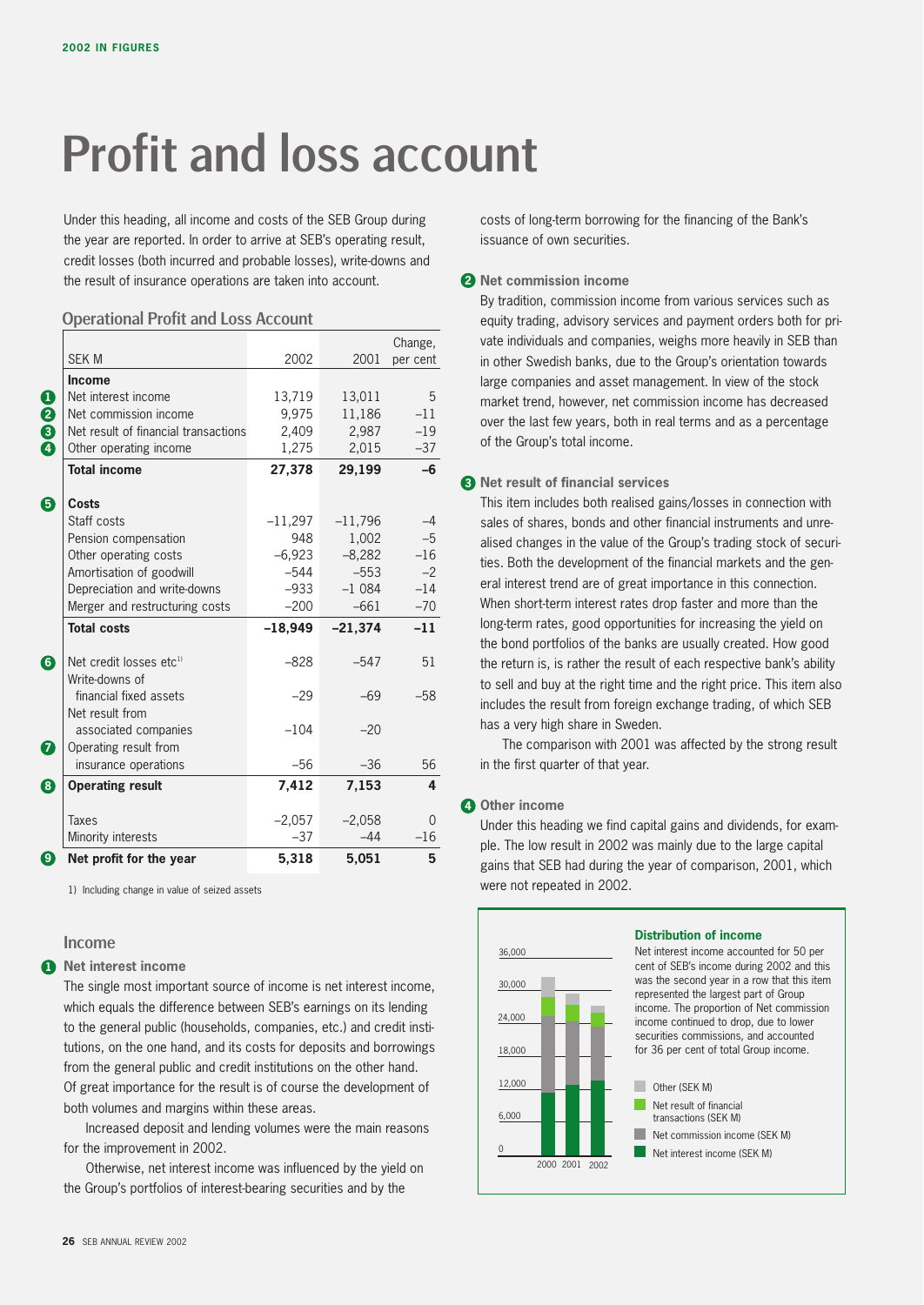#### Costs **5**

Total costs decreased by 11 per cent.

The single most important cost item is staff costs, which consist of salaries and social charges. During 2002, staff costs dropped by 4 per cent due to a decrease in the number of full time equivalents, from 19,620 to 19,000, and lower bonus payments than in 2001.

Also other costs, such as costs for consultants, marketing and data systems dropped, due to reduced costs for external IT-consultants, among other things.

#### **Credit losses 6**

The Group's credit losses consist both of incurred losses and probable losses, where SEB has established that the counterparty is unlikely to fulfil its payment obligations. Possible recoveries affect net credit losses positively. The credit loss level remained low during 2002.

#### **Insurance operations 7**

This line includes the net result of SEB's insurance operations, which mainly consist of life insurance activities within SEB Trygg Liv including amortisation of goodwill.



Costs within banking operations decreased by 11 per cent during 2002, to SEK 18,949 M. Including SEB Trygg Liv, total costs amounted to SEK 19.9 billion, excluding restructuring costs. Thus, the target of the Group to reach a cost level of SEK 20 billion during the first quarter of 2003 was reached earlier than

Total costs (SEK M)

#### Result

**Operating result 8**

This result also includes compensation for pension costs from the pension funds of the Bank in the amount of SEK 948 M.



#### **9** Net profit for the year

The net profit for the year, i.e. the operating result less taxes and minority interests, forms the basis of the calculation of earnings per share and proposed dividend to the shareholders.

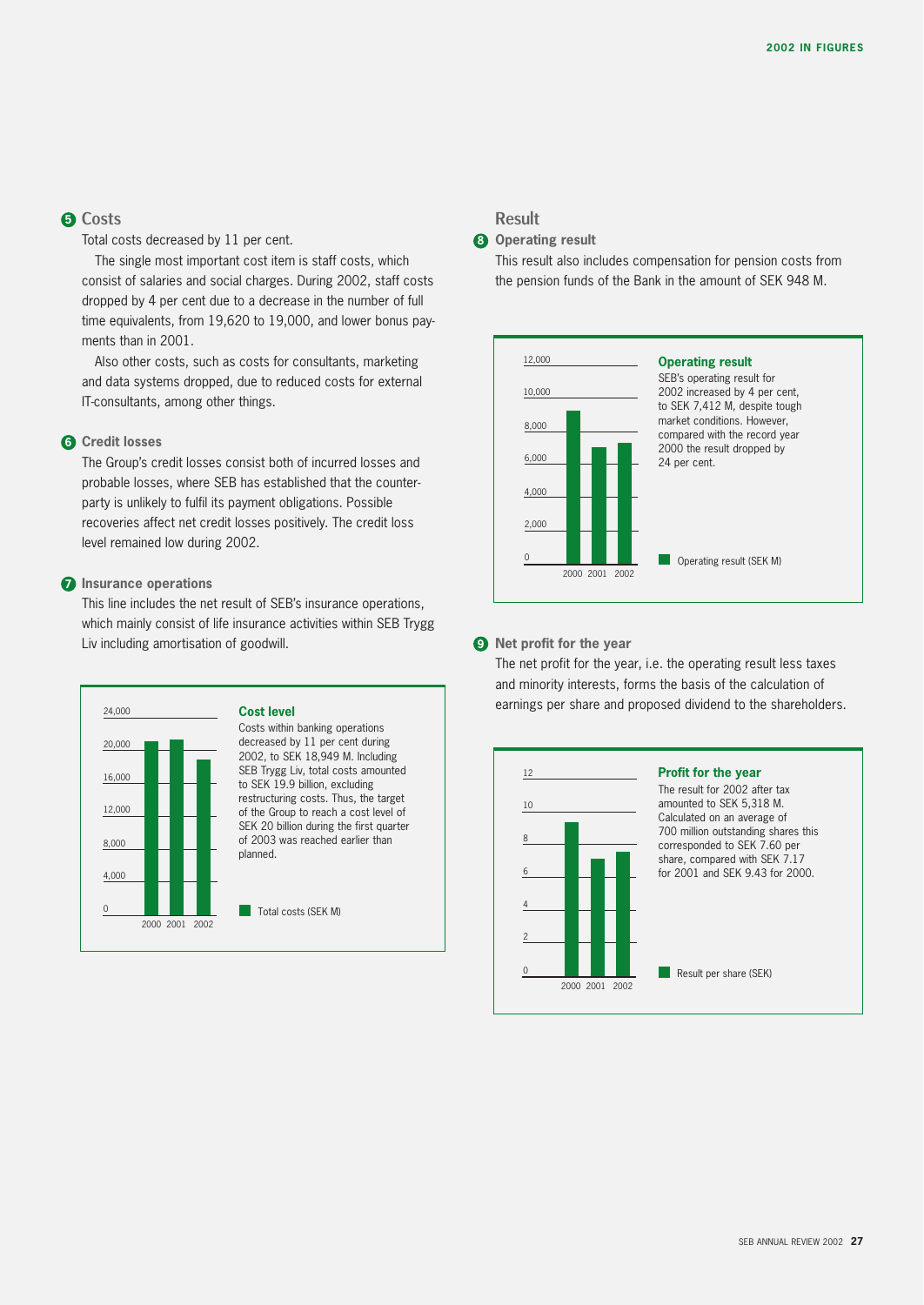# Balance sheet

The book value of the Group's assets, liabilities and shareholders' equity as at 31 December is shown here.

#### Balance sheet

|                                              | 31 Dec    |           | 31 Dec Change, |
|----------------------------------------------|-----------|-----------|----------------|
| <b>SEK M</b>                                 | 2002      | 2001      | per cent       |
|                                              |           |           |                |
| <b>Assets</b>                                |           |           |                |
| Lending to credit institutions               | 150,380   | 175,380   | $-14$          |
| Lending to the public                        | 680,206   | 634,995   | 7              |
| Interest-bearing securities                  | 195,979   | 153,033   | 28             |
| <b>Financial fixed assets</b>                | 3,759     | 4,094     | $-8$           |
| Financial current assets                     | 192,220   | 148,939   | 29             |
| Shares and participations                    | 10,648    | 10,227    | $\overline{4}$ |
| Assets used in the                           |           |           |                |
| insurance operations                         | 52,318    | 66,459    | $-21$          |
| Other assets                                 | 151,581   | 123,221   | 23             |
| <b>Total assets</b>                          | 1,241,112 | 1,163,315 | $\overline{7}$ |
|                                              |           |           |                |
| Liabilities and shareholders' equity         |           |           |                |
| Liabilities to credit institutions           | 234,289   | 221,686   | 6              |
| Deposits and borrowing                       |           |           |                |
| from the public                              | 499,542   | 465,243   | 7              |
| Securities issued, etc                       | 205,156   | 194,682   | 5              |
| Liabilities of the                           |           |           |                |
| insurance operations                         | 50,163    | 64,111    | $-22$          |
| Other liabilities and provisions             | 180,940   | 143,293   | 26             |
| Subordinated liabilities                     | 25,326    | 30,008    | $-16$          |
| Shareholders' equity <sup>1)</sup>           | 45,696    | 44,292    | 3              |
| <b>Total liabilities and</b>                 |           |           |                |
| shareholders' equity                         | 1,241,112 | 1,163,315 | 7              |
|                                              |           |           |                |
| <sup>1)</sup> Change in shareholders' equity |           |           |                |
|                                              |           |           |                |
| Opening balance                              | 44,292    | 41,609    |                |
| Dividend to shareholders                     | $-2,818$  | $-2,818$  |                |
| Result, holding of own shares                | 6         |           |                |
| Swap hedging of employee                     |           |           |                |
| stock option programme <sup>1)</sup>         | $-277$    | $-1$      |                |
| Elimination of                               |           |           |                |
| repurchased shares <sup>2)</sup>             | $-659$    |           |                |
| Translation differente                       | $-166$    | 451       |                |
| Net profit for the period                    | 5,318     | 5,051     |                |
| <b>Closing balance</b>                       | 45,696    | 44,292    |                |

1) Including dividends received.

2) SEB has repurchased 7 million Series A shares for the employee stock option programme as described and decided at the Annual General Meeting. These shares are booked at zero but the market value as of 31 December 2002 was SEK 508 M.

#### **Assets**

The most important item is lending to the general public (households, companies, etc.), which accounts for more than half of the assets. Other major items are lending to credit institutions and holdings of interest-bearing securities.



**Liabilities and shareholders' equity**

Here, the most important item is deposits and borrowing from the general public. The second most important one is liabilities to credit institutions. Securities issued by SEB are also an important part of liabilities.

Shareholders' equity consists of the original share capital, capital contributions through new issues, result for the year and retained earnings.



#### **Use of profit**

The size of the dividend depends upon the entire SEB Group's financial positions and opportunities, but it is the balance sheet of the parent company, Skandinaviska Enskilda Banken, that forms the basis of the proposed dividend. The SEB Board of Directors proposes a dividend of SEK 4.00, calculated on the total number of issued shares and amounting to SEK 2,818 M. Retained earnings should be brought forward to next year.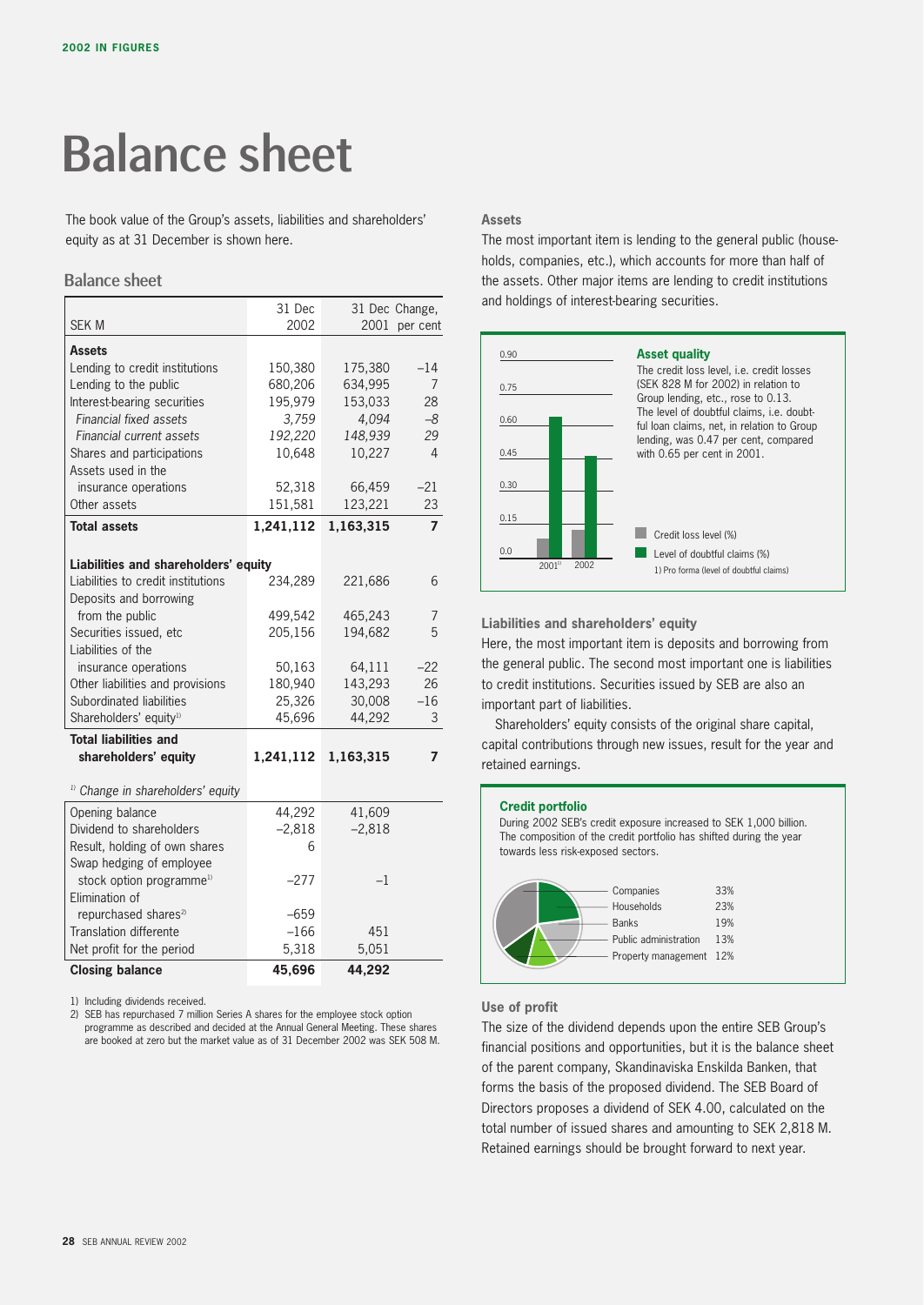# Important key figures

|                                                                   | 2002   | 2001       |
|-------------------------------------------------------------------|--------|------------|
| Return on equity, %                                               | 12.0   | 11.9       |
| Return on total assets, %                                         | 0.44   | 0.43       |
| Return on risk-weighted assets, %                                 | 1.08   | 0.99       |
| Earnings per share, SEK <sup>1)</sup>                             | 7.60   | 7.17       |
| Cost/income ratio                                                 | 0.69   | 0.73       |
| Cost/income ratio excl amortisation<br>of goodwill and merger and |        |            |
| restructuring costs                                               | 0.66   | 0.69       |
| Credit loss level, %                                              | 0.13   | 0.09       |
| Provision ratio, %                                                | 70.8   | 67.42      |
| Level of doubtful loans, %                                        | 0.47   | $0.65^{2}$ |
| Total capital ratio, %                                            | 10.47  | 10.84      |
| Core capital ratio, %                                             | 7.88   | 7.71       |
| No. of full time equivalents, average                             | 19,003 | 19,618     |
| No. of e-banking customers, thousands                             | 1,332  | 1,128      |
| Assets under management, SEK billion                              | 742    | 871        |
| Risk-weighted assets, SEK billion                                 | 503    | 510        |

1) Issued number of shares 704 557 680 of which SEB has repurchased 7 million Series A shares for the employee stock option programme. Earnings per share after full dilution, calculated in accordance with the recommendations of the Swedish Financial Accounting Standards Council, give the same result.

2) Pro forma

The goal of the SEB Group is to achieve an earning capacity or return on shareholders' equity of at least 15 per cent after tax. Calculated as follows, the earning capacity for 2002 was:

SEK 5,318 M (net profit for the year)  $SER 44,365 M$  (average capital less dividend)  $= 12.0$  per cent



#### **C/I-ratio**

The Cost/Income ratio, the ratio between costs and income, is an important measurement of the Group's efficiency. During 2002 the Cost/Income ratio was improved with the help of the Group's cost-reduction programme. The goal is to reach a Cost/Income ratio of 0.65 during 2004 and 0.60 long-term provided the market situation shows some improvement.

#### **Capital adequacy ratio**

The capital adequacy ratio shows the Group's capital base (excluding insurance operations) in relation to business volumes (weighted according to special risk classes). The capital base consists of two parts:

- 1. Shareholders' equity (see explanation above in the comments on the balance sheet) adjusted in accordance with the capital adequacy rules.
- 2. Borrowed capital in the form of subordinated debt that SEB has raised in the international capital market. This is subject to special rules, too.

The size of the capital base is thus decisive for how much the Bank is able to lend and invest in total.

The legal capital adequacy requirement is 8 per cent, but SEB's total capital ratio shall be even higher, at least 10.5 per cent. During 2002 the total capital ratio was 10.5 per cent, calculated as follows:

SEK 52.7 billion (of which, SEK 39.7 in core capital)  $SEX$  billion (or which, SER 39.7 in core capital) = 10.47 per cent

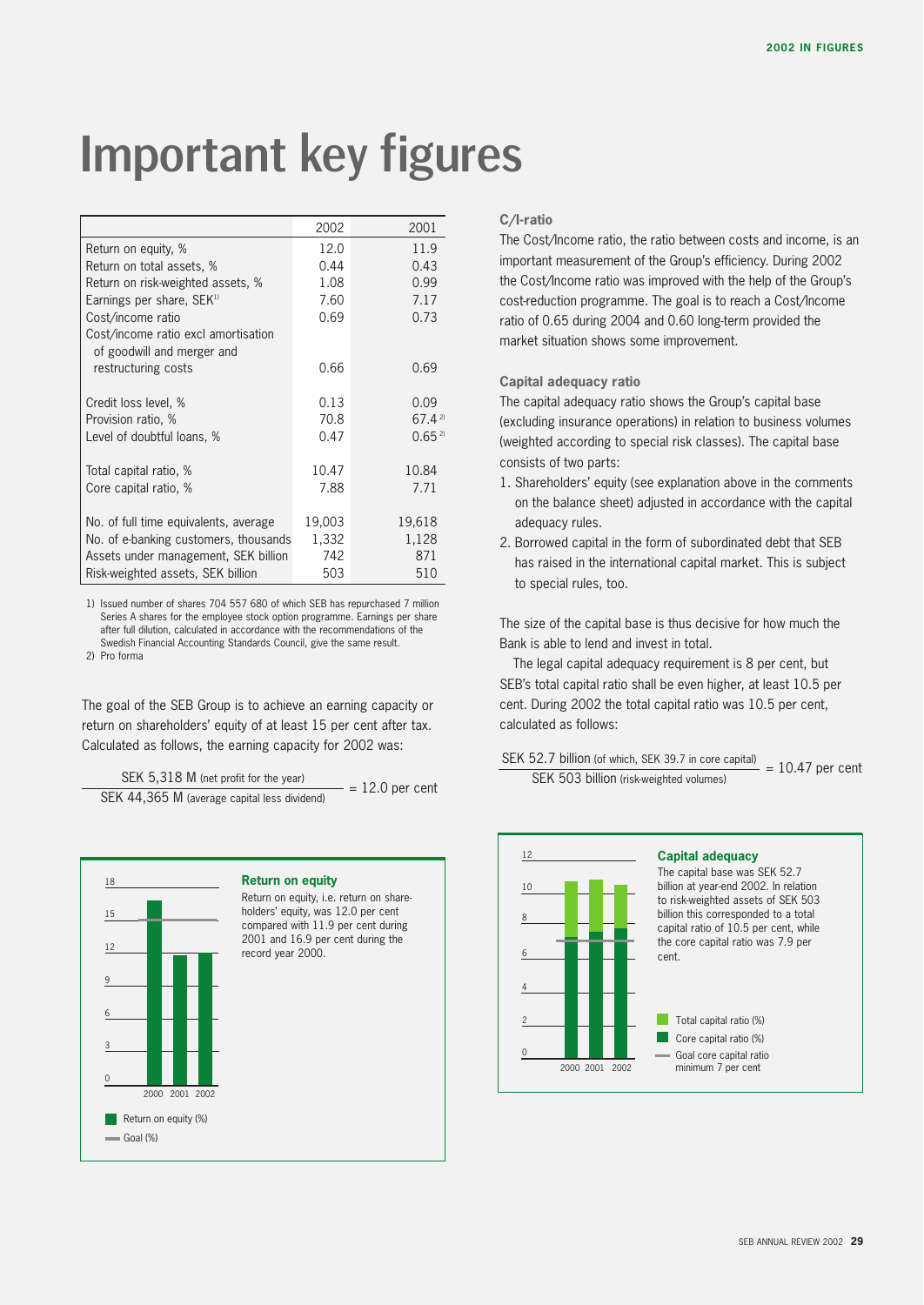



Lars H Thunell and Ulf Jensen







Jacob Wallenberg **Face Lars H** Thunell and Ulf Jensen **Face 19 and Solution** Hans-Joachim Körber Inger Smedberg Tuve Johannesson and Gösta Wiking







**BOARD OF DIRECTORS** 

*Elected by the Annual General Meeting*

**Jacob Wallenberg4) 5) 6)** Born 1956; elected 1997. *Chairman of the Board.* Deputy Chairman Investor, Atlas Copco, Electrolux, The Knut and Alice Wallenberg Foundation and SAS. Director ABB, Confederation of Swedish Enterprise and the Nobel Foundation. Shareholding: 148,902 Series A shares and 5,046 Series C shares.

**Marcus Wallenberg** Born 1956; elected 2002. *Deputy Chairman.* President Investor. Deputy Chairman Ericsson and Saab. Director AstraZeneca Plc, Knut and Alice Wallenberg Foundation and Stora Enso. Shareholding: 101,276 Series A shares and 1,626 Series C shares.

**Gösta Wiking2) 3) 7)** Born 1937; elected 1997. *Deputy Chairman.* Chairman Mölnlycke Health Care, Tribon and Angiogenetics. Director Bong Ljungdahl, Karlshamn and XCounter. Shareholding: 3,600 Series A shares.

Penny Hughes<sup>7</sup> Born 1959; elected 2000. Director Vodafone, web-angel, Trinity Mirror and GAP Inc. Shareholding: 0

**Urban Jansson1)** Born 1945; elected 1996. Chairman Plantagen and Proffice. Director Addtech, Ahlstrom Corp, Anoto Group and Pyrosequencing. Shareholding: 8,000 Series A shares.

**Tuve Johannesson** Born 1943; elected 1997. Chairman Ecolean International A/S and Gorthon Lines. Deputy Chairman Volvo Car Corporation. Director Cardo, IFS, Chumak Ukraine and Swedish Match. Shareholding: 16,800 Series A shares.

**Hans-Joachim Körber** Born 1946; elected 2000. Dr. CEO Metro AG. Shareholding: 0

Carl Wilhelm Ros<sup>3)</sup> Born 1941, elected 1999. Chairman Dahl International. Director NCC, INGKA (Ikea) Holding, LKAB, Bonnier and ProfilGruppen. Shareholding: 3,301 Series A shares and 26 Series C shares.

Lars H Thunell<sup>3)</sup> Born 1948; elected 1997. Dr Phil. *President and Group Chief Executive.* Chairman IBX AB. Director Akzo Nobel N.V., b-business partners, Swedish Bankers' Association, The Swedish Industry and Commerce Stock Exchange Committee, and Mentor Foundation. Shareholding: 9,000 Series A shares, 117,000 call options and 884,069 employee stock options.

*Deputy Director elected by the Annual General Meeting*

**Lars Gustafsson** Born 1946; elected 2002. Executive Vice President and Deputy Group Chief Executive; Head of Group Staff, Head of SEB IT and Head of the SEB Baltic & Poland Division. Director VPC and Stockholm International Fair. Shareholding: 322 Series A shares, 8,250 call options and 356,862 employee stock options.

*Directors appointed by the employees:*

#### **Ulf Jensen**

Born 1950; appointed 1997 (1995). Chairman SEB Group Committee of the Swedish Union of Financial Sector Employees and Stockholm City Regional Club of the same union. Shareholding: 0

**Inger Smedberg** Born 1949; appointed 1998. Deputy Chairman SEB Group Committee of the Swedish Union of Financial Sector Employees and Chairman of the Club H & T of the same union. Shareholding: 0

*Deputy Directors appointed by the employees*

**Göran Arrius** Born 1959; appointed 2002. Chairman Association of University Graduates at SEB. Shareholding: 0

**Ingrid Tegvald** Born 1946; appointed 2002. Shareholding: 391 Series A shares, 19 Series C shares

- 
- <sup>1)</sup> Chairman of Credit Committee of the Board of Directors.<br><sup>2)</sup> Chairman of Audit and Compliance Committee of the Board of Directors.
- Member of Credit Committee of the Board of Directors.<br>Member of Audit and Compliance Committee of the Board of Directors.
- 5) Chairman of Compensation Committee of the Board of **Directors**
- 6) Deputy Chairman of Credit Committee
- 7) Director of Compensation Committee of the Board of Directors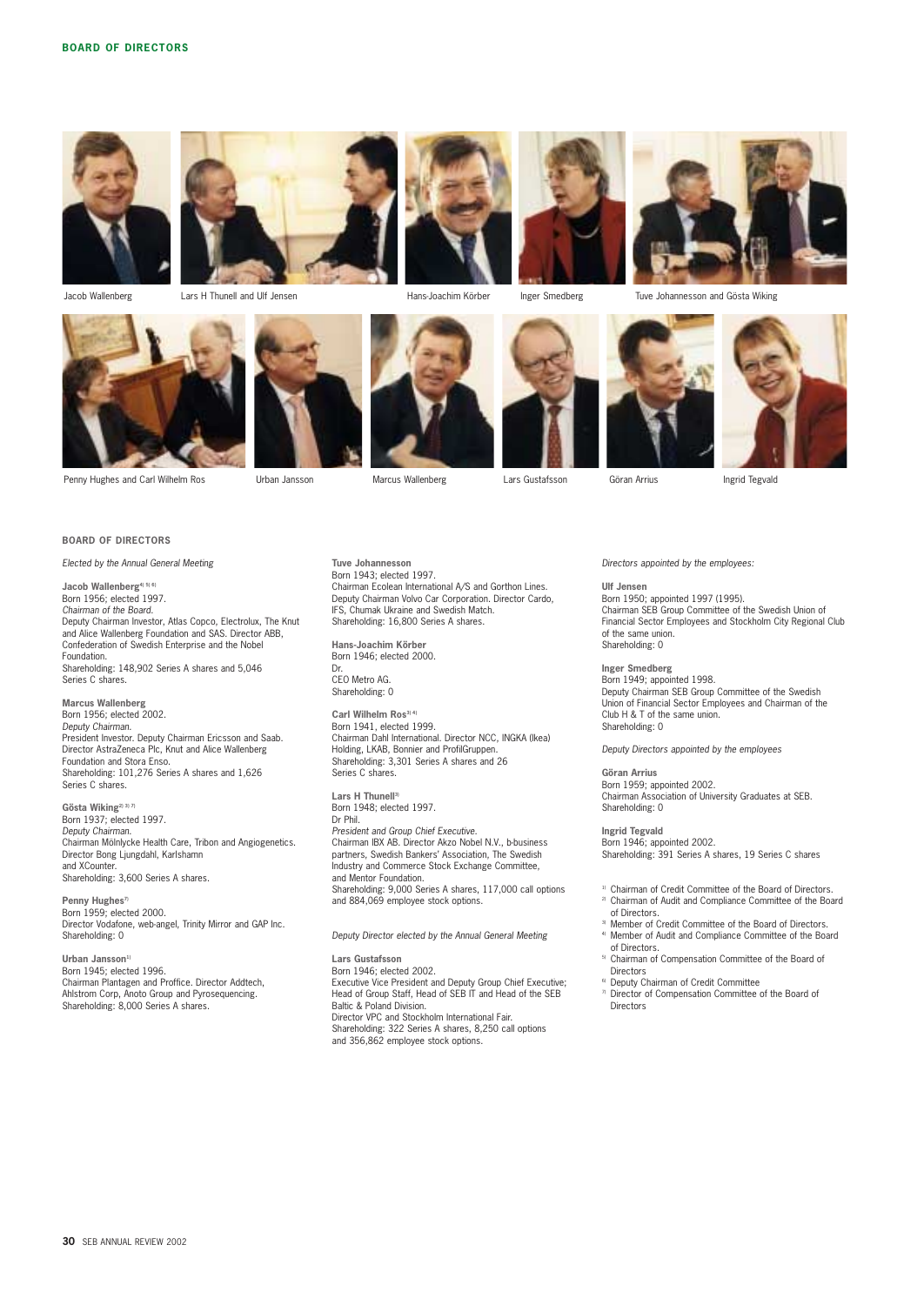





Annika Bolin Lars Gustafsson Lars H Thunell Harry Klagsbrun and Anders Mossberg

**Harry Klagsbrun**

employee stock options.

MBA

since 2001.

Born 1954; SEB employee since 2001.









#### **AUDITORS**

*Auditors elected by the Annual General Meeting*

PriceWaterhouseCoopers **Göran Jacobsson** Born 1947; auditor in SEB since 1993. Authorised Public Accountant, auditor in charge.

**Peter Clemedtson** Born 1956; auditor in SEB since 1993. Authorised Public Accountant.

*Auditor appointed by the Financial Supervisory Authority*

**Ulf Järlebro** Born 1947; auditor in SEB since 1999. Authorised Public Accountant, BDO Feinstein Revision

#### **GROUP EXECUTIVE COMMITTEE**

**Lars H Thunell** Born 1948; SEB employee since 1997. Dr Phil. *President and Group Chief Executive.* Chairman IBX AB. Director Akzo Nobel N.V., b-business partners, Swedish Bankers' Association, The Swedish Industry and Commerce Stock Exchange Committee and Mentor Foundation. Shareholding: 9,000 Series A shares, 117,000 call options and 884,069 employee stock options.

**Lars Gustafsson** Born 1946; SEB employee since 1982. Executive Vice President and Deputy Group Chief Executive; Head of Group Staff, Head of SEB IT and Head of SEB Baltic & Poland since 2001. Director VPC, Stockholm International Fair. Shareholding: 322 Series A shares, 8,250 call options and 356,862 employee stock options.

**Annika Bolin**

Born 1962; SEB employee since 1987. B. Sc. (Econ). Executive Vice President and Head of Corporate & Institutions since 2001; Head of Merchant Banking since 2000. Director Invest in Sweden Agency (ISA) and Ruter Dam. Shareholding: 353,922 employee stock options.

**Fleming Carlborg** Born 1956; SEB employee since 1974. Executive Vice President, Head of Nordic Retail & Private Banking since 2001. Shareholding: 2,148 Series A shares, 120 Series C shares, 2,050 call options and 323,921 employee stock options.

**Liselotte Hjorth** Born 1957. SEB employee 1983–97 and since 1998; B. Sc. (Econ). Executive Vice President, Head of Group Credits since 1998. Director Swedish Auditing Academy. Shareholding: 160,294 employee stock options.

**Lars Lundquist** Born 1948; SEB employee since 1997. MBA. Executive Vice President; Head of SEB Germany since 2000 and CEO SEB AG since 2001; Chief Financial Officer since 1 January 2003. Director Celtica. Shareholding: 0 shares, 10,300 call options and 405,883 employee stock options. **Anders Mossberg** Born 1952; SEB employee since 1985. Executive Vice President, Head of SEB Trygg Liv since 1997. Director Sveriges Försäkringsförbund, Codan Link AS, Financial Education AB.

Executive Vice President, Head of SEB Asset Management

Shareholding: 30,000 Series A shares and 127,329

Shareholding: 7,008 Series A shares, 10,300 call options and 363,720 employee stock options.

**Anders Rydin** Born 1945; SEB employee since 1997. B. Sc. (Econ).

Executive Vice President, Chief Financial Officer as from 1997 until 31 December 2002; Senior Advisor as from January 2003.

Director Swedish Association for Share Promotion and Cardo. Shareholding: 20,400 Series A shares, 20,600 call options and 379,902 employee stock options.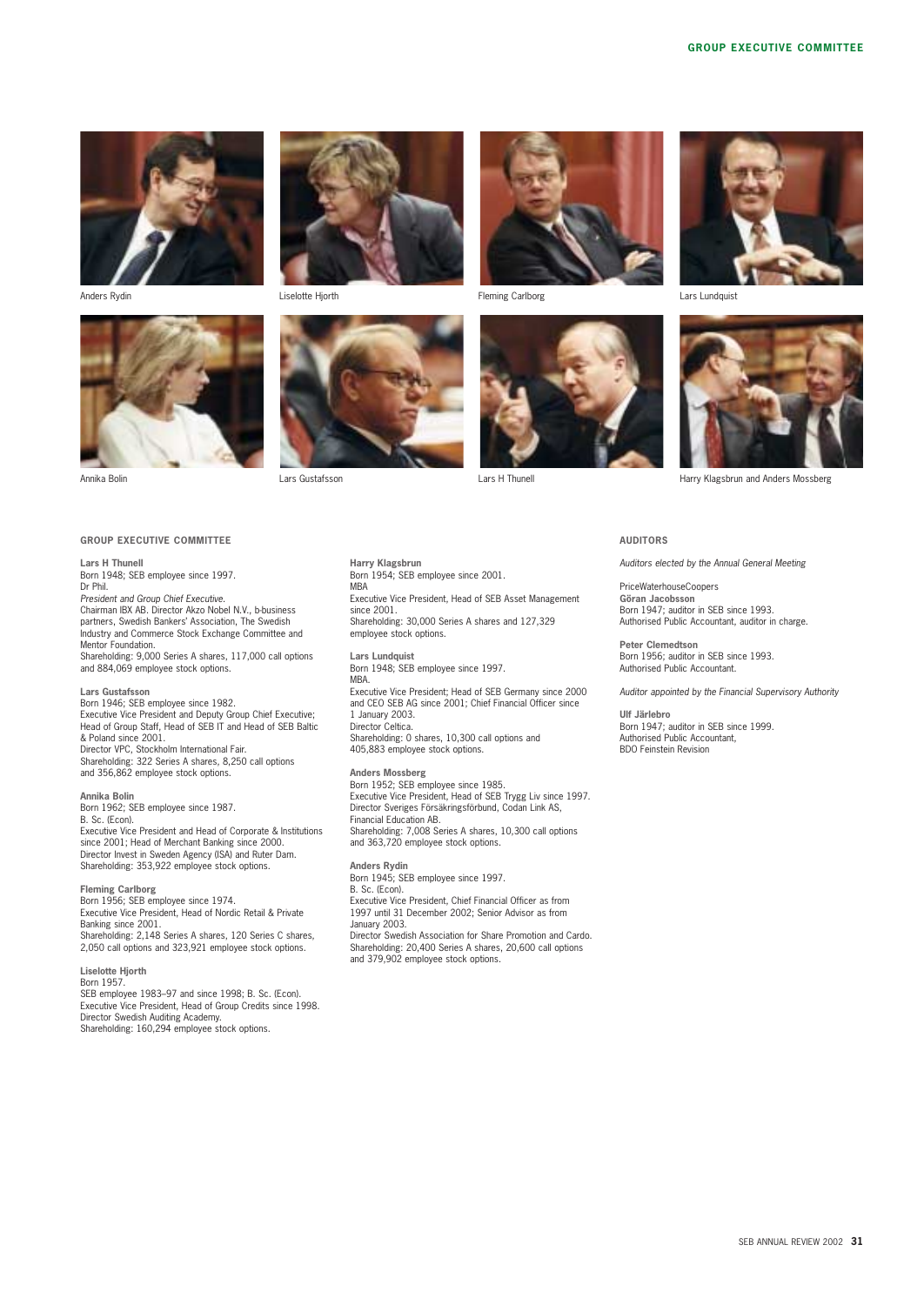#### Employee stock option programme and repurchase of shares

During the years 1999–2002, the Board of Directors decided to launch an employee stock option programme for senior officers as part of the total incentive package offered to senior officers, key individuals and certain specialists (a total of 5 per cent of the employees) of the Group. The aim of the stock option programme is among others to stimulate a long term engagement in SEB

All programmes run according to similar conditions and principles. The programmes are running for a seven-year term and can only be exercised after an initial three-year waiting period, provided the relevant individual is still in the employ of the Bank. Allotment has presumed freezing or reduction of cash salary (fixed and/or flexible salary).

In February 2003, the Board decided to launch a new employee stock option programme, based upon maximum 6,200,000 employee stock options on conditions and principles similar to those applicable to the 1999–2002 programmes, to approximately 700 senior officers and key individuals. The employee stock option programme decided by the Board for 2003 meets with the already approved plan for SEB's employee stock option programme. At allotment, the Group Executive Committee is expected to receive about 1,100,000 options, of which the President would receive approximately 263,000 options, and senior officers and key individuals about 5,100,000 options. Each option entitles to the purchase of one Series A share at a price of the equivalent of 110 per cent of the average price paid at the closing of the Stock Exchange during the period from and including 13 February 2003 until and including 26 February 2003. The redemtion price has been set at SEK 81.30 per option. The employee stock options may be exercised during the period starting three years after allotment and ending seven years after allotment.

Employee stock options can not be sold nor pledged and they do not have any market value. A theoretical value has been calculated according to an established option model (Black & Scholes). When calculating the theoretical value, consideration has been given, amongst others, to the term of the programme and to the fact that the options can not be exercised during the first three years. The theoretical value for the 2003 programme has been calculated to SEK 15 per employee stock option or SEK 93 M in total.

Including the 2003 programme, the total number of employee stock options outstanding (1999-2003) comprises approximately 24,400,000 shares, which corresponds to approximately 3.4 per cent of the total number of SEB shares outstanding. A recurrent programme would amount to a total of approximately 5 per cent of the shares in SEB.

The price increase that may arise during the validity of the employee stock options and the associated social costs represent a risk to the Bank. As regards the 1999–2001 programmes, this risk has been hedged through a swap agreement with a third party. The cost of this hedging arrangement is calculated as the difference between the dividend level of the SEB share and the running financing cost for the number of underlying shares. A market increase of the SEB share by SEK 10 would imply that the social costs would amount to SEK 15 million. Due to the hedging arrangement, shareholders' equity will be fully compensated and remain intact.

The 2002 employee stock option programme has been hedged through a repurchase of own shares, in accordance with the Annual General Meeting's decision (see below). The social costs are still hedged through swap agreements.

It is proposed to hedge also the 2003 employee stock option programme through a repurchase of own shares and the social costs through swap agreements.

#### **Repurchase of own shares**

The 2002 Annual General Meeting authorised the Board of Directors to decide to repurchase own shares in the stock market. On 7 May 2002, 7,000,000 shares (at nominal SEK 10) were purchased at the average price of SEK 103. The shares that had been repurchased replaced an existing hedging arrangement in the form of a swap agreement. The shares will be used for delivery to those employee stock option holders who exercise their stock options under the 2002 programme. Shares that are not used for that purpose may be sold in the stock market.

The number of shares held at each time within the framework of the Bank's securities business should be added to the above number of repurchased shares.

SEB's Board of Directors has decided to propose to the Annual General Meeting that it authorises the Board of Directors to decide to repurchase own shares in the stock market during the period up to the 2004 Annual General Meeting in order to hedge the Bank against the costs of the 2003 employee stock option programme. Such authorisation will comprise the purchase of maximum 6,200,000 Series A shares corresponding to approximately 1 per cent of all the shares in the Bank. It is proposed that the resolution of the Annual General Meeting should also allow the transfer of repurchased shares to the employee stock option holders under the 2003 programme according to the conditions of the programme. The Board of Directors should also be given a mandate to sell in the stock market, during the period up to the 2004 Annual General Meeting, both the shares which have been repurchased under the 2002 programme without being used for delivery to the stock option holders and the shares under the 2003 programme that are not used for delivery to the stock option holders. Purchases and sales in the stock market may only be made at a price within the price interval registered on the Stockholm Stock Exchange at each time, which means the interval between the highest bid price and the lowest asked price.

As in previous years and according to Chapter 4, § 5 of the Act (1991–981) on Securities Business, the Board of Directors has decided to propose to the Annual General Meeting, in addition to the repurchase of own shares for employee stock options, to resolve that the Bank, during the period up to the next Annual General Meeting, may purchase own Series A shares and Series C shares on a continuous basis in its securities business up to such a number as at each time means that the holding of such shares does not exceed five per cent of all the shares in the Bank. The price of purchased shares shall equal the market price prevailing at each time.

Previously repurchased shares and the new proposed repurchases of own shares are accommodated within the maximum 10 per cent of the total volume of outstanding shares that are permitted under applicable law.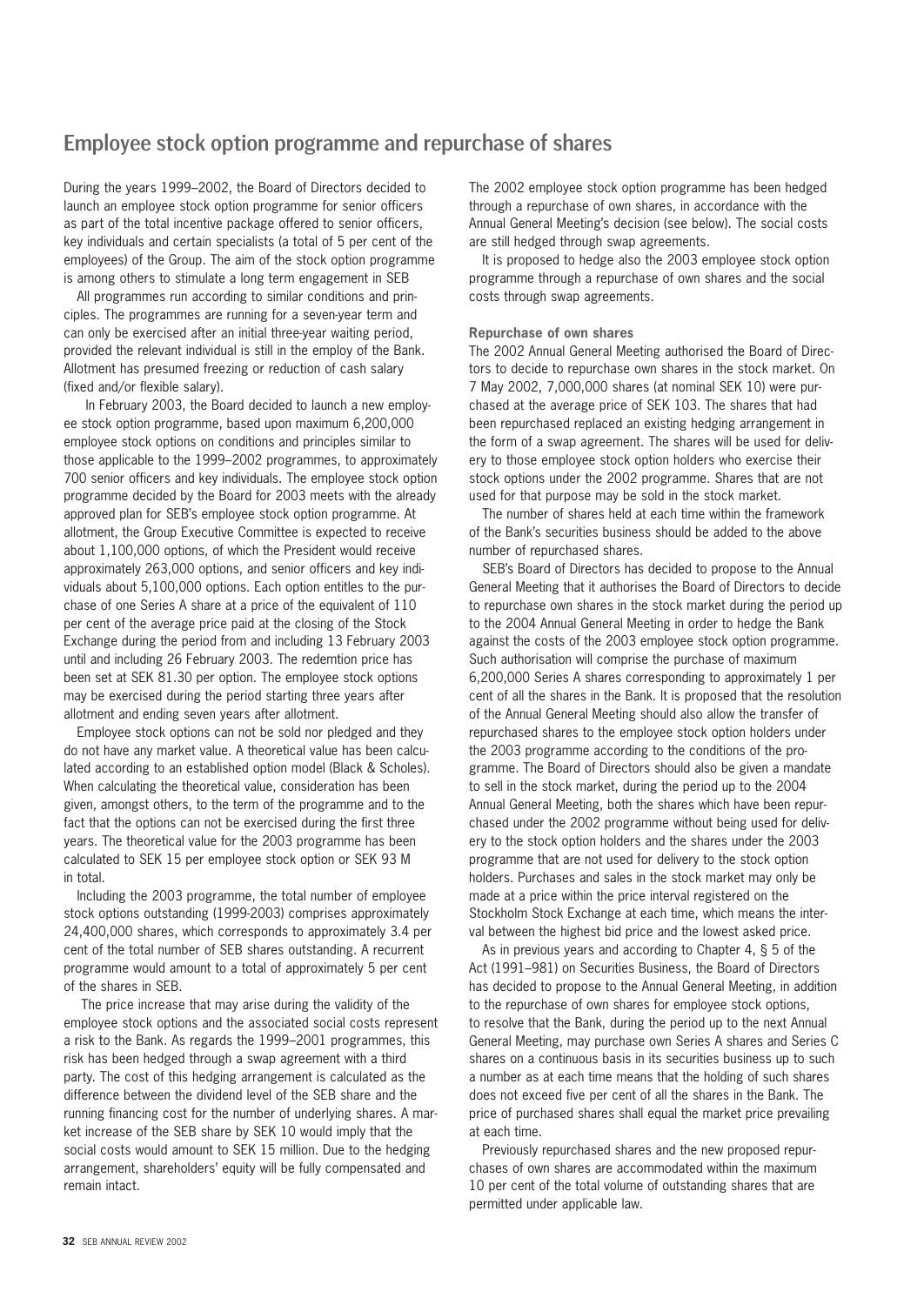# Addresses

Head Office

#### **Group Executive Committee**

Postal Address: SE-106 40 Stockholm Visiting Address: Kungsträdgårdsgatan 8 Telephone: +46 8 763 80 00, +46 8 22 19 00 (Management)

Divisions and Business Areas

#### **Nordic Retail & Private Banking**

Postal Address: SE-106 40 Stockholm Visiting Address: Sergels Torg 2 Telephone: +46 8 763 50 00, +46 8 763 80 00

#### **Corporate & Institutions**

*Merchant Banking* Postal Address: SE-106 40 Stockholm Visiting Address: Kungsträdgårdsgatan 8 Telephone: +46 8 763 80 00

*Enskilda Securities* Postal Address: SE-103 36 Stockholm Visiting Address: Nybrokajen 5 Telephone: +46 8 52 22 95 00

#### **SEB Asset Management**

Postal Address: SE-106 40 Stockholm Visiting Address: Sveavägen 8 Telephone: +46 8 788 60 00

#### **SEB Trygg Liv**

Postal Address: SE-106 40 Stockholm Visiting Address: Sergels Torg 2 Telephone: + 46 8 785 10 00

#### **SEB AG Group/German Retail & Mortgage Banking**

Postal Address: DE-603 25 Frankfurt am Main Visiting Address: Ulmenstraße 30 Telephone: +49 69 258 0

#### **SEB Baltic & Poland**

Postal Address: LV-1050 Riga Visiting Address: Valnu St. 11 Telephone: +371 721 55 35

Skandinaviska Enskilda Banken AB's corporate registration number: 502032-9081